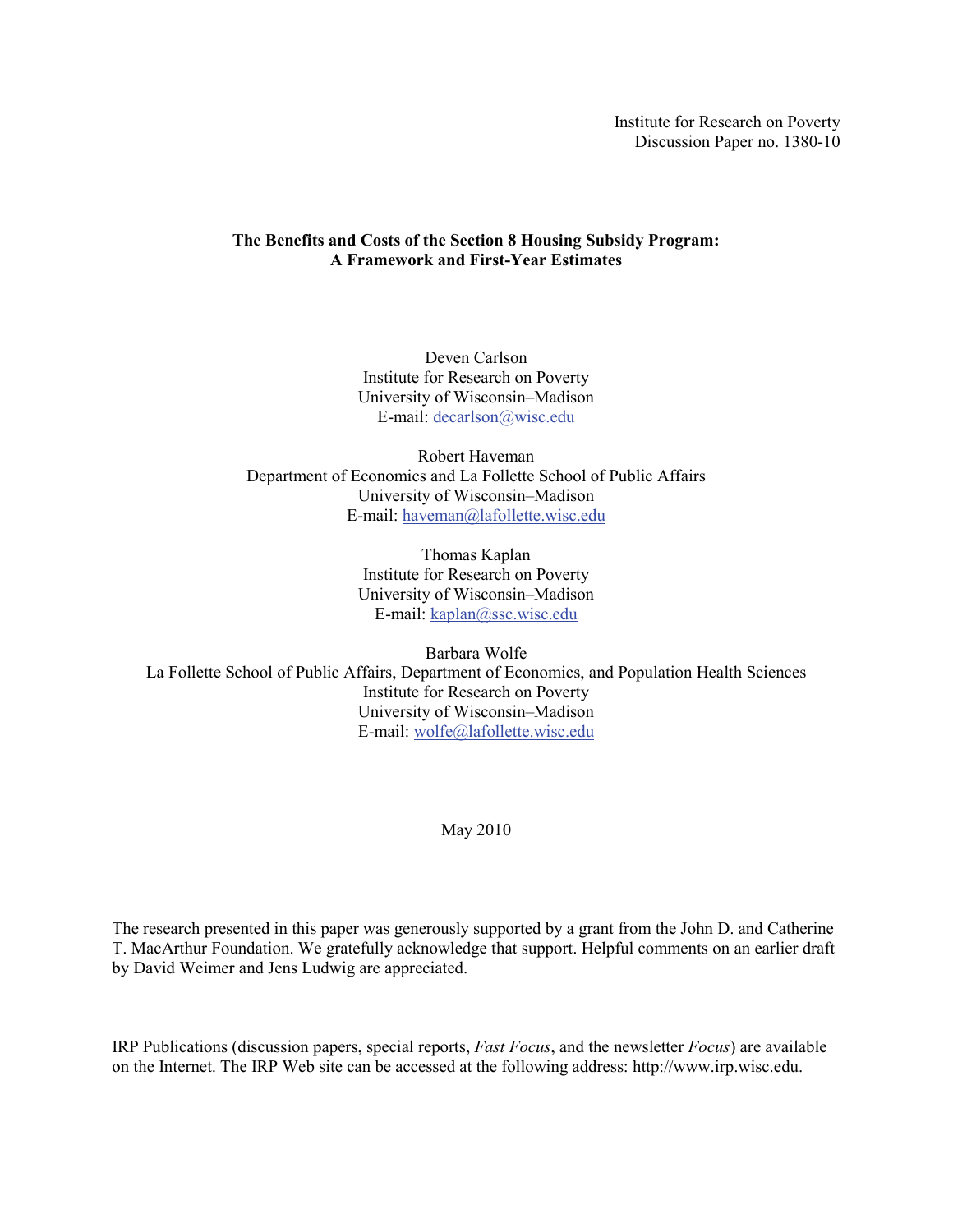#### **Abstract**

The Section 8 housing voucher program serves nearly 2 million low-income families in the United States. The purpose of the program is to enable low-income families to improve the quality of their housing and to move to better neighborhoods. Voucher recipients seek housing in the private rental market, and use the voucher to subsidize their rent. In this paper, the authors provide estimates of the social benefits and costs of the Section 8 housing subsidy program. The authors find that the Section 8 program meets the efficiency standard of positive net benefits. For society as a whole, total benefits (measured in annual, per recipient units) range from about \$7,700 to \$9,600, while total costs are about \$7,000; net benefits range from about \$650 to \$2,800 per recipient case per year. The social benefit-cost ratio ranges from 1.1 to 1.37. The bulk of the benefits are experienced by voucher recipients, while other members of society bear the bulk of the costs. The authors conclude that the program meets the efficiency standard of welfare economics.

*Keywords*: Section 8; housing voucher; low-income families; subsidies; cost-benefit analysis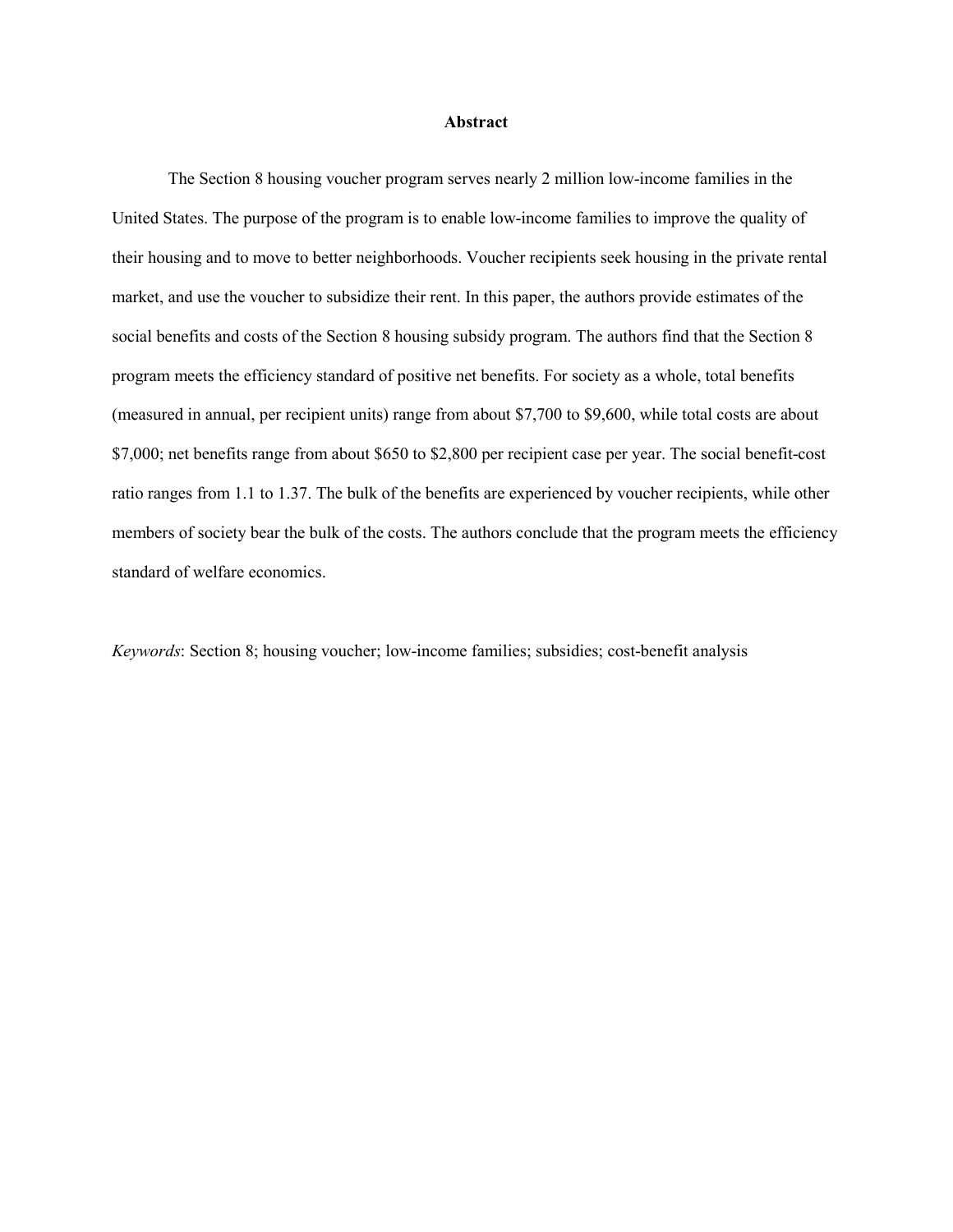### **The Benefits and Costs of the Section 8 Housing Subsidy Program: A Framework and First-Year Estimates**

# I. INTRODUCTION

 $\overline{a}$ 

The Section 8 housing voucher program serves nearly 2 million low-income families in the United States.<sup>[1](#page-2-0)</sup> The purpose of the program is to enable low-income families to improve the quality of their housing and to move to better neighborhoods. Voucher recipients seek housing in the private rental market, and use the voucher to subsidize their rent. The specific amount of the subsidy—the share of the rental charge covered by the voucher—is dependent upon the family's income. In this paper, we provide estimates of the social benefits and costs of the Section 8 housing subsidy program. We present our estimates on an annual, per-recipient basis, and our estimates primarily reflect changes that are observed in the initial year of voucher receipt.

Research on the social costs and benefits of the Section 8 voucher program goes back to the early 1980s, when Weinberg (1982) described the direct benefits of the program and presented estimates of some of them. Reeder (1985) also estimated the direct benefits and costs of the Section 8 Existing program, and he extends earlier work by estimating the changes in consumption patterns induced by the program as well as the distribution of benefits under the program. About two decades later, Johnson et al. (2002) provided an outline of a benefit-cost analysis of housing mobility programs that allow low-income families living in public housing to move to higher-income neighborhoods.<sup>[2](#page-2-1)</sup> These authors review the empirical evidence on each of the potential effects they identify, but they do not provide a dollar estimate of the net societal value of the program.

<span id="page-2-0"></span><sup>&</sup>lt;sup>1</sup>The "Section 8" designation refers to the program's statutory authorization under Section 8 of the United States Housing Act of 1937, as amended by the Housing and Community Development Act of 1974. Although the official title of Section 8 tenant-based assistance is now the Housing Choice Voucher Program, most researchers and administrators still refer to it as the "Section 8 voucher" program. We use the "Section 8" designation in this paper.

<span id="page-2-1"></span> $2$ Johnson et al (2002) discuss a full set of possible effects of the program and conclude that only a short-run partial benefit cost analysis of housing mobility programs is currently possible.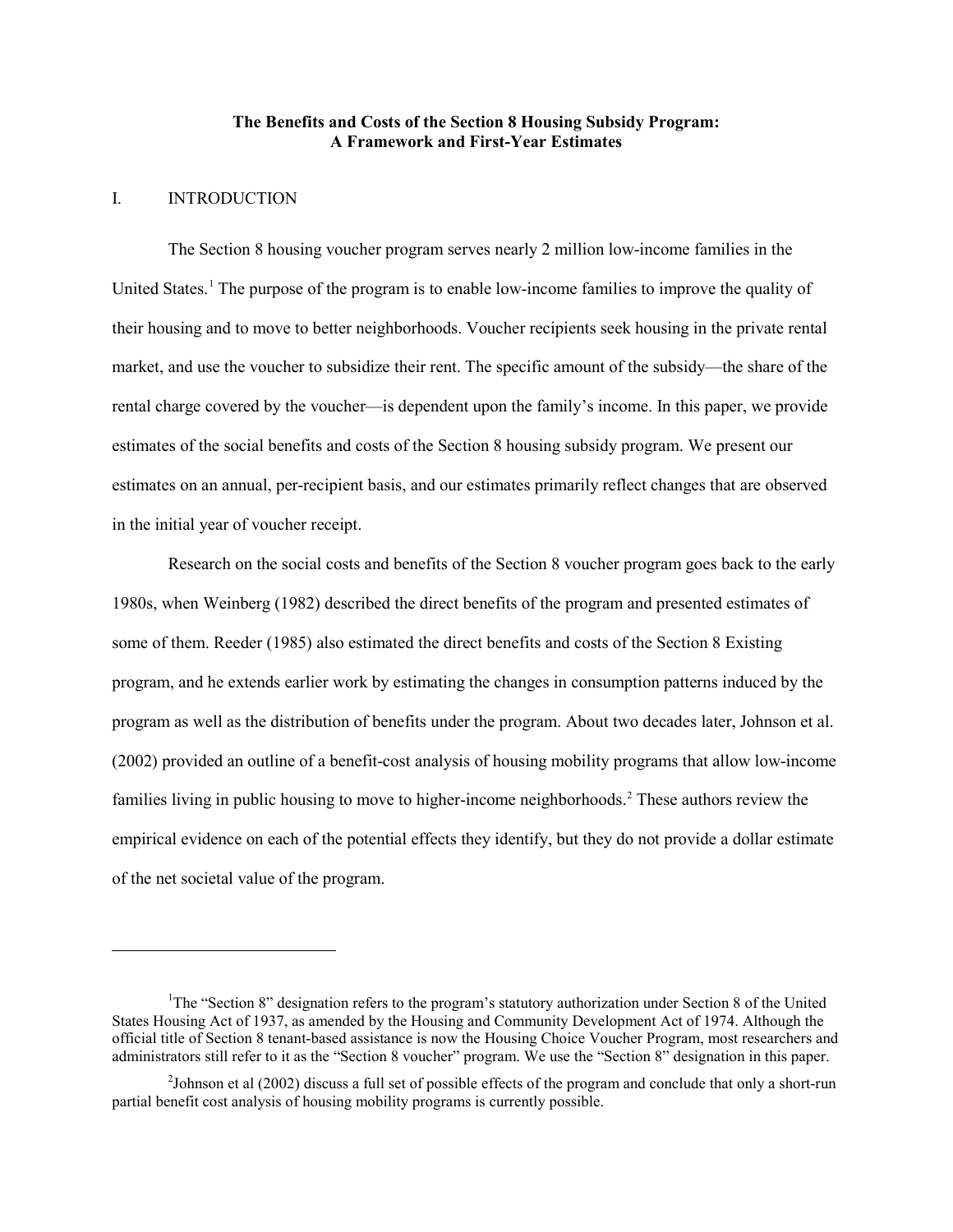To our knowledge, there are no quantitative estimates of the social gains and losses associated with the Section 8 program beyond these. Like previous studies, this analysis provides estimates of the direct benefits and costs associated with the Section 8 voucher program. However, we extend prior work by providing monetary estimates of a number of indirect benefits and costs of the program as well. Our benefit and cost estimates rest largely on a series of studies in which we estimate the effects of voucher receipt on a variety of recipient living unit behaviors, including movement to new neighborhoods, employment, earnings, and the receipt of a variety of public benefits: child care subsidies, medical care assistance (Medicaid and the state Children's Health Insurance program), and welfare (TANF) assistance.<sup>[3](#page-3-0)</sup> For outcomes we have not explicitly studied, we draw on available literature to construct benefit and cost estimates.

In our analysis, we rely on the basic principles of welfare economic theory, and adopt a comprehensive accounting framework that distinguishes impacts on voucher recipients, other citizens, and society as a whole. We attempt to provide monetary estimates of benefits and costs, but in one case we are only able to describe the potential effects.

#### II. THE SECTION 8 VOUCHER PROGRAM

 $\overline{a}$ 

The U.S. government currently provides housing assistance to low-income renters through three primary programs: Section 8 tenant-based subsidies (since 1999 officially known as the Housing Choice Voucher Program); Section 8 unit-based assistance, under which building owners receive government

<span id="page-3-0"></span><sup>&</sup>lt;sup>3</sup>See Carlson et al. (2009), which summarizes our estimates of the effects of voucher receipt on a variety of outcomes. In these studies, we use detailed information available in administrative records from the State of Wisconsin, and supplement this information with data from the U.S. Census Bureau. Our sample begins with all cases that applied for or received welfare-type transfers between 2001 and 2003, yielding three separate calendar year cohorts. Within each cohort, we form two unique groups, one composed of cases that first received a public rental subsidy in that year, and the other made up of cases that did not. We then pool these three calendar year cohorts to create our final estimation sample. To obtain a balanced comparison group that allows for valid inference regarding the effect of voucher receipt on the outcomes of interest, we employ a propensity score matching procedure. Then, using this balanced sample, we isolate the effect of voucher receipt on the neighborhood quality and household composition outcomes using a difference-in-differences regression adjustment. All of these studies are available from the authors, on request.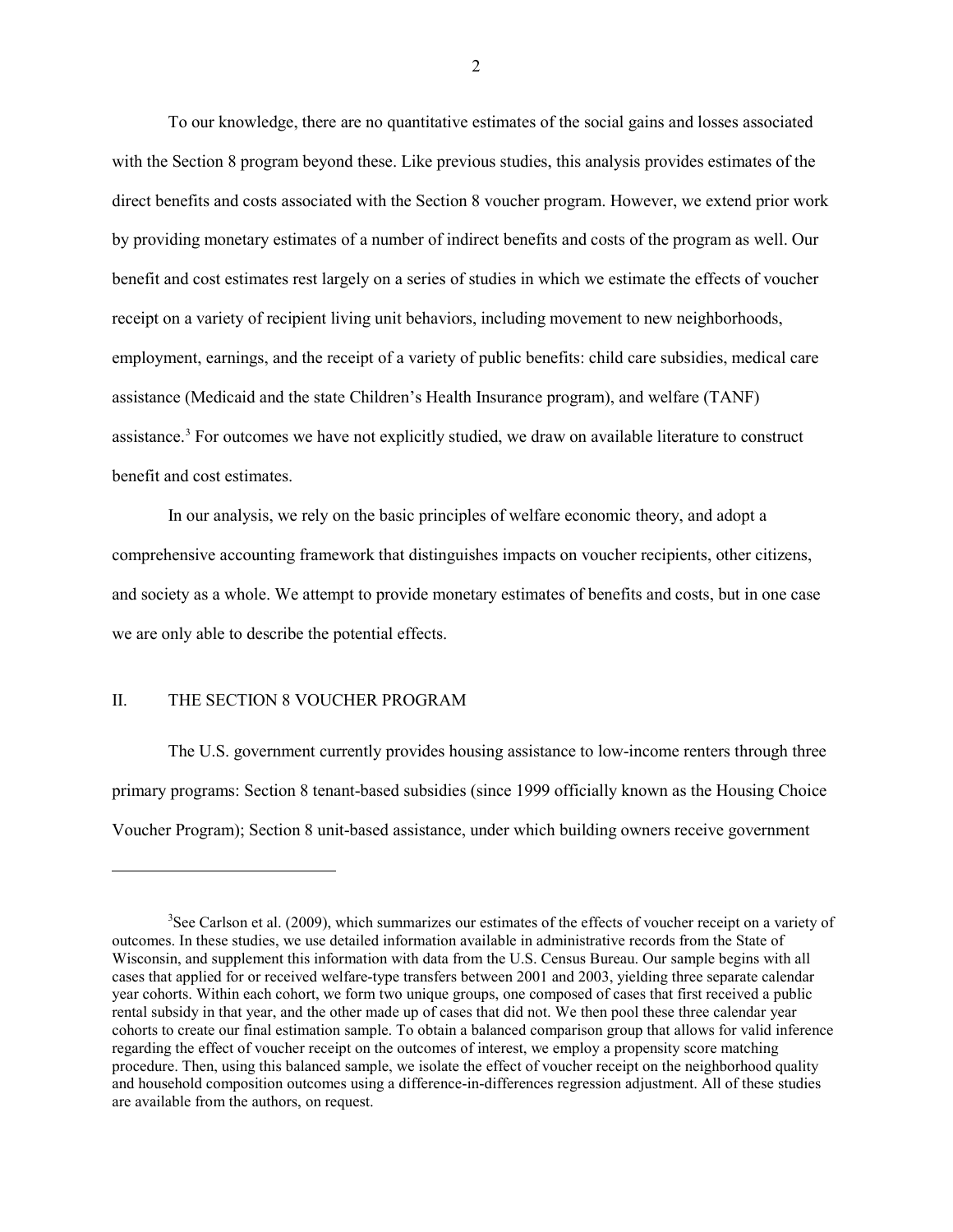subsidies to reduce rents; and publicly owned housing units. All three forms of assistance are administered by over 3,000 local public housing authorities (PHAs). Each of these programs represents an important policy lever, but this analysis focuses on the social costs and benefits of the Section 8 tenantbased subsidy program.

Section 8 tenant-based vouchers currently serve about 1.9 million families nationally, including more than 850,000 families with minor children (U.S. Department of Housing and Urban Development 2007). The primary objective of the program is to enable "very low-income families to choose and lease or purchase safe, decent, and affordable privately owned rental housing."[4](#page-4-0) Voucher recipients, whose income must be below 50 percent of the median income of the county or metropolitan area in which they live, choose rental housing available in the private market and contribute 30 percent of their incomes toward rent.[5](#page-4-1) The Section 8 program then pays the difference between the tenant contribution and actual rent, up to a locally defined "fair market rent" payment standard.[6](#page-4-2) A main motivation undergirding the Section 8 program is to "deconcentrate" the poor by making it possible for voucher recipients to leave public housing projects and move to better neighborhoods near better jobs (U.S. Department of Housing and Urban Development 2000).[7](#page-4-3)

 $\overline{a}$ 

<sup>&</sup>lt;sup>4</sup><http://www.hud.gov/offices/pih/programs/hcv/about/index.cfm>

<span id="page-4-1"></span><span id="page-4-0"></span><sup>&</sup>lt;sup>5</sup>A PHA must provide 75 percent of its vouchers to applicants whose incomes do not exceed 30 percent of the area median income.

<span id="page-4-2"></span><sup>&</sup>lt;sup>6</sup>This standard is set by the Department of Housing and Urban Development (HUD) at the 40th percentile of the local rental market, as calculated by the monetary value of leases commenced in the previous year. The payment standard is typically between 90 percent and 110 percent of area "fair market rent."

<span id="page-4-3"></span> $7$ As the program has expanded over time, a number of constraints have partially interfered with the goal of geographic mobility for recipients of tenant-based assistance. One constraint has been the limited geographic span of many local PHAs that serve only parts of metropolitan areas, reducing the possibility for recipients to move to neighborhoods with a smaller concentration of poor families. While some PHAs allow recipients to find housing in other jurisdictions, administrative burdens and the need to transfer supporting funds constrains this practice.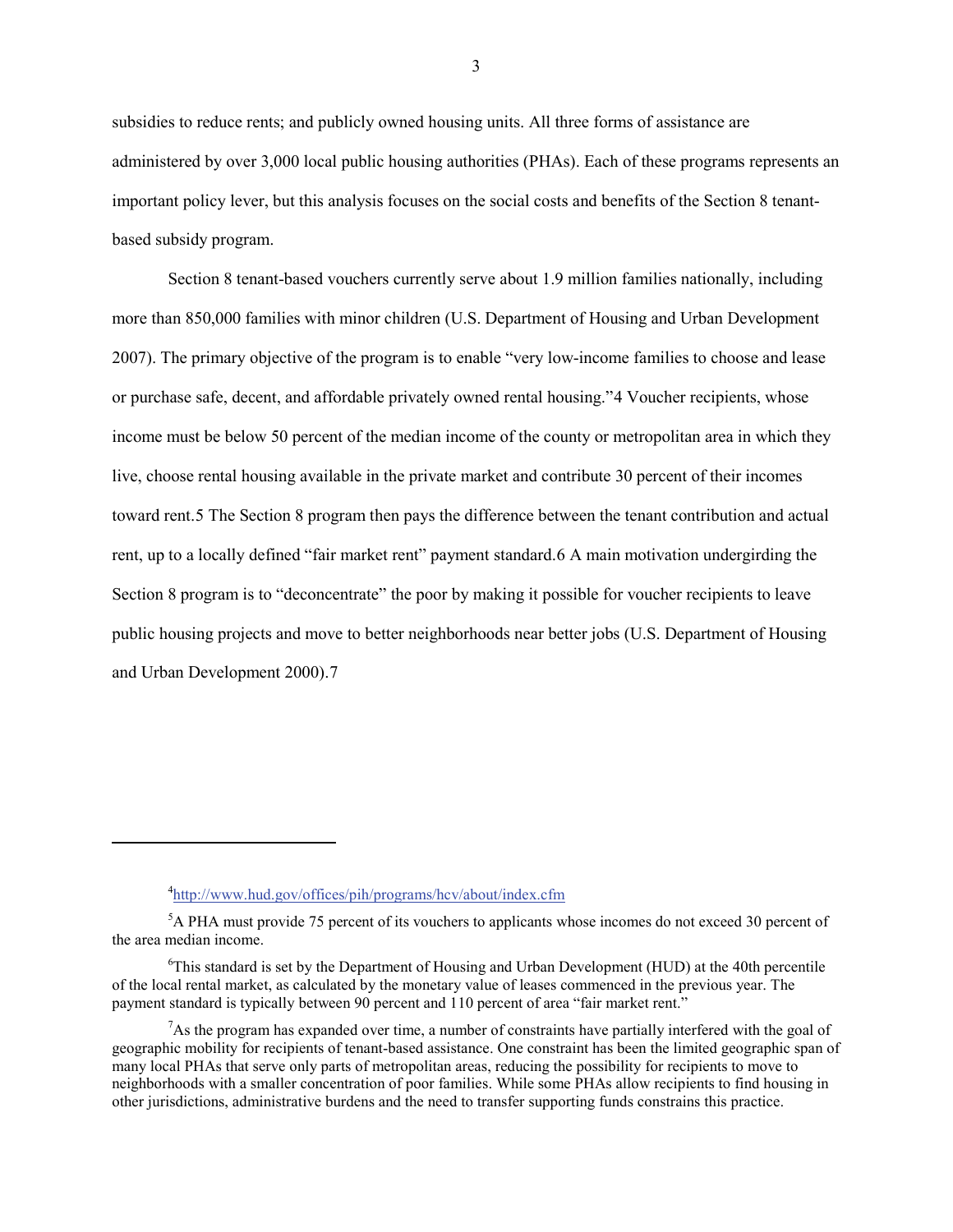### III. BENEFITS AND COSTS OF PUBLIC HOUSING SUBSIDIES

Table 1 presents an accounting overview of the components of annual social benefits and costs that are potentially attributable to public provision of Section 8 housing subsidies to low-income families. The categories identified are designed to be comprehensive, although there may be other effects that we have not considered. In the table, we distinguish benefits and costs accruing to program participants, nonparticipants (including taxpayers), and society as a whole. The following sections discuss each of these benefit and cost categories.

# A. Recipient Value of Section 8 Vouchers (Items 1. and 2. in Table 1)

 $\overline{a}$ 

The annual value of the Section 8 rental subsidy to recipient families consists of two components. First, there is the monetary value of the voucher, which corresponds to the reduction in the rental payment for the housing unit in which recipients use the voucher. The second is the increase in consumer surplus on the additional housing services obtained because of the voucher.

Conceptually, we calculate the first component as the market rental rate on the unit occupied minus the actual rental payment made by the household. This subsidy benefits participants, and because they are members of society, it is also a welfare gain to society as a whole.<sup>[8](#page-5-0)</sup>

The consumer surplus component of program benefits reflects the recipients' willingness to pay for the increase in housing services (housing and neighborhood quality) that they experience as a result of

<span id="page-5-0"></span><sup>&</sup>lt;sup>8</sup>The costs of supporting the subsidy are indicated in the cost part of the table, as Item 7. In addition, in our primary analysis, we do not include an estimate of the potential deadweight loss associated with the distortion in the level of housing consumption. However, in our Monte Carlo sensitivity analysis we vary the value of the subsidy to acknowledge the potential for deadweight loss stemming from the distortion of housing consumption decisions caused by the in-kind nature of the program (see below). Prior empirical research into the size of potential deadweight loss is extensive. Citing Slesnick (1996), Currie and Gahvari (2008) conclude that "the deadweight losses associated with in-kind transfers of food stamps and housing programs … are small." Reeder (1985) concludes that the deadweight loss attributable to the distortion of housing consumption is about 17 cents to the dollar. As a result, in our Monte Carlo analysis we vary the value of the subsidy from 83 to 100 cents on the dollar.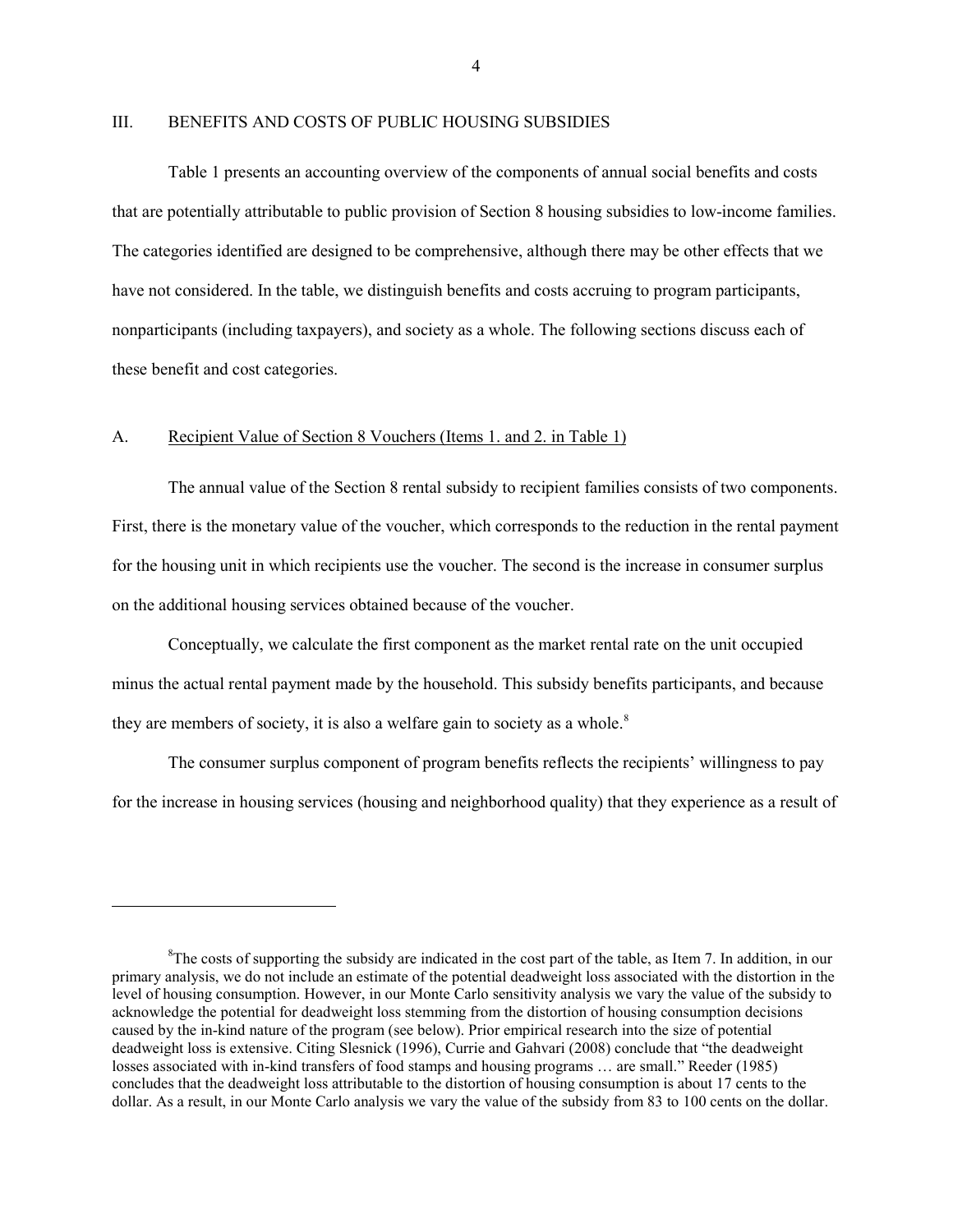|                                                                                                                                                   | Participants     | Non-<br>Participants<br>(incl. Gov't) | Society |
|---------------------------------------------------------------------------------------------------------------------------------------------------|------------------|---------------------------------------|---------|
| <b>PROGRAM BENEFITS</b>                                                                                                                           |                  |                                       |         |
| 1. Monetary Value of Section 8 Voucher to<br>Recipients                                                                                           | ✓                | $\mathbf{0}$                          | ✓       |
| 2. Recipient Consumer Surplus from Improved<br>Housing Quality and Neighborhood Environment                                                       |                  | $\mathbf{0}$                          |         |
| 3. Value to Recipients of Increased Public Program<br>Benefits (welfare, EITC, food stamps, public health<br>care) and Child Care Services        | ✓                | ✓                                     | ✓       |
| 4. Value of Increased Child Achievement and Years<br>of Schooling                                                                                 | ✓                |                                       | ✓       |
| 5. Value of Improved Health                                                                                                                       | ✓                |                                       |         |
| 6. Value of Reduced Crime and Substance Abuse                                                                                                     |                  |                                       |         |
| TOTAL BENEFITS OF THE PROGRAM                                                                                                                     | ✓                | ✓                                     | ✓       |
| <b>PROGRAM COSTS</b>                                                                                                                              |                  |                                       |         |
| 7. Tax-Related (Financial and Excess Burden) Costs<br>of Voucher Provision                                                                        | $\boldsymbol{0}$ | ✓                                     | ✓       |
| 8. Tax-Related Costs of Increased Voucher<br>Recipient Public Program Benefits (welfare, EITC,<br>food stamps, public health care) and Child Care | $\boldsymbol{0}$ | ✓                                     | ✓       |
| 9. Welfare Effects from Labor Market Responses of<br>Voucher Recipients                                                                           | ✓                | $\mathbf{0}$                          |         |
| 10. Neighborhood Effects- Origin and Destination                                                                                                  | $\theta$         | ✓                                     |         |
| TOTAL COSTS OF THE PROGRAM                                                                                                                        | ✓                | ✓                                     | ✓       |
| <b>NET GAINS FROM THE PROGRAM</b><br>(BENEFITS MINUS COSTS)                                                                                       | ✓                | ✓                                     | ✓       |

**Table 1 Annual Per Case Benefits and Costs of the Section 8 Voucher Program**

Note:  $\checkmark$  indicates the presence of effects (not necessarily positive values); 0 indicates no effect.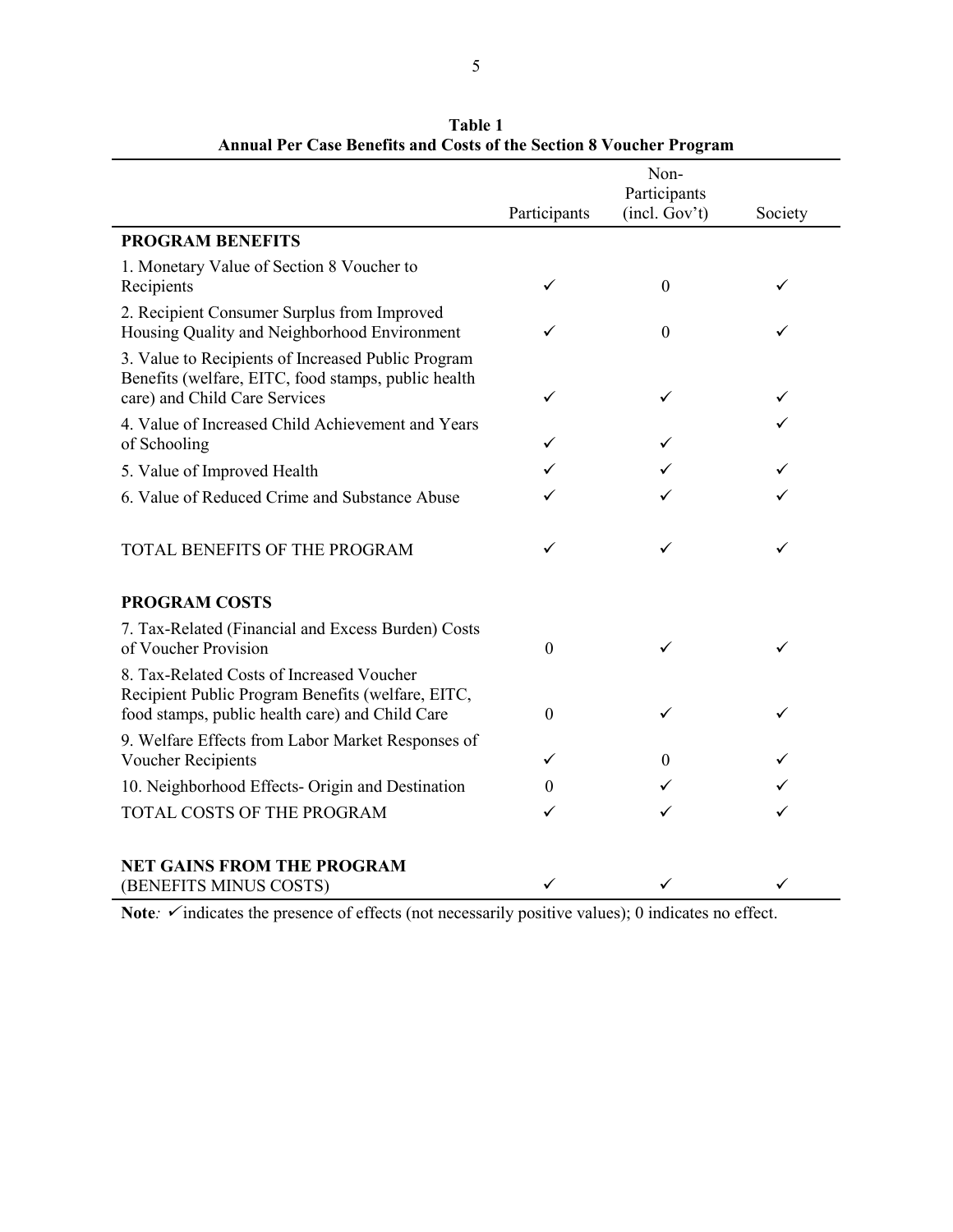the subsidy.<sup>[9](#page-7-0)</sup> This welfare gain, separate from the monetary value of the voucher, is not recorded in markets and can be assessed only through information regarding the willingness of recipients to pay for these increases in housing services. Appendix A discusses the consumer surplus associated with receipt of a rental subsidy in greater detail.

# B. Value to Recipients of Increased Public Program Benefits (welfare, EITC, food stamps, public health care) and Child Care Services (Item 3. in Table 1)

Because of the receipt of program benefits and the associated housing changes, participants may experience an increase in the public benefits that they receive. Part of this gain may come from counseling associated with housing voucher receipt; administrators may direct voucher recipients toward other public program benefits for which they may be eligible. A second part may come from greater accessibility of program providers in the new location. For example, recipients of Section 8 vouchers may become better positioned to secure quality child care services, given the potential change in neighborhood and the distribution of child care centers.

These increased benefits and services increase the well-being of participants, and hence of society as a whole. For both participants and society, this gain can be conceived of as the market value of the additional services, plus the consumer surplus associated with this increased use, minus the dollar amount that is required to provide these benefits. $10$ 

<span id="page-7-0"></span><sup>&</sup>lt;sup>9</sup>Empirical research on the effects of low-income housing vouchers is extensive, and many studies show that Section 8 voucher recipients tend to move to better neighborhoods (Kling, Liebman, and Katz 2007; Mills et al. 2006); estimates from our studies confirm this.

<span id="page-7-1"></span> $10$ The costs of providing these benefits that are not paid for by program participants are reflected in the cost section of the table, as Item 8.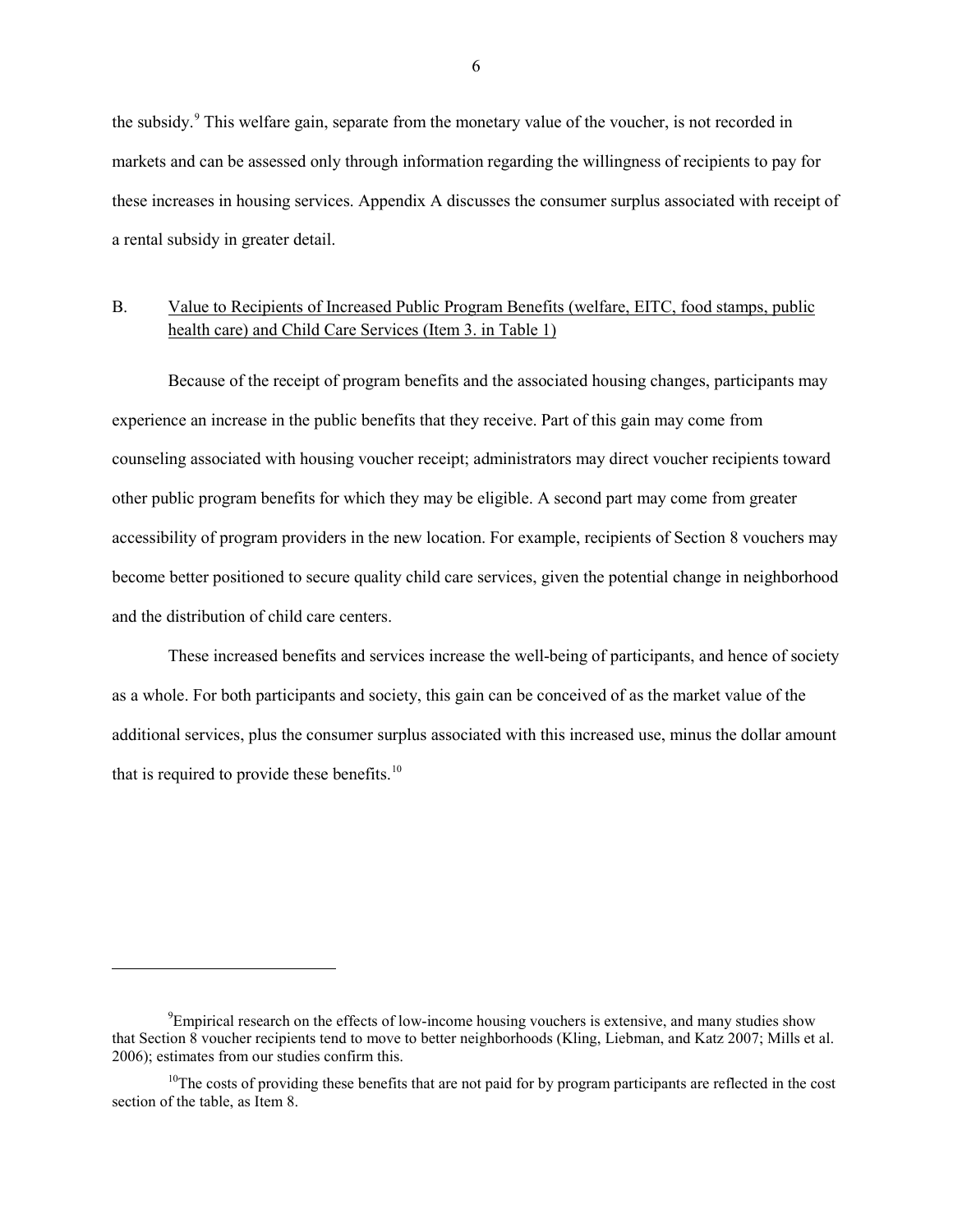$\overline{a}$ 

C. Benefits of Increased Child Achievement and Years of Schooling (Item 4. in Table 1)

The increase in public benefits, child care services, and children's attendance at better schools (because of program-induced changes in residential location and neighborhood) may lead to increased child achievement and years of schooling.

Information on these effects is difficult to attain; data are on the relationship between participation in the Section 8 program and children's school achievements are very limited, and the children's ultimate educational attainments are generally not observable until well after the receipt of the housing subsidy. Note that, while the gains in this category accrue to recipient families, there may be beneficial effects beyond these private gains that accrue to society as a whole. Hence, the value recorded for participants is likely to be less than the value indicated for society.<sup>[11](#page-8-0)</sup>

#### D. Benefits of Improved Health (Item 5. in Table 1)

Many social interventions are credited with improving the health status of benefit recipients; the Section 8 program is no exception. Vouchers have the potential to enable recipients to relocate to higher quality housing stock in a more desirable neighborhood. Such relocations may ameliorate conditions that had been negatively affecting both physical and mental health, and provide improved access to health care facilities and providers.

Empirical work has demonstrated such an effect. Using data from the Boston site of the Moving to Opportunity (MTO) experiment, Katz et al. (2001a) find that children of families who relocated to lowpoverty areas exhibited many health improvements—including a decline in the probability of suffering an asthma attack, lower levels of "injuries and accidents", and fewer behavior problems. Katz et al. (2001b) also report that 58 percent of the control group responded to a survey question that their health was good

<span id="page-8-0"></span><sup>&</sup>lt;sup>11</sup>There is an extensive body of research suggesting that the nonmarketed private benefits and the public goods benefits of incremental schooling are very large. Wolfe and Haveman (2001) suggest that these benefits may be equal in magnitude to the earnings returns from additional schooling. Any additional costs of schooling for the children of program participants are recorded in the cost section of the table.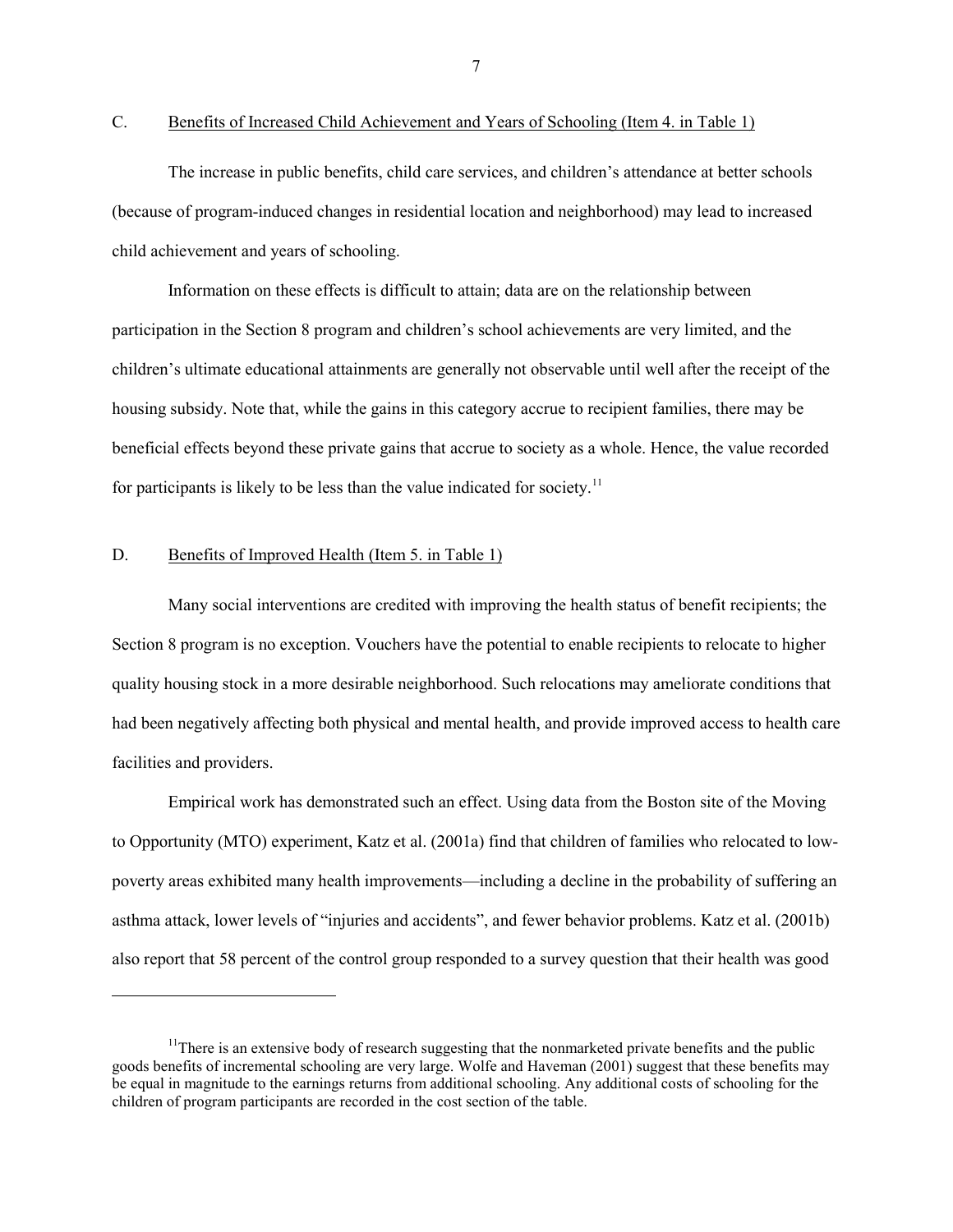or better, whereas 76 percent of the Section 8 comparison group gave that response to the survey question (a difference that was statistically significant at  $p < 0.05$ ). Similarly, Leventhal and Brooks-Gunn (2000; 2003) employ data from the New York City site of MTO and report improvements in both adult and children's health stemming from using a housing voucher to move to a low-poverty neighborhood. Overall, as Johnson et al. (2002) note, it seems clear that any comprehensive assessment of the social value of the Section 8 program must consider its impacts on mental and physical health.

# E. Value of Reduced Crime and Substance Abuse (Item 6. in Table 1)

Another potential benefit from housing voucher receipt is the changed behavior of children living in recipient families, in particular, a reduction in drug use and illegal activities. A substantial literature has studied the effects of housing support on youth problem behavior and crime-related activities. Much of this literature relies on MTO evidence from Katz et al. (2001), Leventhal and Brooks-Gunn (2000), and Ludwig et al. (2001b). Katz et al. conclude that Section 8 groups in MTO-Boston have values on a criminal offense index that are about one-third smaller than the control group and Ludwig et al. (2001b) conclude that MTO-Baltimore youths in the Section 8 group have a number of violent arrests that is from one-fourth to one-half smaller than youths in the control group; however, the number of property arrest crimes for Section 8 youths is about double that of the control group. Leventhal and Brooks-Gunn (2000) show no effect in MTO-New York on overall delinquency.

# F. Tax-Related (Financial and Excess Burden) Costs of Voucher Provision (Item 7. in Table 1)

The full taxpayer and social cost of voucher provision includes two main components: 1.) the financial costs associated with the operation of the Section 8 program and 2.) the potential welfare loss associated with the distortionary behavior induced by the taxation that provides the revenue used to fund the provision of vouchers—the 'excess welfare burden' of taxation. Assuming that this excess burden is independent of the form of taxation used to support the Section 8 program, we rely on estimates in the literature for this value.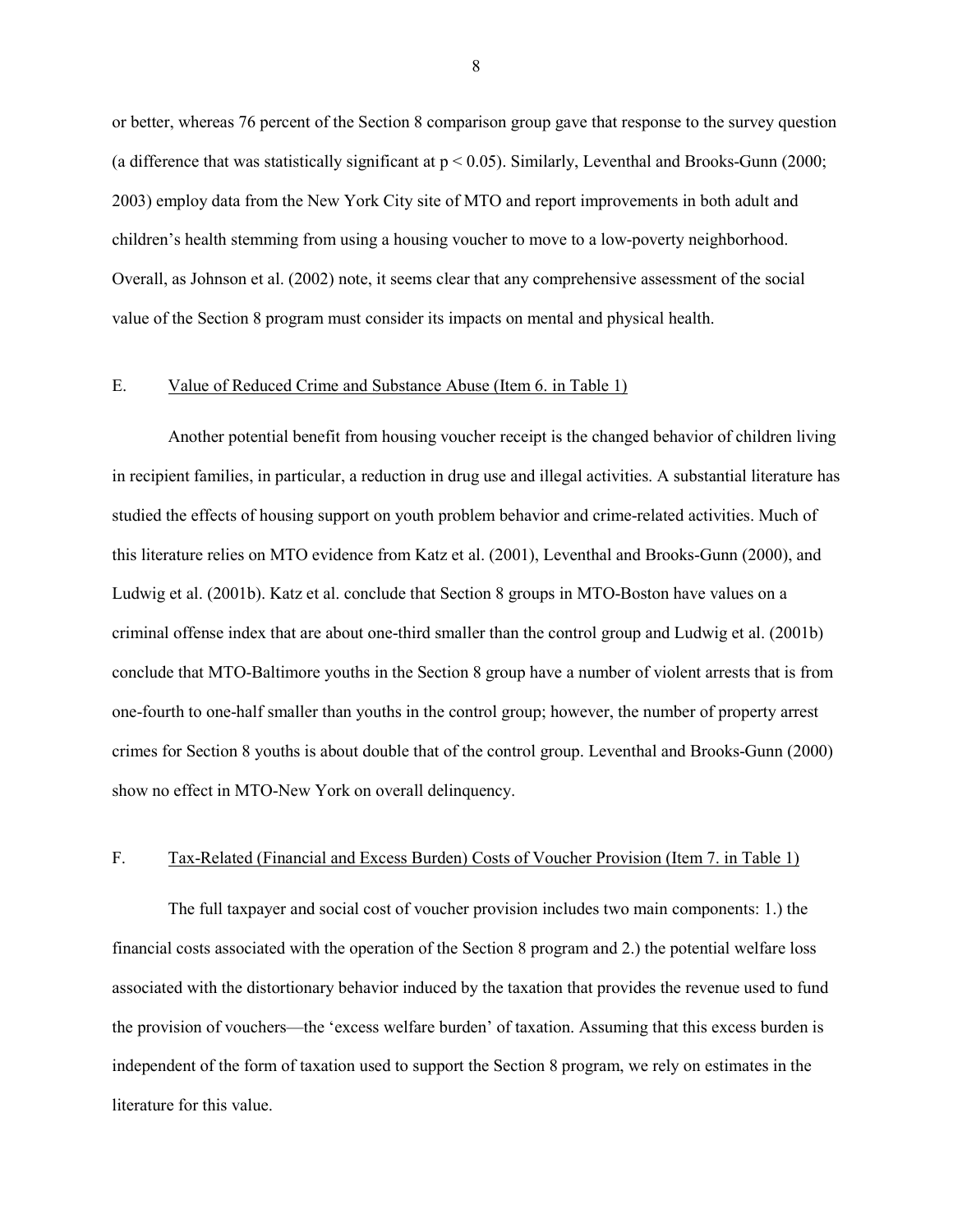G. Tax-Related Costs of Increased Voucher Recipient Public Program Benefits (welfare, EITC, food stamps, public health care) and Child Care (Item 8. in Table 1)

Similar to the increased taxpayer costs directly associated with the Section 8 program are taxpayer costs associated with any increase in the utilization of public benefits, including Food Stamps, TANF, child care services, and government provided health insurance programs such as Medicaid. This cost also includes the 'excess welfare burden' associated with the increased taxpayer costs.

# H. Welfare Effects from Labor Market Responses of Voucher Recipients (Item 9. in Table 1)

Recipients of Section 8 vouchers face altered labor market incentives related to the incomeconditioned nature of the benefit structure in the program, described above. These changed incentives are likely to affect choices on work time and earnings. To the extent that these choices are altered, there will be specific and measureable effects of the program operating through the labor market. These welfare effects accrue to participants and therefore to society.

# H. Community Effects on Origin and Destination Neighborhoods (Item 10. in Table 1)

 $\overline{a}$ 

A number of scholars, including Galster et al (1999), Lee, Culhane, and Wachter (1999), Santiago et al. (2001), Johnson et al. (2002) and Susin (2002, 2005), note possible 'externalities' in the form of community effects from the Section 8 program, distinguishing destination from origin neighborhoods.<sup>[12](#page-10-0)</sup>

<span id="page-10-0"></span><sup>&</sup>lt;sup>12</sup>Galster et al (1999) find that, in "vulnerable" neighborhoods, the presence of Section 8 units has a negative effect on the value of properties located in within about a half-mile of the units; in more affluent neighborhoods, Section 8 units are not found to have any effect on property values. Santiago et al. (2001) report similar results in a Denver-based study; subsidized housing units negatively are only found to negatively affect property values in "vulnerable" neighborhoods. Lee, Culhane, and Wachter (1999) report a slight negative effect of the presence of Section 8 rental units on surrounding property values. Susin (2002) concludes that the introduction of the voucher program has increased rents for low-income households in the 90 largest metropolitan areas by an average of 16 percent. In a contrary perspective, Ludwig notes that Freeman and Botein (2002) find that subsidized housing improves surrounding property values.

On these external effects, Deng (2005, page 475–6) notes: "Government housing subsidy programs, whether supply or demand based, are by their very nature interventions in the private housing market. Thus the market responses to these interventions can generate some second-round costs or benefits. … [D]depending on households' consumption decisions and developers' production decisions, demand-side subsidy programs may push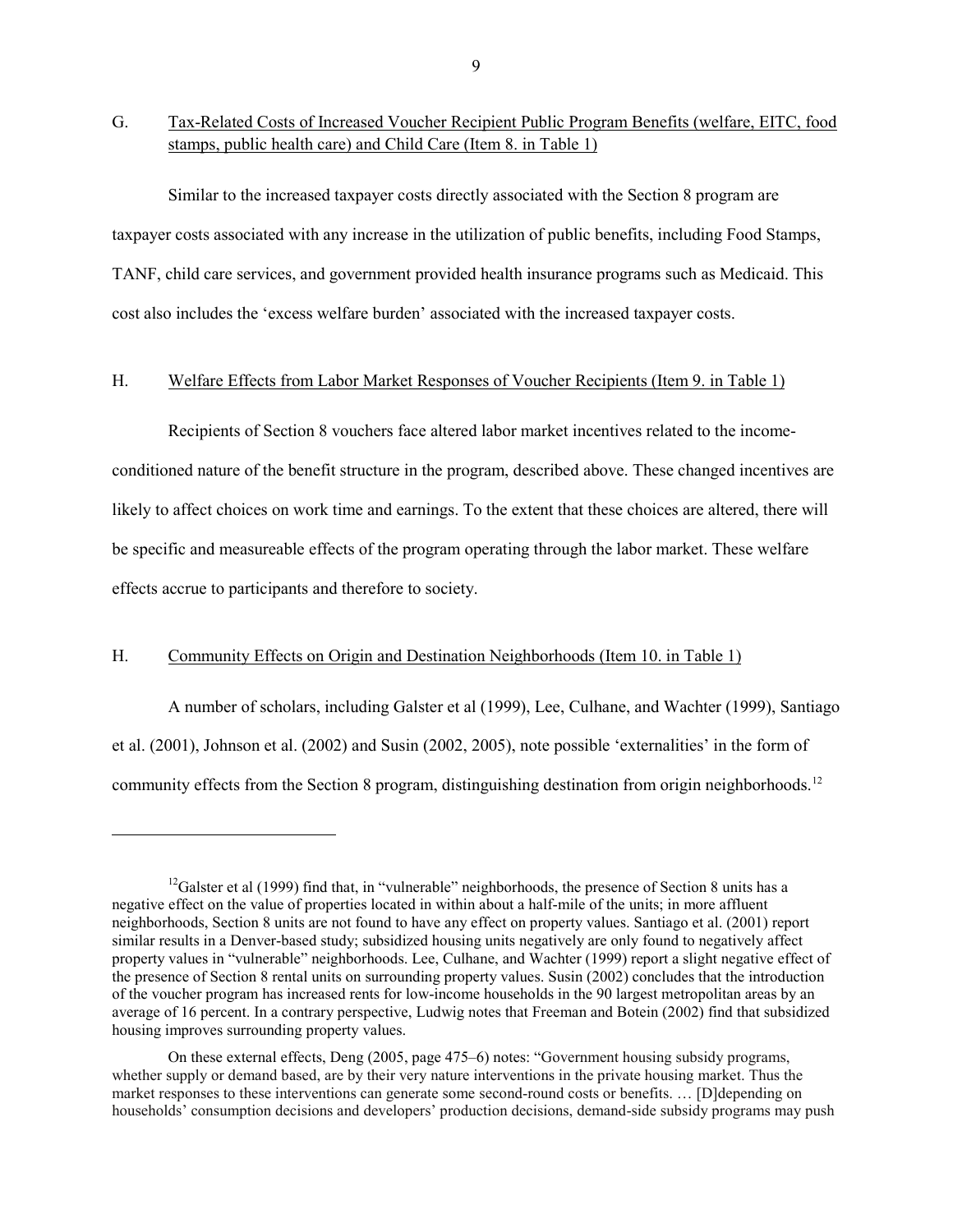These authors suggest that the departure of Section 8 families may leave the origin communities worse off (assuming that the departing families have better behavioral characteristics than average) and the destination communities worse off (for similar reasons).

Taken together, existing research suggests that the Section 8 program may impose a cost on the residents of destination neighborhoods, especially if the neighborhood is "vulnerable"; there is less empirical work on the effects of the Section 8 program on origin neighborhoods. While the effects described above must be considered in a comprehensive evaluation of the social value of the Section 8 program, For the purpose of our benefit-cost analysis, we treat these increased rental costs as fully offset by the increased rents received by property owners. Hence, we do not include them in Table 2.

# IV. ESTIMATES OF PROGRAM BENEFITS AND COSTS

 $\overline{a}$ 

In this section, we present our estimates of the values of the benefit and cost items identified in Table 1. These estimates are shown in Table 2. Except where noted, our estimates are based on results that we have presented in a series of papers of the effect of Section 8 voucher receipt on a wide range of social and labor market outcomes, including neighborhood quality, public program participation, household composition, and earnings and employment (See Carlson et al. 2009).<sup>[13](#page-11-0)</sup> These analyses use Wisconsin administrative data for years 2001–2006 and employ propensity score matching procedures coupled with difference-in-differences regression adjustment to identify the effects of Section 8 voucher receipt on the various outcomes.

<span id="page-11-0"></span> $13$ Estimates of the effect of Section 8 voucher receipt on social and labor market outcomes are available from the authors.

up market rent and hurt unassisted low-income households." … "The magnitude of these demand effects has been examined in EHAP studies, which conclude that a demand-based housing allowance program generates only a small increase in demand and thus a limited increase in prices. Nevertheless, some scholars argue that EHAP's limited duration may have understated consumers' responsiveness to a permanent program (Bradbury and Downs 1981). In comparing data from the Freestanding Voucher Demonstration Program in 1986 with data from the EHAP, Apgar (1990) finds that the 1986 program achieved a higher participation rate and induced a greater increase in housing expenditures." "With an inelastic supply of low-income housing, the price effects triggered by the voucher program would not be negligible."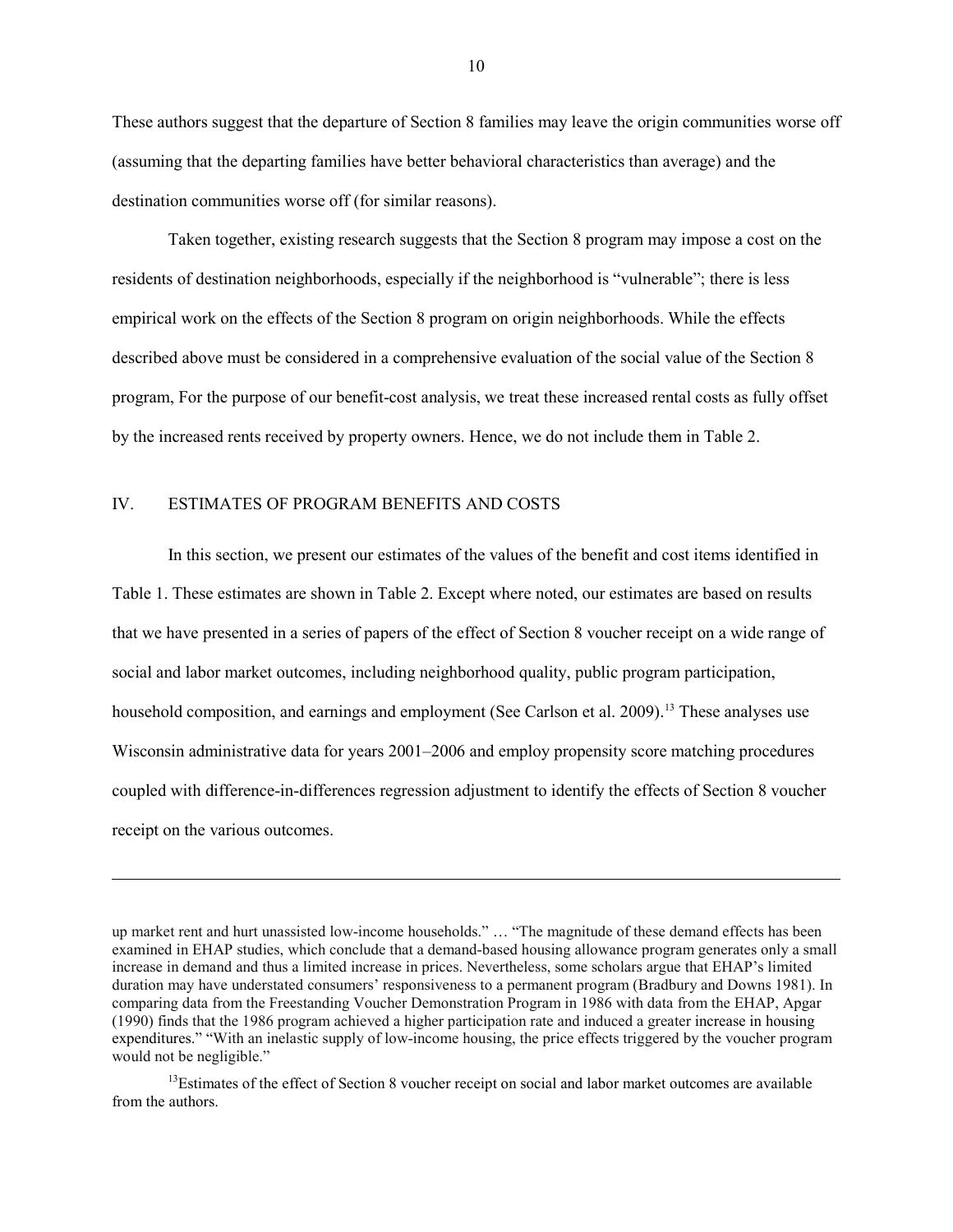|                                                                                                                                                                      | Participants      | Non-Participants<br>(incl. Gov't) | Society                      |
|----------------------------------------------------------------------------------------------------------------------------------------------------------------------|-------------------|-----------------------------------|------------------------------|
|                                                                                                                                                                      |                   |                                   |                              |
| <b>PROGRAM BENEFITS</b>                                                                                                                                              |                   |                                   |                              |
| 1. Monetary value of Section 8 Voucher to                                                                                                                            | \$4,264           | $\boldsymbol{0}$                  | \$4,264                      |
| Recipients                                                                                                                                                           |                   |                                   |                              |
| 2. Recipient Consumer Surplus from<br>Improved Housing Quality and<br>Neighborhood Environment                                                                       | \$853-\$2132      | $\boldsymbol{0}$                  | \$853-\$2132                 |
| 3. Value to Recipients of Increased Public<br>Program Benefits (welfare, EITC, food<br>stamps, public health care) and Child Care<br>Services                        | $$622 - $1285*$   | \$200                             | $$822 - $1485**$             |
| 4. Benefits of Increased Child Achievement<br>and Years of Schooling                                                                                                 | \$300             | \$100                             | \$400                        |
| 5. Value of Improved Health                                                                                                                                          | \$963             | \$0                               | \$963                        |
| 6. Value of Reduced Crime and Substance<br>Abuse                                                                                                                     | \$199             | \$199                             | \$398                        |
| TOTAL BENEFITS OF THE PROGRAM                                                                                                                                        | \$7201-\$9143     | \$499                             | \$7700-\$9642                |
| <b>PROGRAM COSTS</b>                                                                                                                                                 |                   |                                   |                              |
| 7. Tax-Related (Financial and Excess<br>Burden) Costs of Voucher Provision                                                                                           | $\mathbf{0}$      | $$5686 (= $4,738)$<br>$^{+}$      | $$5686 (= $4,738)$<br>$^{+}$ |
|                                                                                                                                                                      |                   | \$948)                            | \$948)                       |
| 8. Tax-Related Costs of Increased Voucher<br>Recipient Public Program Benefits (welfare,<br>EITC, food stamps, public health care) and<br><b>Child Care Services</b> | $\boldsymbol{0}$  | \$1076<br>$(=$ \$897 + \$179)     | \$1076<br>$( = $897 + $179)$ |
| 9. Welfare Effects from Labor Market<br><b>Responses of Voucher Recipients</b>                                                                                       | \$50-\$290        | $\theta$                          | $$50 - $290$                 |
| 10. Origin/Destination Neighborhood<br>Effects                                                                                                                       |                   |                                   |                              |
| TOTAL COSTS OF THE PROGRAM                                                                                                                                           | \$50-\$290        | \$6762                            | \$6812-\$7052                |
| <b>NET GAINS FROM THE PROGRAM</b><br>(BENEFITS MINUS COSTS)                                                                                                          | $$6,911 - $9,093$ | $-$ \$6,263                       | $$648-$<br>\$2,830           |

**Table 2 First Year Per Case Benefits and Costs of the Section 8 Voucher Program**

**Note**: 0 indicates no effect. + indicates that the effect is likely positive, but we have been unable to develop a reliable estimate. – indicates that the effect is likely negative, but we have been unable to develop a reliable estimate.

\*This is the sum of W-2, Food Stamps, and Child Care benefits.

\*\*This is the sum of W-2, Food Stamps, and Child Care benefits, plus \$200 of assigned public goods benefits.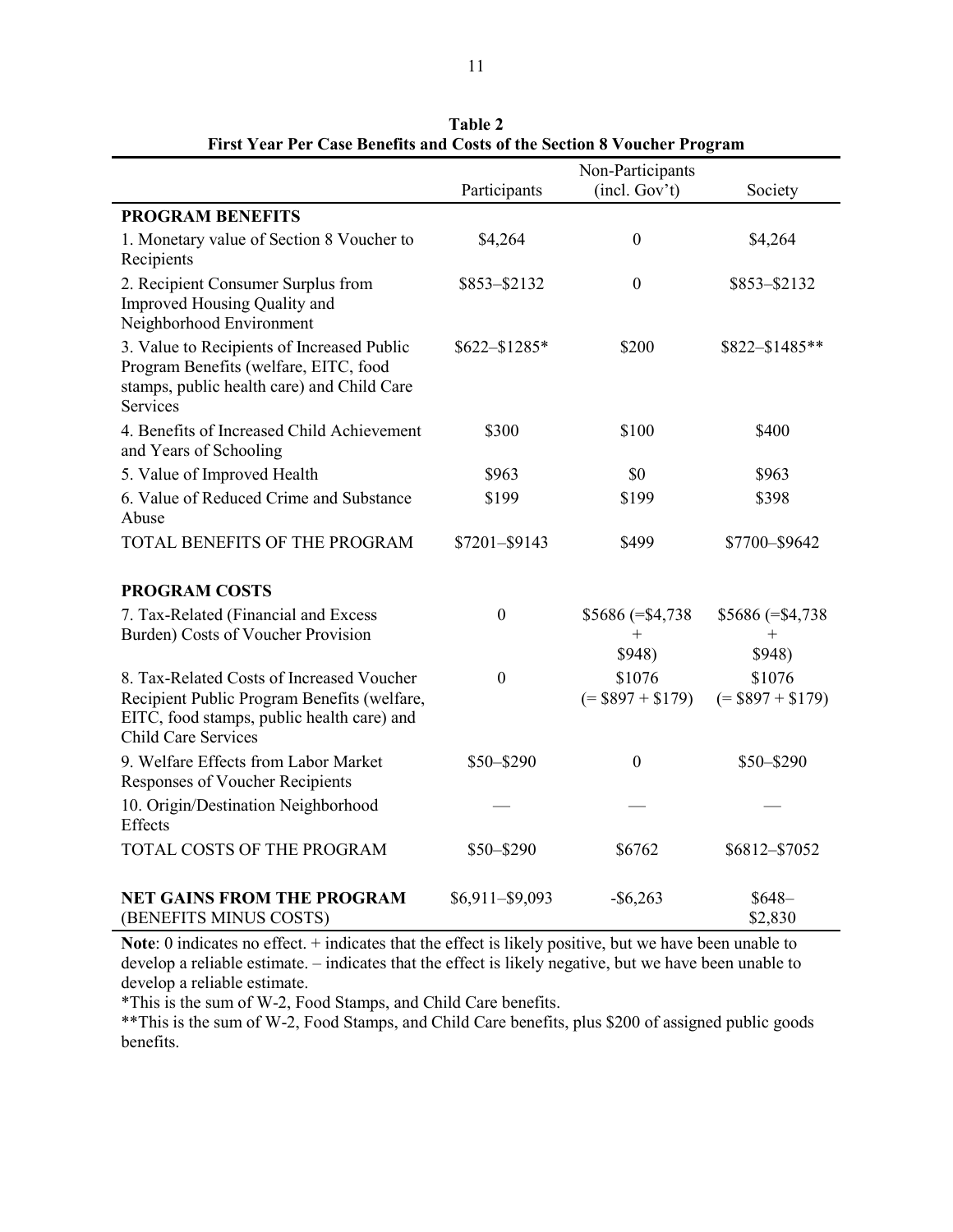A. Tax-Related (Financial and Excess Burden) Costs of Voucher Provision (Item 7. in Table 2)

Based on data and calculations from the Center for Budget and Policy Priorities (CBPP), we estimate the average taxpayer cost per authorized voucher for Wisconsin in 2008 to be **\$4,738** (Center for Budget and Policy Priorities 2008). This number is a weighted average of the estimated cost per voucher calculated by CBPP for each housing authority in Wisconsin, including the Wisconsin Housing and Economic Development Authority (WHEDA).<sup>[14](#page-13-0)</sup>

Parameter estimates of the marginal excess tax burden vary somewhat in the economics literature, but for the personal income tax they generally range from .10 to .35. Several studies present estimates that fall within this range.<sup>[15](#page-13-1)</sup> We use a parameter estimate of .2, which is approximately in the middle of this range, in this analysis.[16](#page-13-2) Hence, in Table 2, we report an estimate of **\$948** as the welfare cost associated with the increased taxation required to finance the Section 8 program. Adding this figure to the estimated average taxpayer cost per authorized voucher of **\$4,738** yields an estimate of \$**5,686** as the total taxrelated cost of providing a Section 8 voucher. This total is assigned to both taxpayers and society.

# B. Value of Section 8 Voucher to Recipients (Items 1. and 2. in Table 1)

 $\overline{a}$ 

The recipient value of a housing voucher is the sum of the reduction in the rental payment for the housing unit to which they move after receipt of the voucher *plus* the increase in consumer surplus on the additional housing services obtained because of the voucher.

<span id="page-13-0"></span><sup>&</sup>lt;sup>14</sup>CBPP estimated the 2008 cost per voucher for each housing authority by calculating the average cost per voucher in 2007 and then inflating that figure by the applicable 2008 HUD annual adjustment factor. CBPP used Voucher Management System (VMS) data to calculate the 2007 cost per voucher. The statewide estimate is obtained by weighting the estimated cost per voucher for each housing authority by that authority's proportion of total vouchers in the state.

<span id="page-13-1"></span><sup>&</sup>lt;sup>15</sup>These include Fullerton and Henderson (1989), Ballard (1990), Ballard et al. (1985), Browning (1987), Feldstein (1999), Judd (1987), Ng (2000), Snow and Warren (1996), Parry (2002), Stuart (1984), and Boardman et al. (2006).

<span id="page-13-2"></span><sup>&</sup>lt;sup>16</sup>We account for the uncertainty in the marginal excess tax burden in our Monte Carlo simulation presented in Appendix C.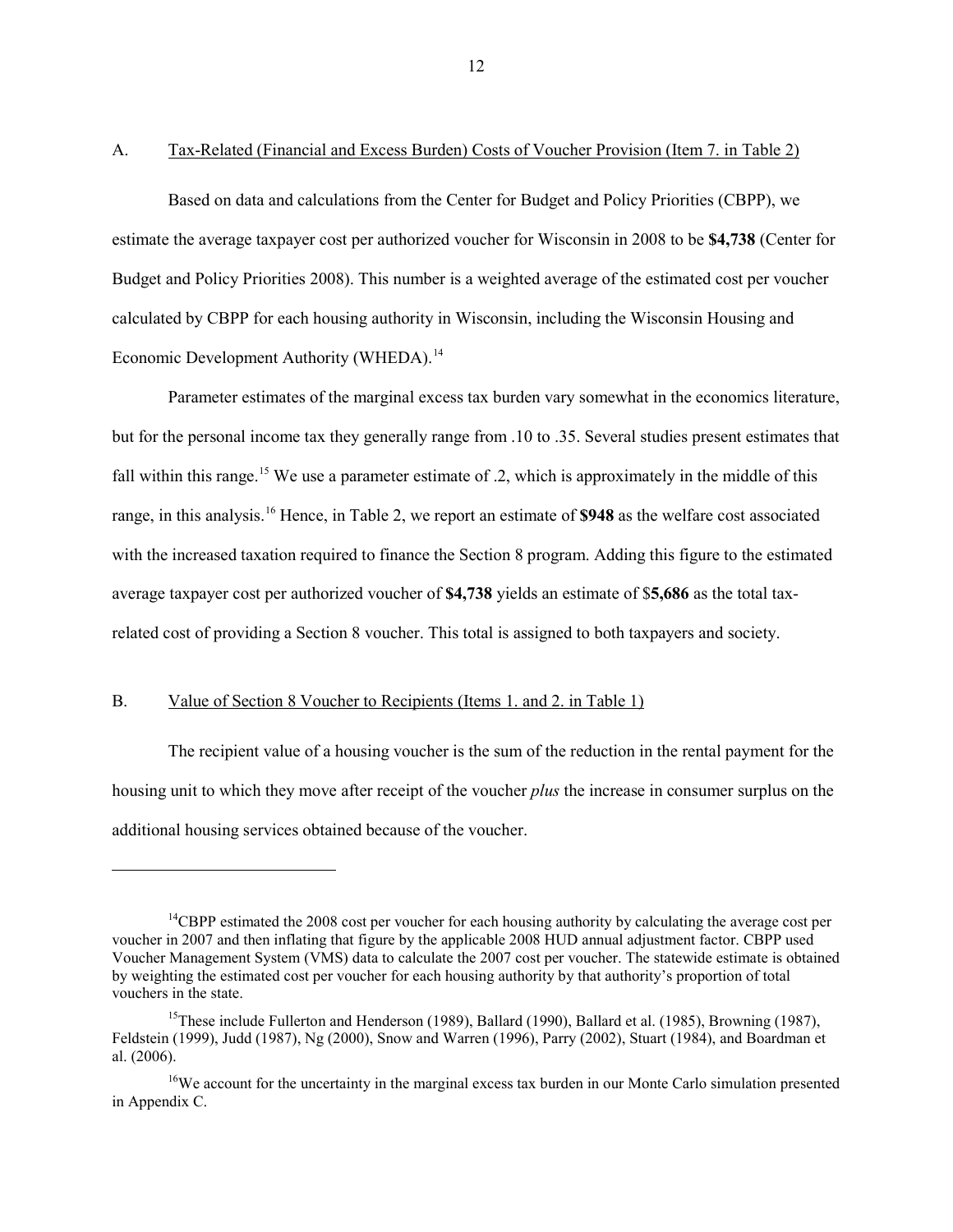Consider first the reduction in the rental payment for voucher recipients (Item 1. in Table 2). If we assume that the administrative costs of the program are equal to 10 percent of the total costs of the program, our estimate of the taxpayer portion of the rent (and hence the reduction in rental payments to voucher recipients) is equal to **\$4,264** (= .9 \* \$4,738). The administrative cost of the program—**\$474**—is a social cost of the program and is reflected in the difference between Item 7 and Item 1.<sup>[17](#page-14-0)</sup>

Note that the total rent on the housing unit into which the recipient moves reflects both the quality (and size) of the unit itself, and the quality of the neighborhood environment in which the unit is located.

In addition to the value of the Section 8 voucher to recipients (the reduction in rental payments), there is a consumer surplus benefit experienced by voucher recipients.<sup>[18](#page-14-1)</sup> Consistent with welfare economic theory, the improved neighborhood characteristics would provide recipients with well-being beyond that reflected in the value of the housing subsidy that they receive. This gain is attributable to the following logic: Assume that a recipient family was living in some housing unit prior to receiving the subsidy, and the recipient would have had a total willingness to pay for that unit. That willingness to pay would consist of the rent the person actually paid, plus the consumer surplus on that unit. Now, a voucher is received, and the recipient moves, presumably into a better unit in a superior neighborhood. There is a market rent for that unit, and that rent is shared in some proportion by the recipient and the government

<span id="page-14-0"></span> $17$ Deng (2005) provides an alternative framework for estimating the benefits and costs of housing vouchers. (See also Deng, 2009.) He notes: "Earlier studies commonly used cost-benefit analysis. For each housing program, these studies compare the government's cost with the estimated market rent for subsidized housing units …." (page 473). In his paper, Deng calculates the subsidy value to Section 8 recipients using this approach; see page 487. This procedure is summarized in an appendix on page 506. Essentially, Deng subtracts the rent paid by the tenant from the fair market rent of the unit, to find the subsidy to the recipient. Our data do not contain an estimate of either the rent paid by the tenant or the fair market rent of the unit. Deng also states (page 492): "In addition to the voucher subsidy paid to individual families, the federal government pays local PHAs a monthly fee to administer the program. This fee, which is published annually by HUD for each PHA, is higher for the first 600 units and then falls for the remainder." On page 507, he states: "The monthly administrative fee for the voucher program in Miami in 2000 was \$61 per unit." We assume that this fee is a part of the overall administrative costs of the program that we estimate.

<span id="page-14-1"></span><sup>&</sup>lt;sup>18</sup>In Carlson et al. (2009) we provide evidence that Section 8 voucher recipients lived in neighborhoods with more desirable characteristics than did equivalent families who did not receive a voucher. In particular, we found that voucher recipients in the first year after receipt were living in neighborhoods with lower unemployment rates.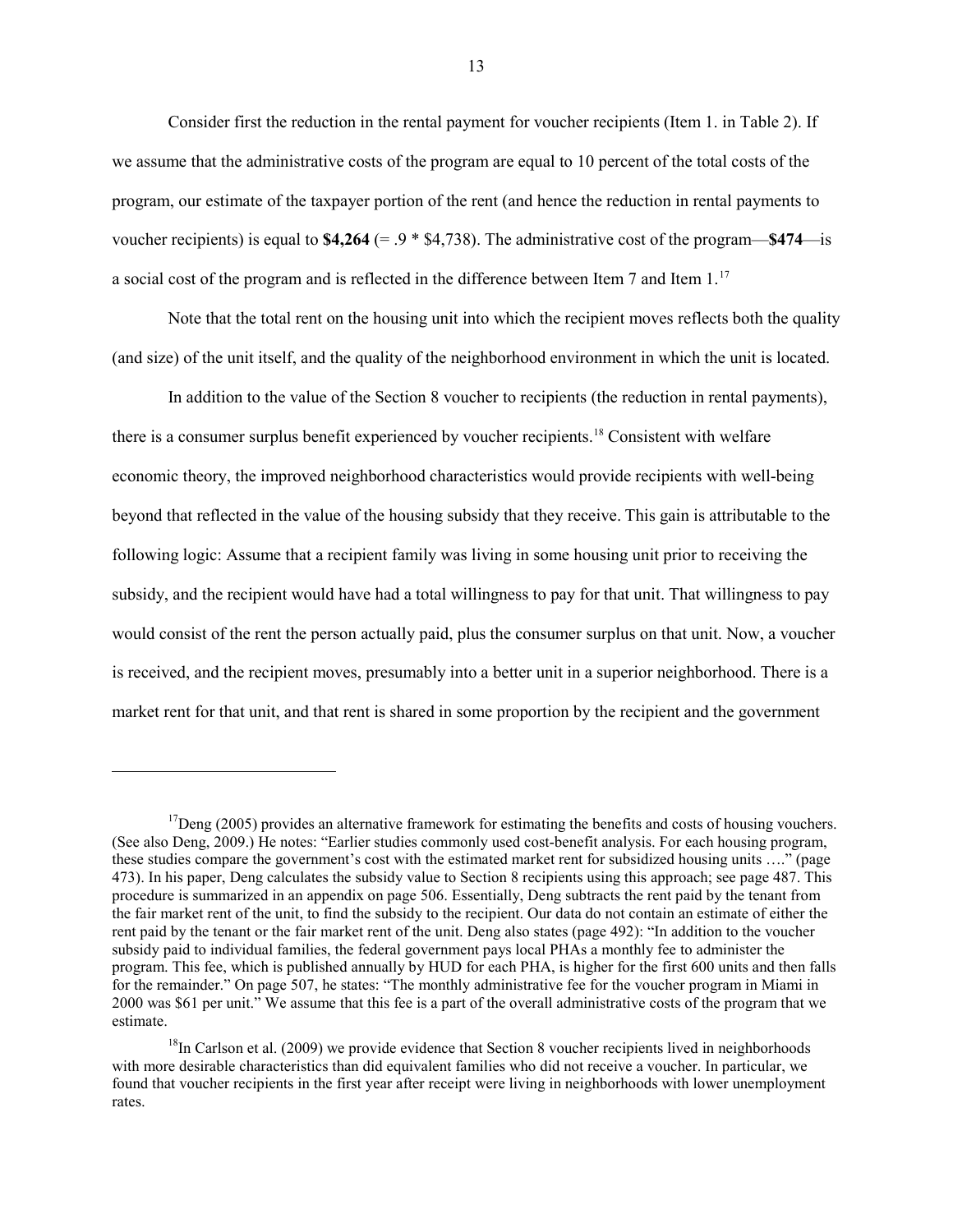(the Section 8 subsidy). Because the new unit is better than the old one, presumably the consumer surplus of the new unit would exceed that of the old unit. The change in consumer surplus is a gain to participants and a gain to society. Appendix A addresses the issue of consumer surplus associated with receipt of a rental subsidy in greater detail.

In the absence of knowledge regarding the elasticity of demand of voucher recipients for improved housing and neighborhood quality—and hence their willingness to pay—we assume that the consumer surplus benefit ranges from .2 to.5 of the financial benefit. With this assumption, consumer surplus benefit ranges from **\$853** to **\$2,132**, and the total value of the voucher to recipients ranges from **\$5,117** to **\$6,396**.

# C. Value to Recipients of Increased Public Program Benefits (welfare, EITC, food stamps, public health care) and Child Care Services (Item 3. in Table 2)

# *1. Benefits from Increased Receipt of Welfare Benefits*

In the year of first receiving a housing voucher, those who received the subsidy were 3 percent more likely to receive benefits from Wisconsin's welfare plan (Wisconsin Works, or W-2) than matched comparisons who did not receive a housing subsidy. In calendar year 2004, about 27,000 housing vouchers were in use in Wisconsin. If 3 percent more of these housing voucher participants participated in W-2 than would have done so if they did not have a housing voucher, there would be 810 more W-2 participants than would have been the case without the housing subsidy program.

Our analysis of Wisconsin administrative data finds that the average W-2 funds spent monthly on W-2 recipients who were receiving a housing subsidy is \$424. The annual additional W-2 cost attributable to housing subsidies is thus about \$4.1 million (810 more participants  $x$  \$424 in monthly costs  $x$  12 months  $= $4,121,280$ . If administrative costs account for 10 percent of total costs, then the total monetary value of W-2 benefits is about \$3,709,152, and the annual value of W-2 benefits per voucher recipient is about **\$132** (\$3,709,152/27,000).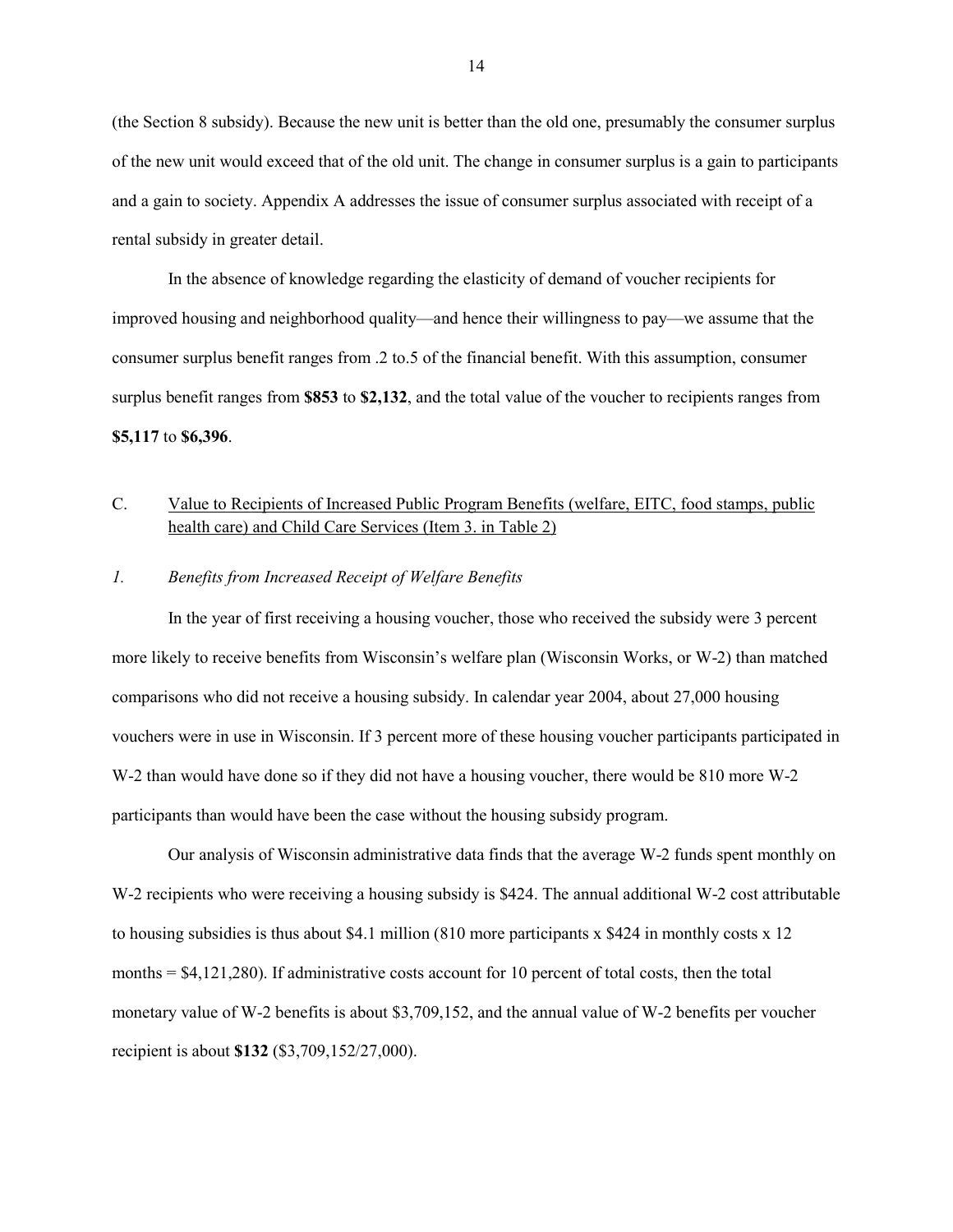In addition to this value of W-2 benefits per voucher recipient, there is the consumer surplus generated for W-2 beneficiaries, to the extent that these benefits are received 'in-kind' (e.g., job training services, counseling services). Following the earlier convention of assigning a rough value of consumer surplus benefits equal to .2 to .5 of the financial value of the services received, and assuming that one-half of the W-2 services are in-kind, we add a value of from **\$13** to **\$33** to the financial value of \$132, for a total value of from **\$145** to **\$165**. [19](#page-16-0)

# *2. Benefits from Increased Food Stamp Use.*

 $\overline{a}$ 

Because our analytic sample is derived from cases that applied for or received Food Stamps, we cannot use Wisconsin administrative data to estimate the effect of housing subsidy receipt on Food Stamp receipt. Housing authority staff are likely to have more incentive to encourage voucher recipients to apply for W-2 than Food Stamps, since W-2 benefits increase the countable income of housing assistance recipients, thereby reducing the value of their housing assistance and allowing the housing authority to serve more people. Based on the likelihood that housing authority staff have little incentive to encourage continuous enrollment or reenrollment in Food Stamps, we arbitrarily assume a very small 2 percent increase in the likelihood of receiving Food Stamps, being careful to use a smaller percentage increase than that for W-2 even though all of those on housing vouchers are eligible for Food Stamps while only a subset are eligible for  $W-2$ <sup>[20](#page-16-1)</sup>

The 2 percent increase in likelihood suggests that 540 more cases would receive Food Stamp benefits. The average annual benefit level in 2004 for Food Stamp recipient assistance groups in

<span id="page-16-0"></span> $19$ It could be argued that, in addition to the benefits themselves, the work experience that is required by the program, the complementary job training efforts, and the counseling are likely to lead to higher future productivity and earnings.

<span id="page-16-1"></span><sup>&</sup>lt;sup>20</sup>This increase is consistent with Harkness and Newman (2003), who find that housing assistance in private rental housing increases the likelihood of Food Stamp receipt nationally.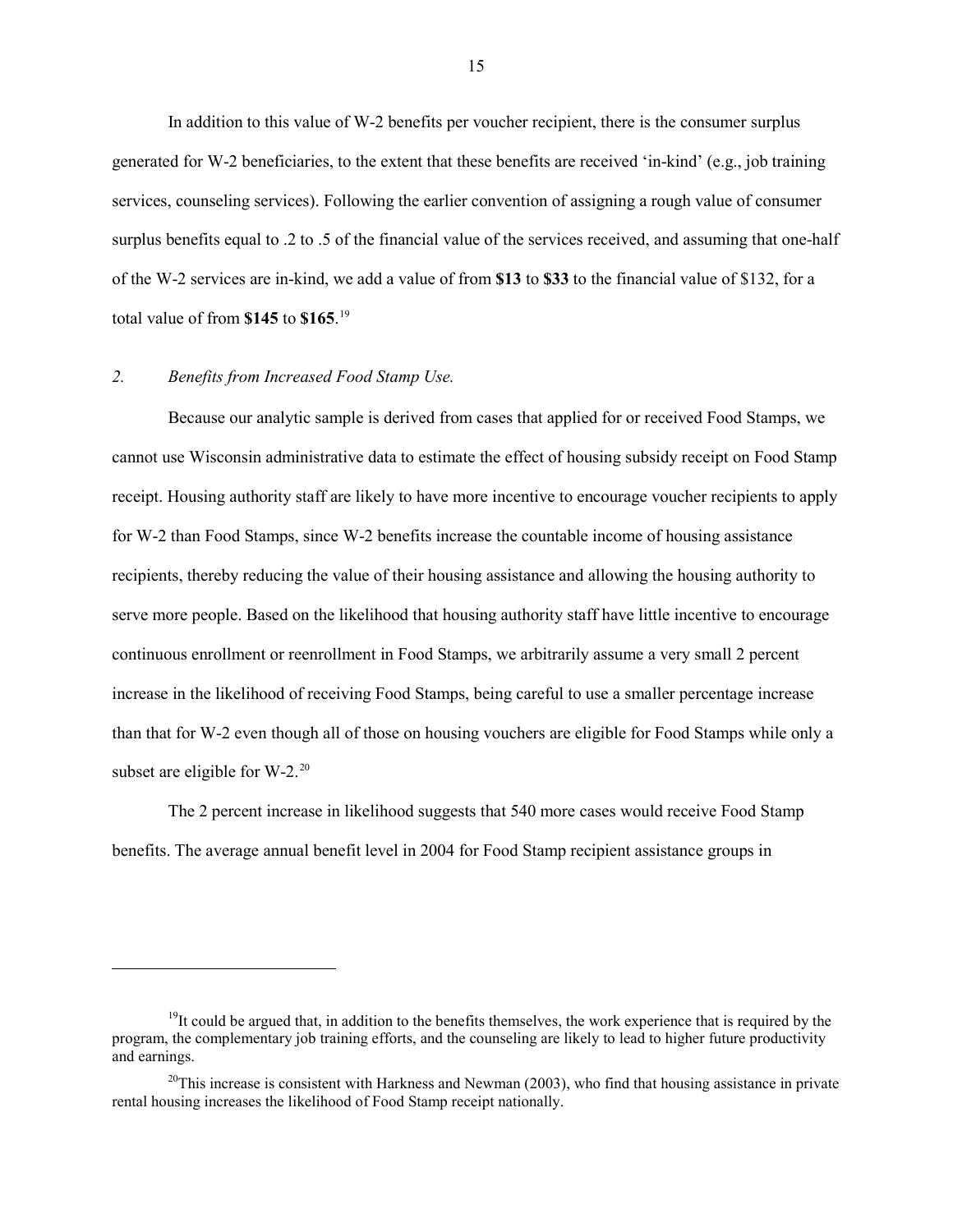Wisconsin was \$2,100,<sup>[21](#page-17-0)</sup> which suggests increased annual benefits of \$1,134,000 (540 x \$2,100). Ignoring marginal administrative costs yields an annual average per case benefit of **\$44**. Again, assigning a rough value of consumer surplus benefits equal to .2 to .5 of the financial value of the services received, we calculate the total annual per case benefits of the increased Food Stamps to be from **\$53** to **\$66.**

#### *3. Benefits from Increased Use of Health Care Assistance.*

 $\overline{a}$ 

Our estimates of the impacts of Section 8 voucher receipt (Carlson et al. 2009) find that housing assistance recipients with a minor child in the house are about 1 percentage point more likely to participate in Medicaid and BadgerCare (the Wisconsin Children's Health Insurance Program) than their matched comparisons who did not receive housing assistance. Housing assistance recipients without a minor child are about 7 percentage points more likely to participate in Medicaid than their matched comparisons. Some 36 percent of our sample receiving rent subsidies had no minor children, and 64 percent had children. Assuming that these percentages apply to the overall population of cases receiving a rental subsidy in Wisconsin in 2004, we estimate that there were 9,720 rent subsidy cases with no minor child (27,000 X .36) and 17,280 cases with minor children.

Because enrollment in the Wisconsin Medicaid/BadgerCare program is by individual, not by case, it is necessary to estimate the number of people likely to be receiving Medicaid in these cases. Relying on case composition patterns, we conclude that there are 10,109 people (9,720 X 1.04) in the cases without children and 47,693 people (17,280 X 2.76) in the cases with children.<sup>[22](#page-17-1)</sup> Of the 10,109 estimated adults with no child, a 7 percent increased likelihood of participating in Medicaid implies an increased Medicaid enrollment of 708 individuals (10,109 X .07). Of the estimated 47,693 people in cases

<span id="page-17-0"></span><sup>&</sup>lt;sup>21</sup> Average monthly Food Stamp benefits in Wisconsin in 2004 equaled \$23,549,668; the average monthly number of assistance groups was 134,616. \$23,549,668/134,616 X 12 = \$2,100. The data are at http://dhs.wisconsin.gov/em/rsdata/index.htm.

<span id="page-17-1"></span><sup>&</sup>lt;sup>22</sup>We multiply the number of cases times the average number of people in Medicaid cases  $(2.76$  for cases with children and 1.04 for cases without children).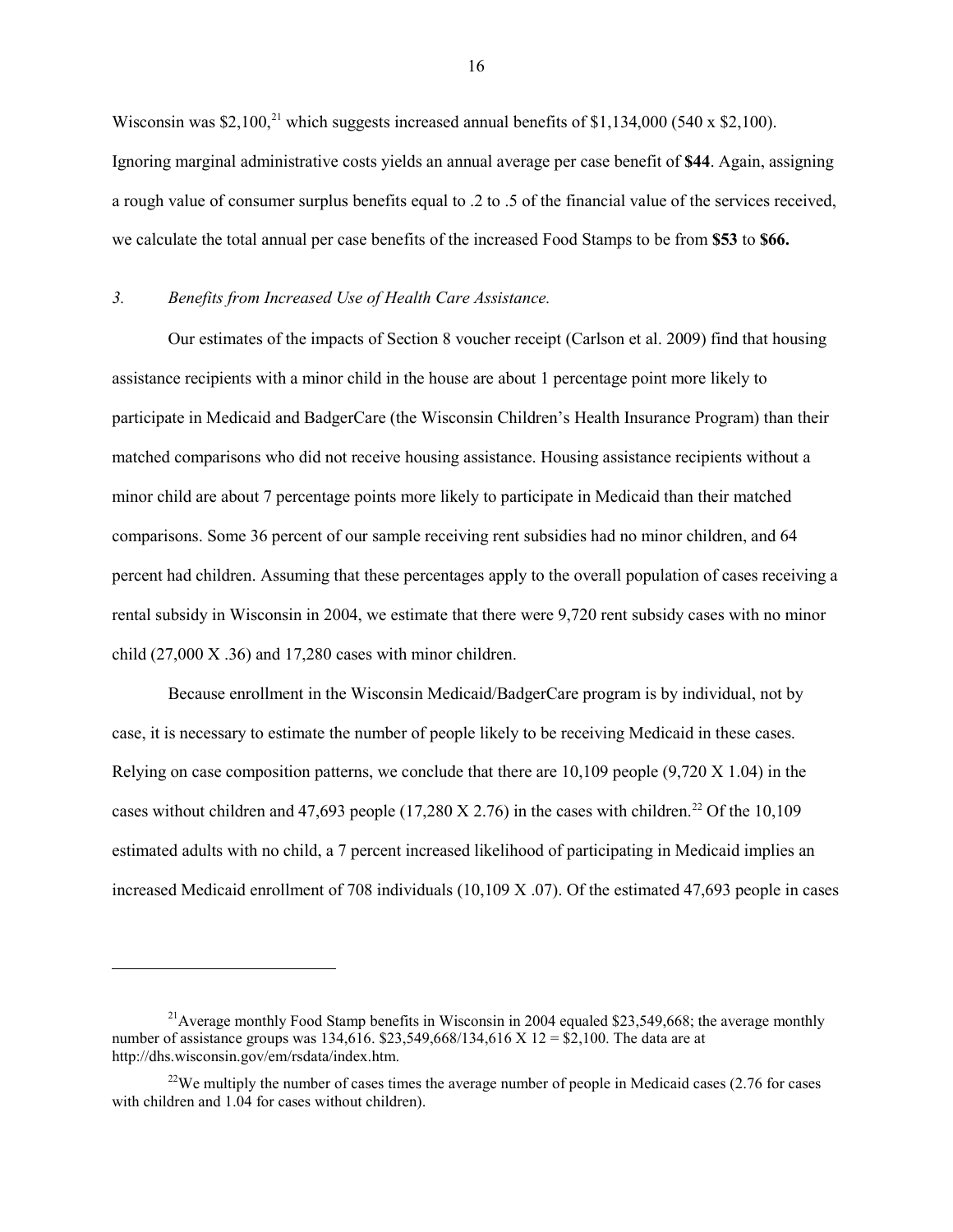with a child, a 1 percent increase in the likelihood of participating in Medicaid/BadgerCare implies increased enrollment in the program of 477 people (47,693 X .01).

We estimate the benefits of Medicaid/BadgerCare coverage to be equal to the state costs of providing these benefits; we use actual annual costs from 2004. In that year, annual Medicaid expenditures for noninstitutionalized elderly and disabled people was \$8,592 (Wisconsin Legislative Fiscal Bureau 2005b). For families with children, the mean annual cost per recipient was \$1,989 (Wisconsin Legislative Fiscal Bureau 2005a, Table 32). Assuming that all the individuals without children were elderly/disabled (a very plausible assumption because that is the only reason they would qualify for Medicaid), the 708 additional participants implies an annual benefit of \$6,083,100 (\$8,592 X 708 people).<sup>23</sup> If we assume the cases with children contained no disabled individuals (not as likely, which makes this a lower-bound estimate of costs) we estimate the annual, total benefit value for the additional 477 people with children to be \$948,800 (\$1,989 X 477). Across all 27,000 Section 8 voucher recipients, then, the annual, per case benefit value is \$260 (\$7.031 million/27,000). Assuming administrative costs of 10 percent yields an annual per case benefit of **\$234.** Adding in the consumer surplus associated with these gains, and again using a ratio of from .2 to .5 of the financial value of the services received, we calculate the annual per case benefits of the additional medical care benefits to be from **\$281** to **\$351**.

#### *4. Benefits from the Earned Income Tax Credit (EITC)*

 $\overline{a}$ 

In the first year after receiving a housing subsidy, we estimate a decline in annual earnings of the casehead of about \$600. The effect of such an earnings decline on EITC benefits would depend on the casehead's level of earnings before the housing subsidy began. Because of the way the EITC is structured,

<span id="page-18-0"></span> $^{23}$ This estimate may be somewhat upward biased as the weighted average Medicaid costs for the elderly and disabled includes people in nursing homes. An alternative would be to use the average costs for people in Milwaukee and Dane County programs who get SSI (both elderly and disabled) and are served by care management organizations (largely long-term and acute care HMOs for the elderly and disabled); the annual cost for this population is \$8,592 annually, compared to the annual cost of \$11,590). The lower cost figure reflects a 5–6 percent discount that the state attempts to generate, and hence may be too low.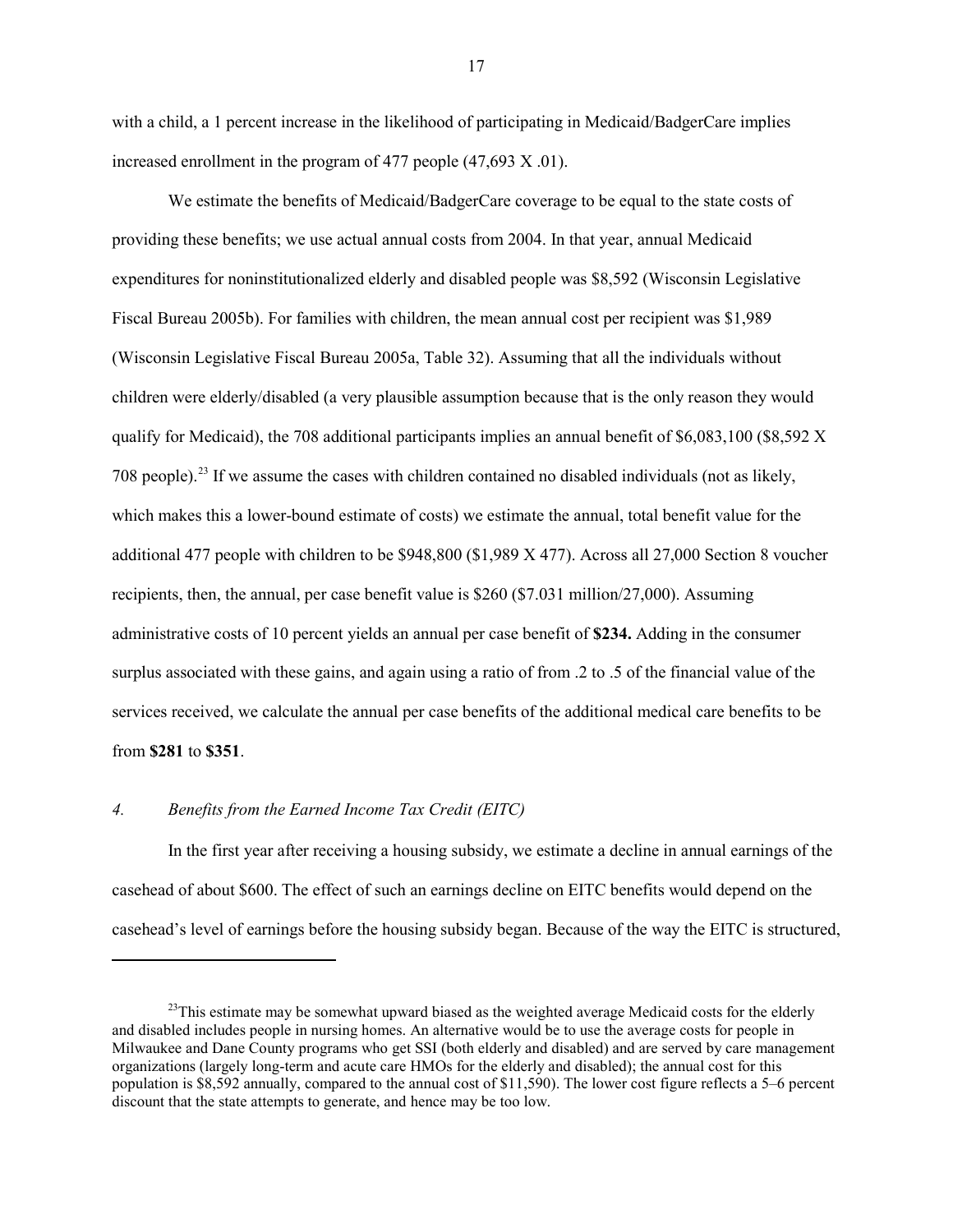those with the lowest earnings would receive a lower EITC benefit if their earnings declined, those with the highest earnings (but still eligible for an EITC benefit) would realize a higher EITC benefit if their earnings declined, and those in the middle of that range would experience no change in EITC benefits if their earnings dropped. If we assume that housing subsidy recipients were positioned evenly across that continuum before they received a subsidy, then their net change in EITC benefits would be approximately zero.

# *5. Benefits from Increased Child Care Services*

 $\overline{a}$ 

Our empirical analyses indicate that Section 8 voucher receipt leads to increased benefits from child care services in two distinct ways. First, Section 8 voucher receipt induces some households that previously did not participate in the public child care program to apply for and receive state-subsidized child care. Second, Section 8 voucher receipt results in greater subsidy amounts for households already participating in the state-subsidized child care program. In both of these scenarios, a primary benefit is the financial value of the improved child care services. A lower bound to this value is the total financial value of the improved services minus the amount the families actually pay for these services (the co-payment) and the costs of administering the program. In addition, any comprehensive accounting of benefits must include the consumer surplus that families experience because of the new or improved child care services.

For the estimated 1,242 cases that received child care benefits because of their participation in the Section 8 voucher program, we calculate a total benefit receipt of about \$8.3 million.<sup>[24](#page-19-0)</sup> Dividing this

<span id="page-19-0"></span><sup>&</sup>lt;sup>24</sup>We estimate (Carlson et al. 2009) that, in the year of first receiving a housing subsidy, those who received a Section 8 voucher were about 4.6 percentage points more likely to receive state-subsidized child care benefits, a program referred to as Wisconsin Shares, than matched comparisons who did not receive a housing subsidy. In calendar year 2004, about 27,000 housing vouchers were in use in Wisconsin. If 4.6 percent more of these housing voucher participants participated in Wisconsin Shares than would have done so if they did not have a housing voucher, that would suggest that there were 1,242 more Wisconsin Shares participants than would have been the case without the housing subsidy program. In our sample, the average Wisconsin Shares funds spent annually on child care benefits for Section 8 voucher recipients is \$7,462. The annual additional Wisconsin Shares cost attributable to housing subsidies is thus about \$9.3 million (1,242 more participants x \$7,462 in annual costs = \$9.268 million). If administrative costs account for 10 percent of total costs, then the total monetary value of Wisconsin Shares benefits is \$8.341 million. Hence, the value of child care benefits per voucher recipient is about **\$309** (\$8.341 million/27,000).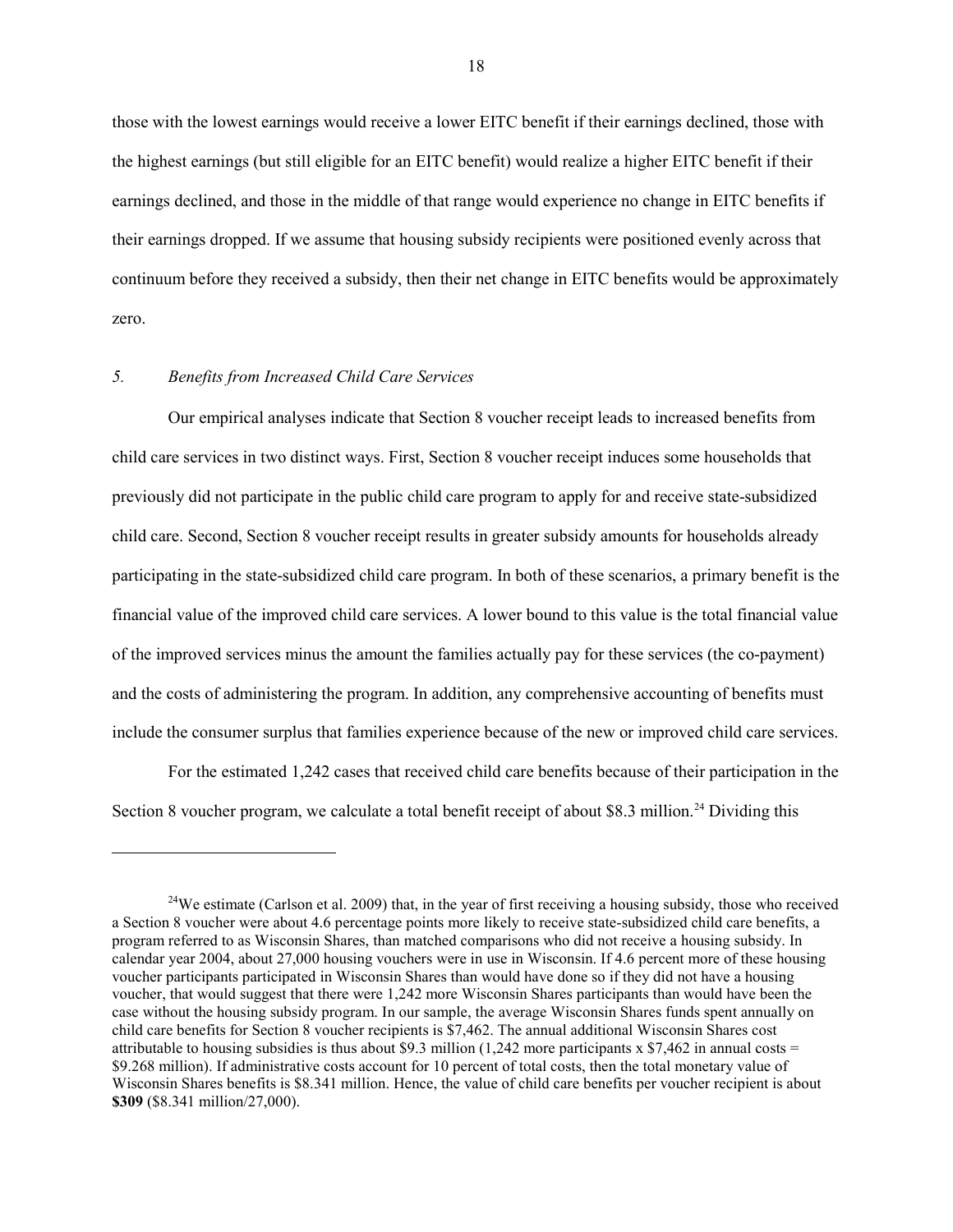number by the 27,000 voucher recipients in Wisconsin yields a per case value of about **\$309**. For the estimated 13,500 Section 8 voucher recipients that already received child care benefits, we calculate that their participation in the Section 8 program increased the value of benefits received by about \$2.8 million. Dividing this number by the 27,000 voucher recipients in Wisconsin yields a per-case value of about \$**103**. [25](#page-20-0) Hence, we estimate the total value of the per voucher recipient annual child services to be \$**412**  $(= $309 + $103)$ .

In addition to this value of child care benefits per voucher recipient, there is the consumer surplus generated for Wisconsin Shares beneficiaries. Following the earlier convention of assigning a rough value of consumer surplus benefits equal to from .2 to .5 of the financial value of the services received, and assuming that none of the Wisconsin Shares services are in-kind, we add a value of from \$82 to \$206 to the financial value of **\$412**, for a total value of **\$494** to **\$618** per case. [26](#page-20-1)

Extensive research on the benefits and costs of early child care interventions suggests that the total present value of the benefits of these programs is 3–4 times the cost. In addition to the value of the direct child care services to parents, these benefit estimates include the parents' and societies assessment of the value of increased child achievement and years of schooling (or the reduced costs of remedial schooling), parents' and society's assessment of the decreased probability of children's engaging in drug use and illegal activities as they mature, increased parental productivity due to the reduction in child care needs, and parental avoidance of the stigma of children's needs for special education or grade repetition. In our analysis, the parental productivity effect is included elsewhere. Hence, we include an arbitrary

<span id="page-20-0"></span><sup>&</sup>lt;sup>25</sup>The increase in the annual subsidy value is estimated to be \$229 in the year of receipt. In our sample, 50 percent of voucher recipients participated in the program. As a result, the annual additional value of subsidies received from the Wisconsin Shares program is about \$3.1 million (13,500 recipients x \$229 in increased annual subsidies). If administrative costs account for 10 percent of total costs, then the total monetary value of the increased Wisconsin Shares subsidy is \$2.782 million. Dividing this value by the total number of voucher recipients indicates that the value of the increased child care subsidy attributable to the Section 8 program is about **\$103** (\$2.782 million/27,000).

<span id="page-20-1"></span> $26$ This consumer surplus gain reflects the parental wellbeing gained by knowing that their child is being cared for in a safe and possibly educational environment where they have the opportunity to learn from and socialize with other children. It also reflects the parental well-being gain from the added continuity of care from having a child in organized child care.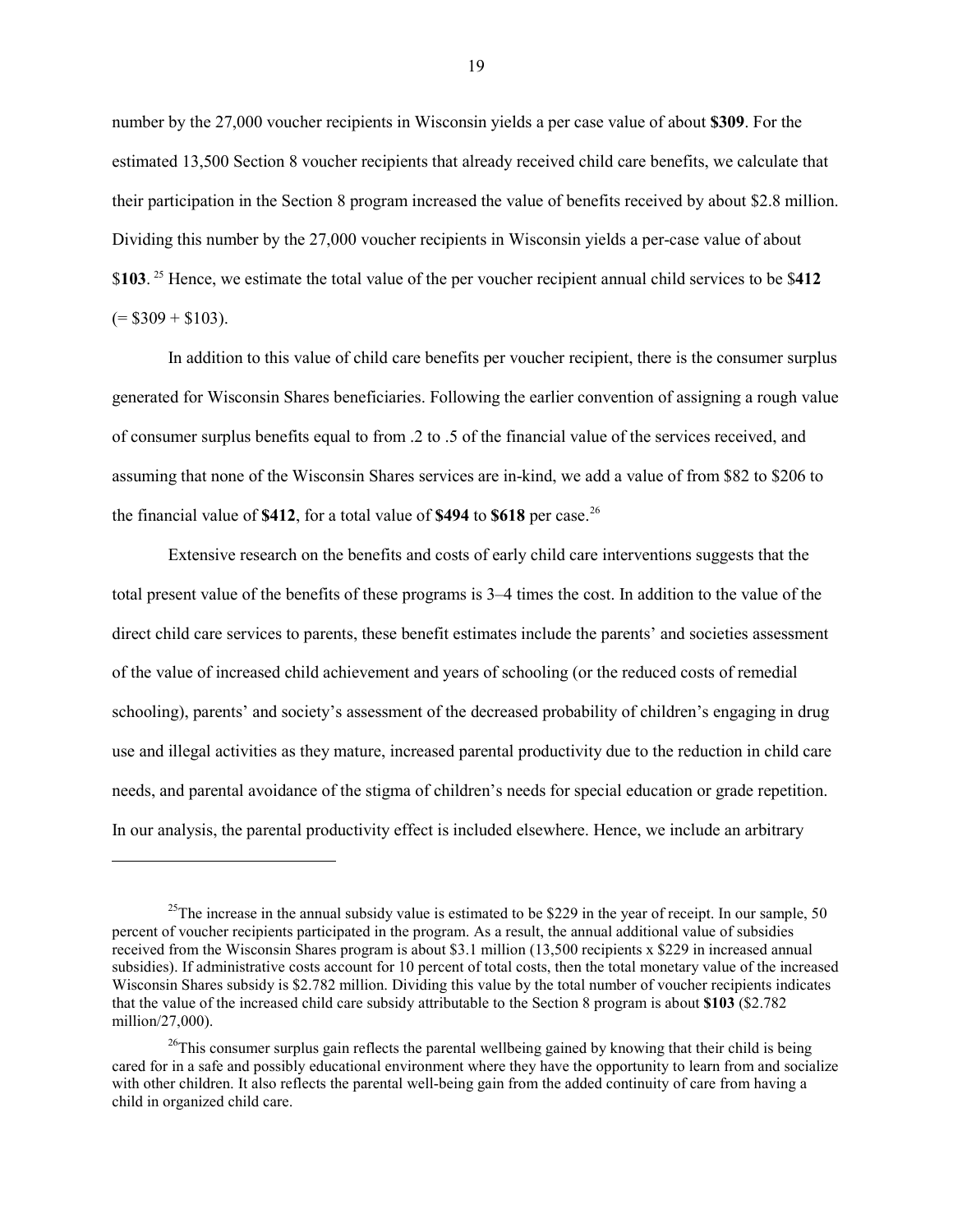annual per recipient value of \$200, about one-third of the voucher recipients' private benefits, in Table 2. Other aspects of parental gains are included in items 4, and 6., discussed below.<sup>27</sup>

### D. Benefits of Increased Child Achievement and Years of Schooling (Item 4. in Table 2)

If receipt of a Section 8 housing voucher leads to attendance at better quality schools and improved behavioral and school performance of the children of recipient families (either directly or because of the improved child care experience), these children are likely to ultimately complete more years of schooling, and these gains are attributable to the program.<sup>[28](#page-21-1)</sup>

Johnson et al (2002) discuss this effect, and present results from the Gautreaux and MtO experiments that relate to it. They conclude that one of the effects of voucher receipt is an increase in achievement scores of recipient's children. For example, the Baltimore MtO site indicates an increase in the achievement score of young children of 0.25 of a standard deviation (Ludwig et al. 2001a). Using results from Krueger (1999), they suggest that a test score improvement of this magnitude implies an increase in the present value of these children's lifetime earnings of about \$8,500. Johnson et al. indicate that if an increase of this magnitude is assumed to hold as well for teenagers, then (given the age

<span id="page-21-0"></span> $^{27}$ A rough calculation assumes that, excluding the increased parental work and productivity, the benefit-cost ratios of 3–4 noted above would decrease to 2. We calculate that the annual per voucher recipient value of these additional values (for children's future attainments and reduced illegal activity) is, therefore, approximately equal to the direct annual per voucher recipient benefits of \$412. This value is a component of our overall estimate of the benefits in item 4., discussed below. A roughly equivalent annual per recipient value is a component of our overall estimate of the benefits in item 7. discussed below. Lynn Karoly in her work reports that, the returns to society for each dollar invested (in early childhood programs) extend from \$1.80 to \$17.07.

<span id="page-21-1"></span> $^{28}$ To some extent, this benefit may be reflected in Items 1. and 2. It is possible that the value families place on the improved neighborhood into which they move reflects the belief that the schools in the neighborhood are superior, and that this will result in better school performance and an increase in the number of completed years of schooling. However, if (as seems likely) parents fail to recognize this long-term effect of voucher receipt, then a separate value for this outcome must be reflected in the analysis. If the quality of the neighborhood school is reflected in market rental rates, the value of the schools would be attributed to both the childless Section 8 recipients and those recipients with children. However, the 'school quality effect' reflected in the higher neighborhood rents reflects the tastes of both residents with and residents without children. If the recipients with children place a somewhat higher value on the schools than those without children, the values of the subsidy in Items 1. and 2. should be adjusted to reflect this difference.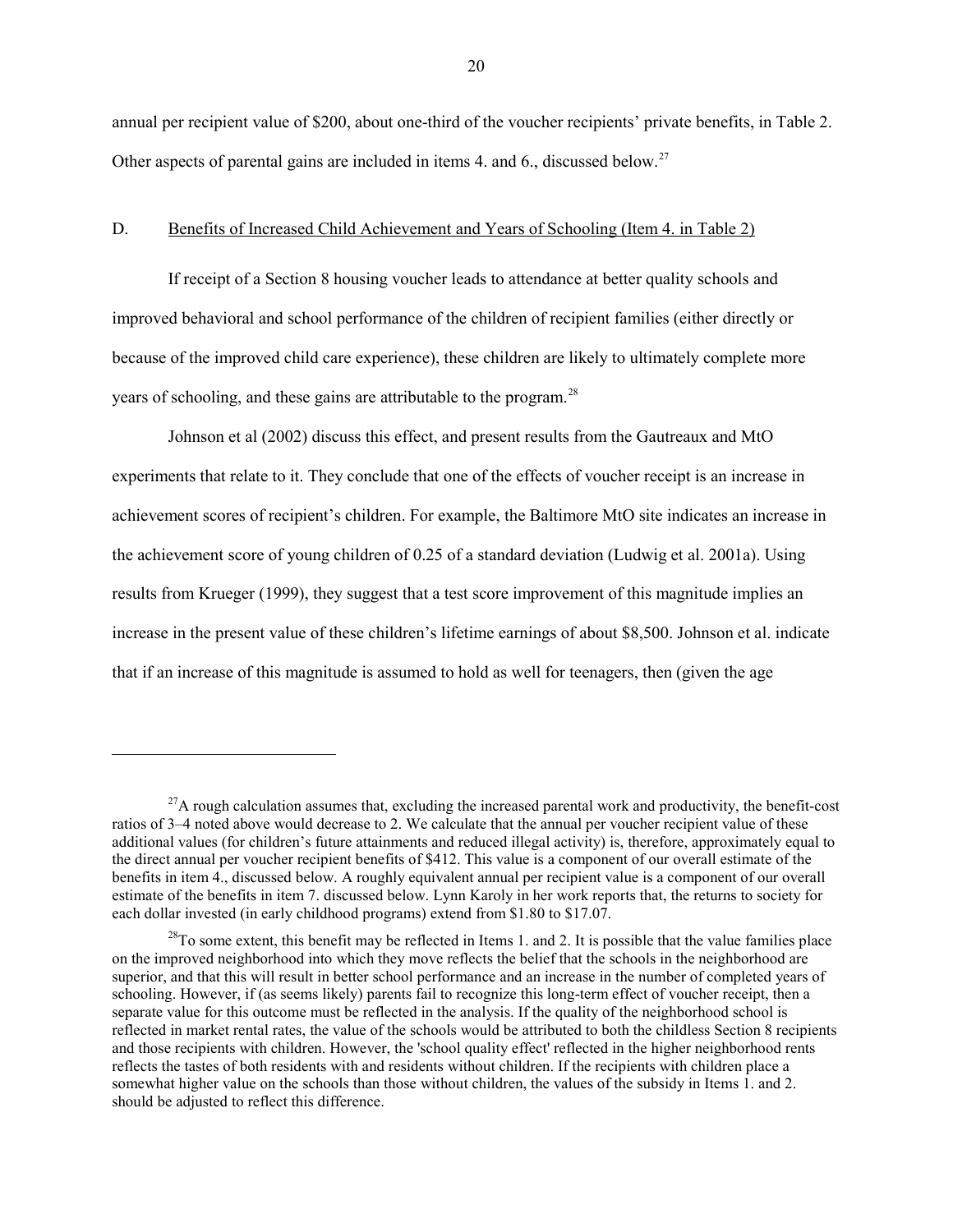distribution of the average MtO family), the present value of the lifetime gain to families with children is \$15,300. This is equivalent to an annual, per case value of \$624 for cases with children.<sup>[29](#page-22-0)</sup>

However, other evidence from MTO has shown the intervention to have little effect on student achievement. One study, based on data from all five MTO sites, found that students in the experimental group performed no differently on reading and math tests than students in the control group (Sanbonmatsu et al. 2006). Similarly, an analysis of data on 168 children from the New York City MTO site found positive test score effects for a subsample of male youth, but no effects for the full sample (Leventhal and Brooks-Gunn 2004).

Given the varying evidence, we assume an annual per-case value of \$325 for cases with children, about half of what Johnson et al. (2002) present. In Wisconsin, 17,280 Section 8 cases were families with children (64 percent of the 27,000 Section 8 cases), implying an annual, per case benefit of \$208. We use **\$200** as the annual parental benefit from improved children's educational attainments.

In addition to these private dollar-valued benefits from improved school achievement there are a variety of nonmonetary private and public benefits of increased schooling (Haveman and Wolfe 1984; Wolfe and Haveman 2001). These have been documented and studied, and a reasonable estimate is that the nonmonetary private and public benefits are at least equal to the private monetary benefits in the form of income gains. Assuming that the benefits beyond the private monetary benefits are equally divided between the nonmonetary private and public benefits, we add \$100 to the annual recipient benefit estimate of \$200 (above) for a total annual recipient benefit of **\$300**, and assign **\$100** as annual nonrecipient benefits.

<span id="page-22-0"></span> $^{29}$ This estimate assumes that the children will experience a constant annual increment to earnings for 45 working years, beginning in the year of the present value estimate; a discount rate of 3 percent is used. This value is probably upward biased, as the youths will not begin working and earning until some years after the date of the present value estimate.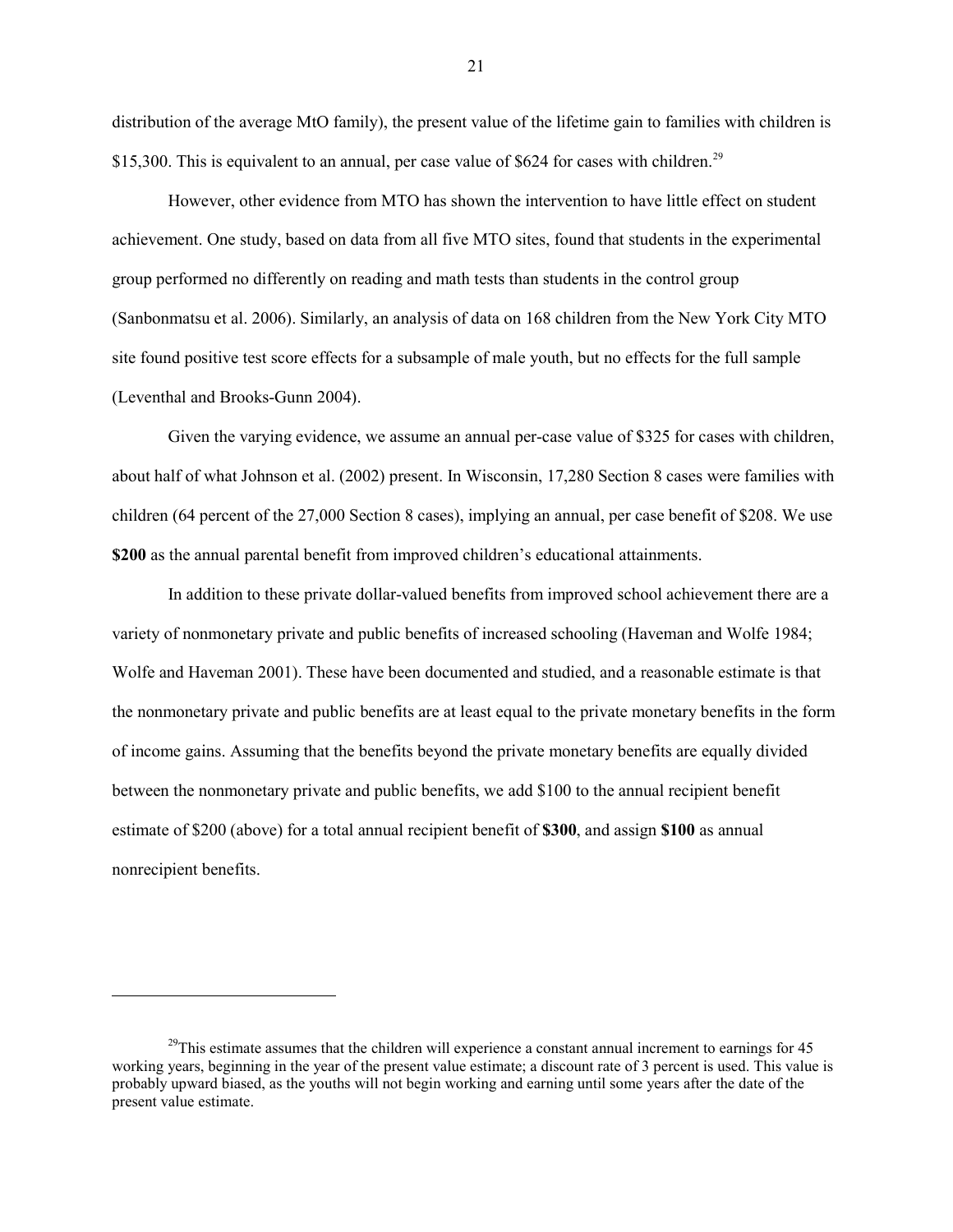$\overline{a}$ 

### E. Benefits of Improved Health (Item 5. in Table 2)

The empirical evidence reviewed in Section III indicates that voucher receipt induces improvements in health. To value this benefit, we start with the assumption that the value of a year lived in optimal health is \$100,000. This assumption is based on estimates presented in Dow and Schoeni (2008), and is conservative in nature. Then, based on the evidence from MTO discussed above (see also Katz et al., 2001b), we estimate that 18 percent of recipients will experience an increase in health as a result of voucher receipt.<sup>[30](#page-23-0)</sup> Stated another way, each recipient has a 0.18 probability of experiencing increased health due to receipt of a voucher. To estimate the average value of the increase in health, we assume that the average value of individuals' health prior to voucher receipt was 0.5 of optimal health. Such an assumption is consistent with the MTO findings that only 58 percent of the control group said that they were at least in "Good" health. We then assume that voucher receipt improves individuals' health by 5 percent. Hence, for individuals that experience health improvements, voucher receipt moves them from 0.5 to 0.525 of optimal health. Combining this estimate with our assumption that a year lived in optimal health has a value of \$100,000 results in health improvements that are valued at \$2,500 per person. Adjusting this estimate for the fact that 18 percent of the sample experiences a health increase yields a per person estimate of \$450 for the value of increased health. Because we present our results in a

<span id="page-23-0"></span> $30$ The Wisconsin sample upon which we base many of our estimates experienced an intervention that was in some respects different from the intervention experienced by MTO families. To qualify for MTO, families had to live in a public housing project in one of the 5 large cities studied by MTO at the time of random assignment. As a result, the MTO families who received a housing voucher moved from public housing projects to independent apartments. The families did not, however, experience a large change in effective income from the housing voucher itself, since housing projects and the Section 8 rental assistance program impose similar rental costs. In contrast, none of our Wisconsin sample lived in public housing at the time of their first participation in a rental subsidy program. As a result, most people in the Wisconsin families likely moved from one apartment to another, probably experiencing less environmental change than did the MTO treatment groups. However, the Wisconsin sample also realized a sizable boost in effective income from their vouchers, since they previously had received no housing assistance at all. Some of the health improvement induced by housing vouchers is likely to stem from environmental change, which the MTO experienced more of than did the Wisconsin sample. However, some of the health improvement induced by housing vouchers is also likely to derive from the fact that, for households that had not previously received housing assistance, the voucher can free up financial resources that can be used for more nutritious food and for health care. Our sample realized much more of this income effect.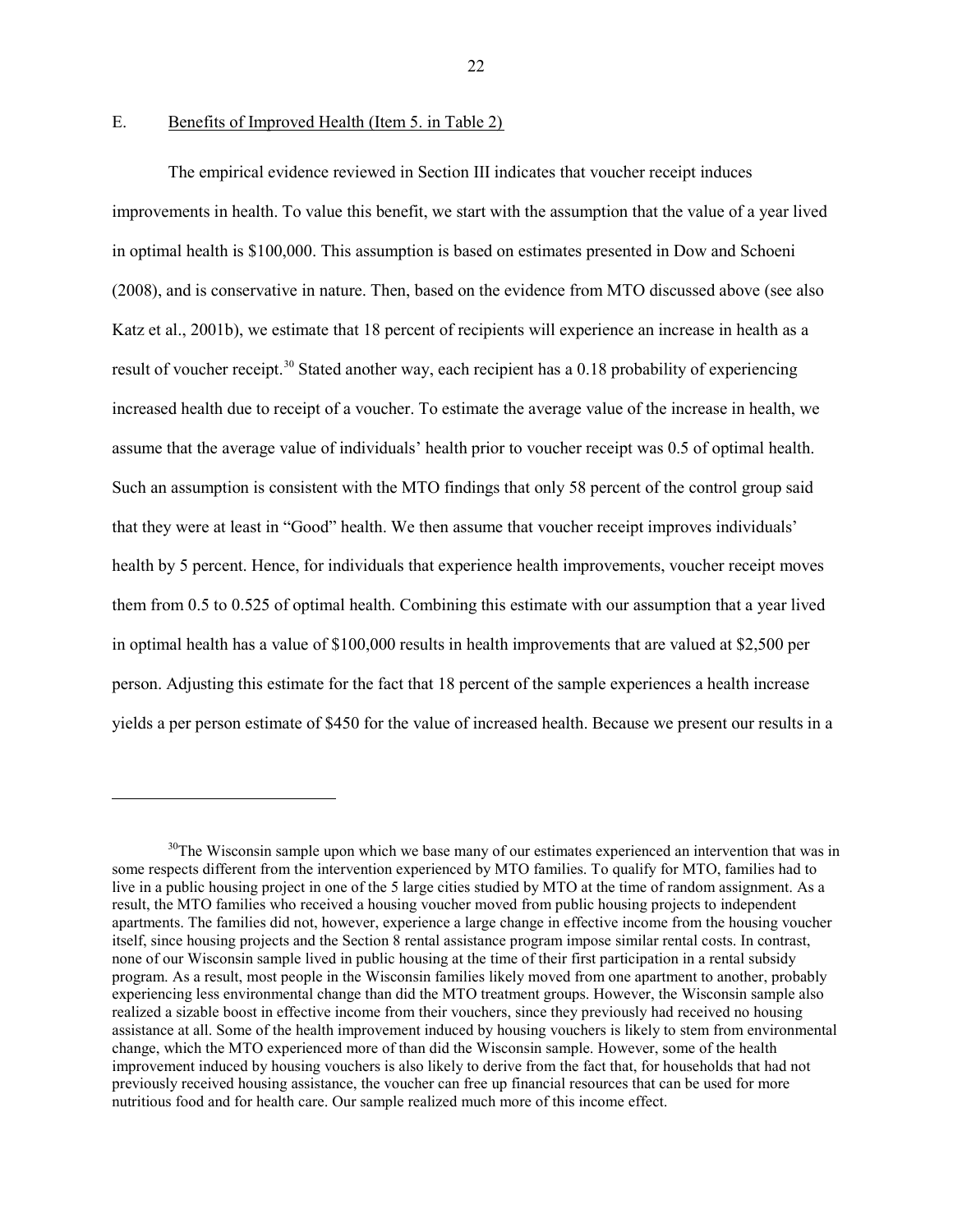per case metric, we multiple this estimate by 2.15, which is the average number of individuals within a case. This yields a per case estimate of \$963, which we present in item 5 of table  $2<sup>31</sup>$  $2<sup>31</sup>$  $2<sup>31</sup>$ 

Our per case benefit estimate of \$963 includes the \$281–\$351 in estimated benefits from increased use of publicly provided health care discussed above. To avoid a double counting of benefits, the value of increased use of public health care is not included in the table entry that presents the estimated value from increased use of public programs (item 3 in table 2).

# F. Value of Reduced Crime and Substance Abuse (Item 6. in Table 2)

 $\overline{a}$ 

Another potential benefit from housing voucher receipt is the changed behavior of children living in recipient families, in particular, a reduction in drug use and illegal activities. A substantial literature has studied the effects of housing support on youth problem behavior and crime related activities. Johnson et al. (2002) draw on MtO-Baltimore data (from Ludwig et al. 2001b) and costs per crime estimates (from Cohen 1998) to suggest that the present value of the benefit from reduced violent criminal offending and problem behavior (comparing experimental to control families) ranges from about \$5300 to \$7600 per family (depending on the experimental group). Using the lower of these two estimates, we calculate that the annual value of this societal benefit is **\$621** per recipient family with children. When averaged over all Section 8 families in Wisconsin, the value is **\$398**. We assume that this benefit is equally divided between voucher recipients and other citizens.

<span id="page-24-0"></span> $31A$  separate logic results in a similar estimate of the value of health improvement. This line of reasoning again starts with the assumption that a year lived in optimal health has a value of \$100,000 (Dow and Schoeni, 2008). We also again assume that 18 percent of recipients will experience an increase in health as a result of voucher receipt. To value the improvement in health, we assume that the increase in health attributable to voucher receipt is similar in magnitude to the increase in health caused by graduating from high school, as opposed to dropping out of high school. Dow and Schoeni (2008) value the average difference in health between a high school dropout and a high school graduate at \$3,000; we assume this to be the average value of health improvements attributable to voucher receipt. Adjusting this estimate for the fact that 18 percent of the sample experiences a health increase yields a per person estimate of \$540 for the value of increased health. Because we present our results in a per case metric, we multiple this estimate by 2.15, which is the average number of individuals within a case. This yields a per case estimate of \$1,161, which is very similar to the estimate of \$963 that we present in item 5 of table 2.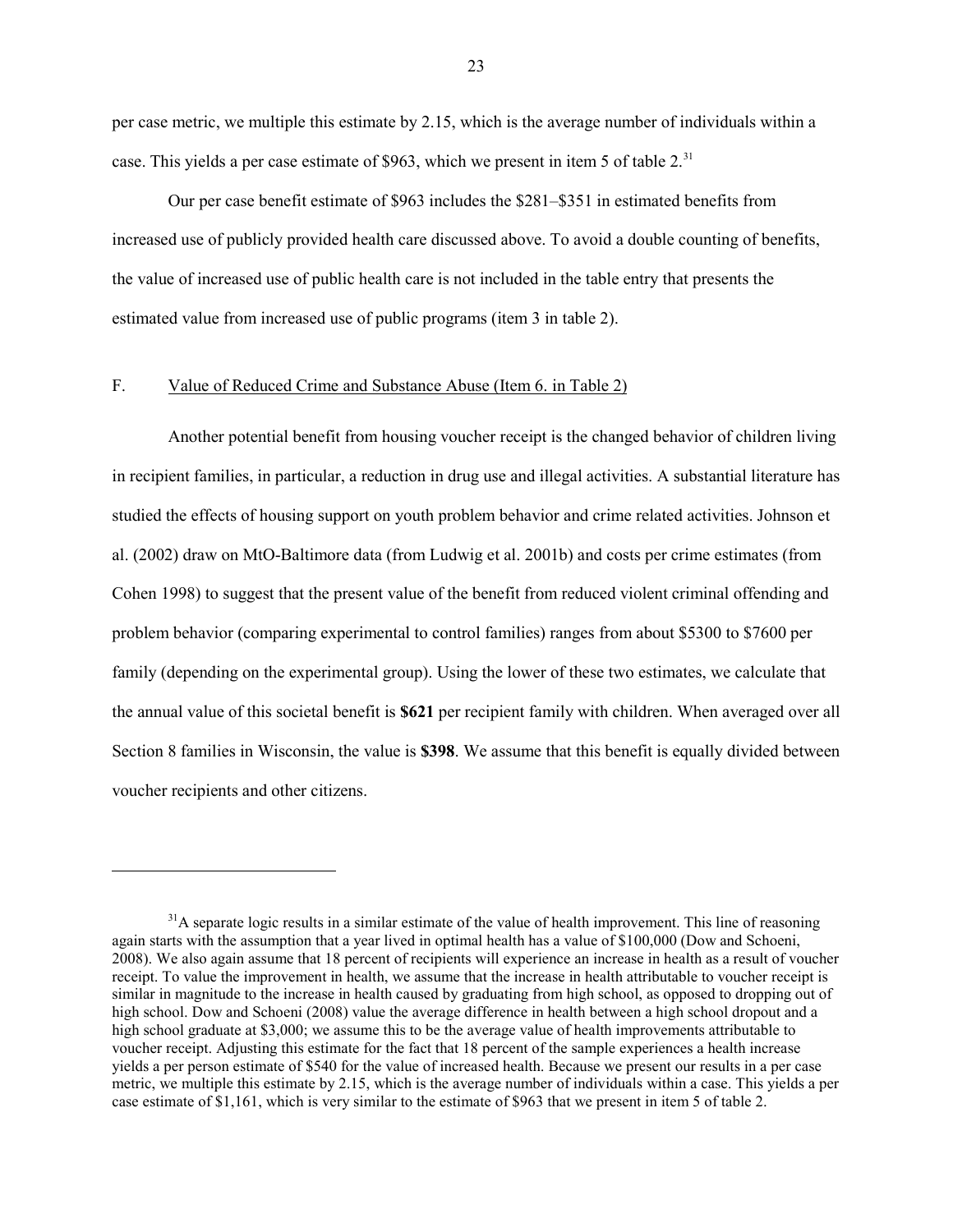G. Tax-Related Costs of Increased Voucher Recipient Public Program Benefits (welfare, EITC, food stamps, public health care) and Child Care (Item 8. in Table 2)

As we describe in section C. (above) the annual total taxpayer funds required to pay for benefits from these programs that are attributable to these programs is **\$897** per case.[32](#page-25-0) Using the .2 parameter estimate described above (see Section IV. A.), we estimate the welfare cost of financing the other benefit programs related to the receipt of a housing subsidy to be **\$179**, yielding a total per-case tax-related cost of these expenditures of **\$1,076.**

# H. Welfare Effects from Labor Market Responses of Voucher Recipients (Item 9. in Table 2)

In our analysis of the impacts of the Section 8 program (see Carlson et al. 2009), we have estimated the labor market response in the form of employment and earnings changes that result from voucher receipt. At least in the year after voucher receipt, voucher receipt results in a decrease in both employment and earnings. The estimated decrease in earnings reflects the sum of the *income effect* (as the 'income' of recipients rises due to the value of the voucher, more leisure time may be chosen) and the *substitution effect* (as the price of leisure falls because of the benefit reduction rate implicit in the structure of the program, recipients choose more of it).

The income effect of voucher receipt entails no change in social welfare for either voucher recipients or other citizens; hence, there is no aggregate effect on social welfare.<sup>[33](#page-25-1)</sup> The substitution effect does reflect a distortion-induced change in labor supply; this program-induced distortion carries with it a

<span id="page-25-0"></span> $32$ This includes the costs of W-2 (\$147), Food Stamps (\$44), Medicaid/BadgerCare (\$294), and child care (\$412).

<span id="page-25-1"></span><sup>&</sup>lt;sup>33</sup>Consider, first, recipients of the voucher. From a voucher recipient's point of view, the total increase in leisure (nonwork) time attributable to the income effect is worth at least as much as the loss of earnings; the recipient voluntarily chooses the increase in leisure (reflected in decreased earnings). So, for that part of the change in earnings attributable to the income effect, the value of the leisure time is at least as great as the loss of earnings. For citizens who do not receive a voucher, there is also no welfare change due to the reduction in labor supply (earnings) of program participants due to the income effect. At the margin, nonrecipients lose the value of the lost output attributable to reduced recipient work effort (reflected in decreased recipient earnings). However, this loss is compensated by the increased value of the other items in the consumption bundle to which the income not spent on these forgone goods and services is allocated.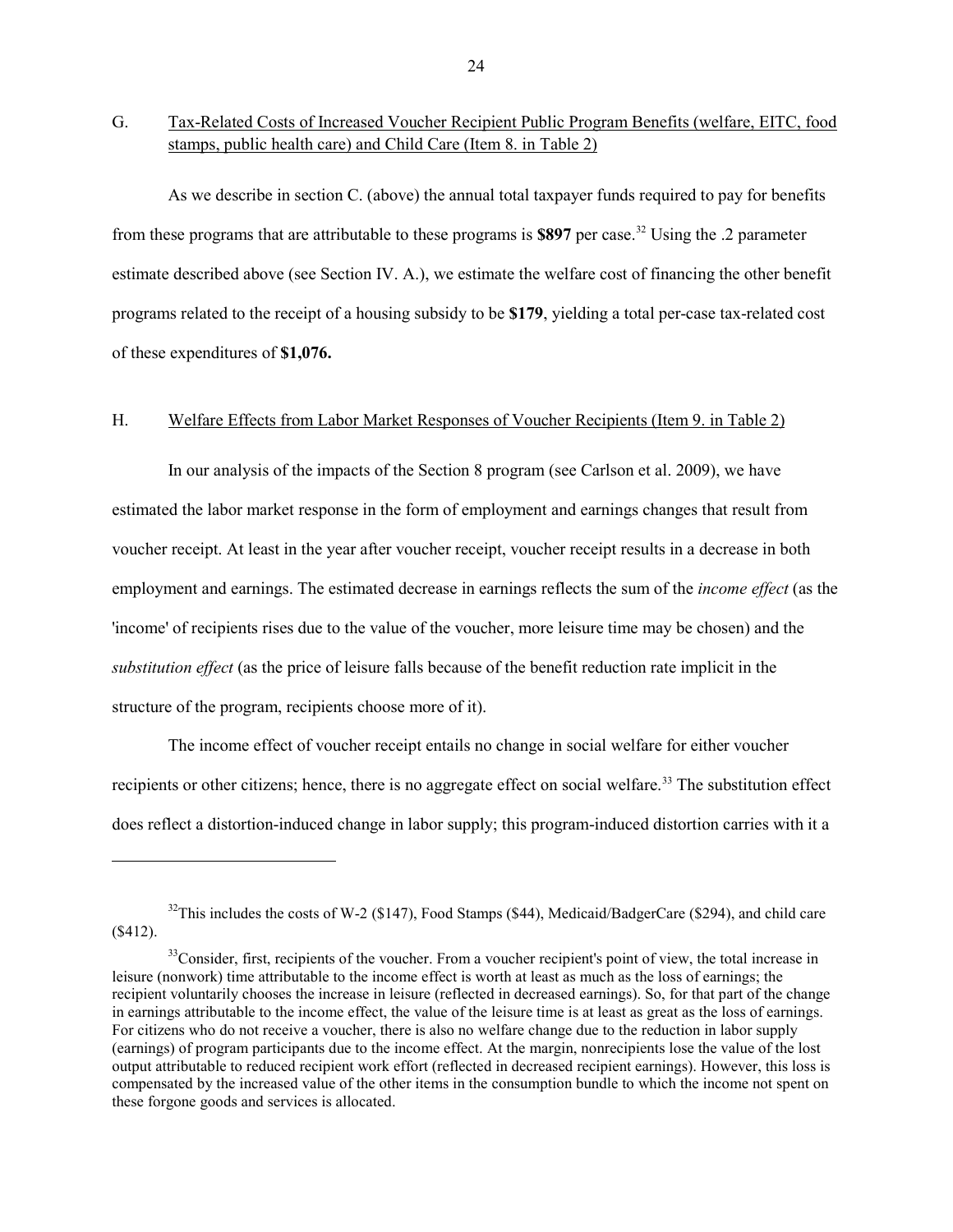'deadweight', or social welfare, loss. In Appendix B of the paper, we present the theoretical underpinnings for our estimate of the welfare effects associated with this substitution effect. As Appendix B describes, we conclude that the social loss varies between **\$50 per case per year and \$290 per case per year**, depending on the elasticity of demand that we assume. This loss ranges from about 0.7 to 4.0 percent of total earnings, or from about 5 to 30 percent of the change in earnings attributable to the program.

### I. Community Effects on Origin and Destination Neighborhoods (Item 10. in Table 2)

As indicated above, the research literature suggests that, overall, the effects on both origin and destination neighborhoods from the location changes associated with voucher receipt is somewhat negative. However, we judge that the available evidence does not enable inclusion of a reliable quantitative estimate of these effects in Table 2.

# V. CONCLUSION

In this study, we have estimated the social benefits and costs associated with the Section 8 housing voucher program, distinguishing effects accruing to three distinct groups—voucher recipients, non-recipients, and society. We have relied on estimates of the impacts of voucher recipients on a large number of outcomes, including recipient earnings, social benefit receipt, and recipient children's attainments. Many of these impact estimates are from our own study of recipients of Section 8 vouchers in Wisconsin, compared to a propensity score-established comparison group (Carlson et al. 2009). Others are based on more indirect evidence taken from other studies.

We have developed monetary measures of these effects, relying on the efficiency standard of welfare economics involving willingness to pay and opportunity cost concepts. This efficiency standard requires that the welfare impacts of an intervention that are not directly measured by market values also be taken into account. Hence, the reliance on the 'economic surplus' concept in our estimates.

Our estimates indicate that the Section 8 program meets the efficiency standard of positive net benefits. For society as a whole, total benefits (measured in annual, per recipient units) range from about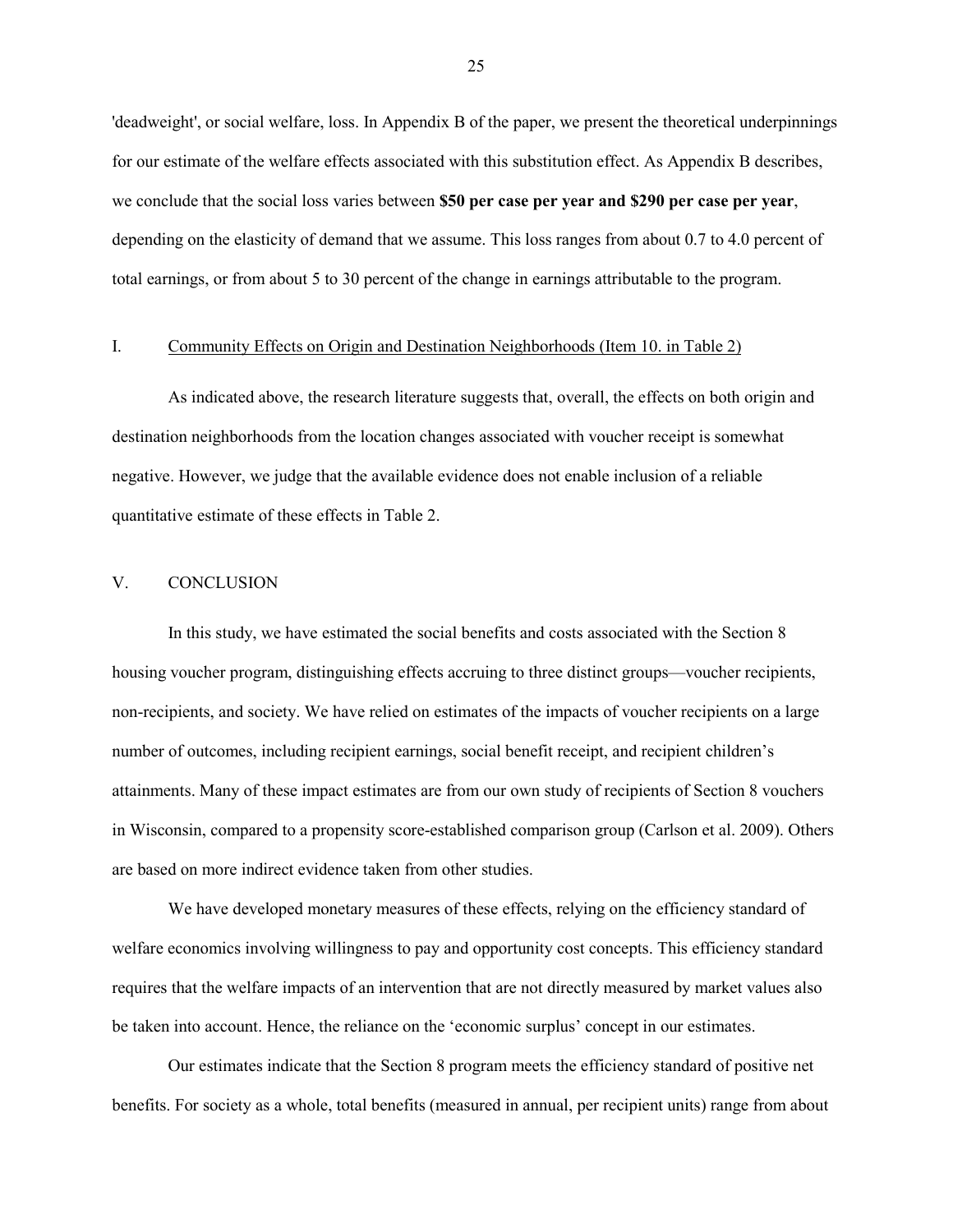\$7,700 to \$9,600, while total costs are about \$7,000; net benefits range from about \$650 to \$2,800 per recipient case per year. The social benefit-cost ratio ranges from 1.1 to 1.37. The bulk of the benefits are experienced by voucher recipients, while other members of society bear the bulk of the costs. We conclude that the program meets the efficiency standard of welfare economics. And, although we do not measure it, given the characteristics of the recipients of vouchers, the program also has pro-poor distributional effects.

By necessity, this analysis has used a variety of sources for our estimates and it is possible that our estimates overstate certain benefits and costs and underestimate others. While our estimates are the most comprehensive welfare impacts available, there are impacts for which we have not been able to generate a monetary estimate, as we have noted. Specifically, we were unable to value the effects on the immediate community to which voucher recipients move and on the community from which they left.

As described earlier, these community effects may include increased demand for housing and hence changes in rental prices, changes in the psychological well-being of existing residents if they believe the socio-economic composition of their community is declining, and some decrease in availability of certain services such as medical care and childcare due to the increase in demand for these services from voucher recipients.

Alternatively, we may have also omitted the benefit of the prevention of a decline to the value of housing as demand is reinforced though the voucher program, and the attraction of childcare and other service providers to the community associated with gains in the effective demand for these services. In general, we view the net value of these non-valued effects to be negative, but they would have to be very large to alter our conclusion that the Section 8 program has a net positive impact on society.

Finally, we note again that this is a benefit cost analysis for an annual period. The earnings are based on the first year of receipt while the additional benefits are annual values but calculated over a longer period.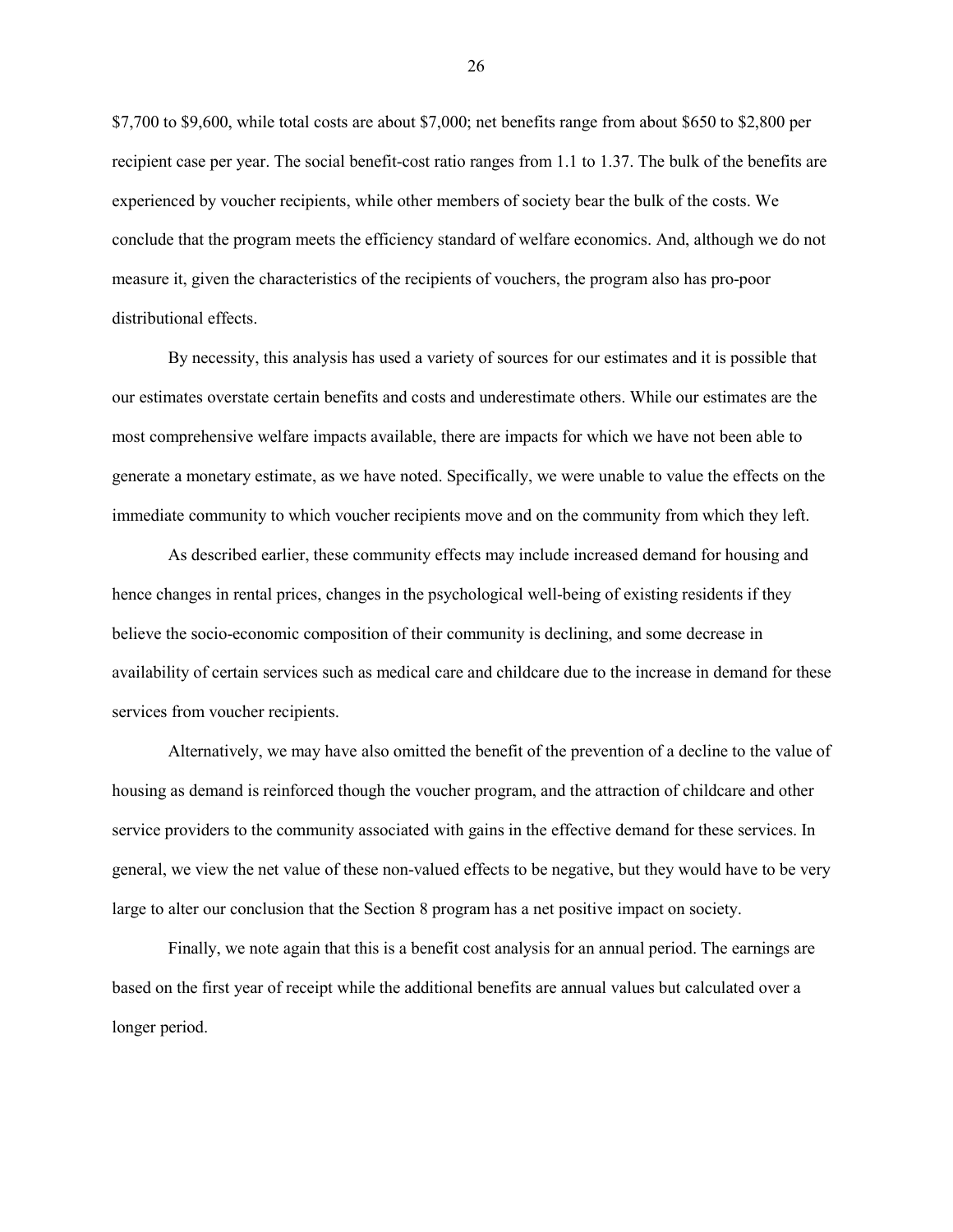### **Appendix A Theoretical Illustration of Consumer Surplus Associated with Housing Voucher Receipt**

In this analysis, a non-negligible portion of the benefits associated with the Section 8 Voucher program accrue in the form of consumer surplus. This appendix provides a theoretical illustration of the consumer surplus associated with improved housing and neighborhood quality caused by the receipt of a housing voucher.

The theoretical analysis starts with a standard budget constraint, where the recipient's income is on the Y axis and housing services are on the X axis in the figure below. Given tastes and preferences, which are reflected in  $U_1$ , the individual chooses the optimal level of housing services to consume. This optimization is represented by the tangency between  $U_1$  and the budget constraint. The level of housing services that the individual chooses to consume is indicated by point H on the X axis.

Now, consider the budget constraint under the Section 8 program, which is effectively a price subsidy for housing services.<sup>[34](#page-28-0)</sup> The budget constraint under the Section 8 program is represented by the red line in the illustration below. Under the program-imposed constraint, the individual again chooses the optimal level of housing services to consume. This optimization is represented by the tangency between  $U_2$  and the program-imposed constraint. The level of housing services that the individual chooses to consume under the Section 8 program is indicated by point H' on the X axis.

The movement from H to H<sup>3</sup> can be decomposed into a substitution effect and an income effect. The move from H to H' is attributable to the substitution effect while the move from H' to H'' is attributable to the income effect.

From this series of choices, we can uncover the individual's compensated demand curve, and thus identify the consumer surplus attributable to the Section 8 program. In this illustration,  $h_1$  represents the amount of housing that the individual will purchase at price  $P_h$  in the absence of the Section 8 program. In

<span id="page-28-0"></span><sup>&</sup>lt;sup>34</sup>Because the Section 8 program acts as a price subsidy for housing services, the budget constraint with the program intersects the y axis at the same income level as that without the program. The effect of the program is to expand the budget constraint outward for positive amounts of housing services.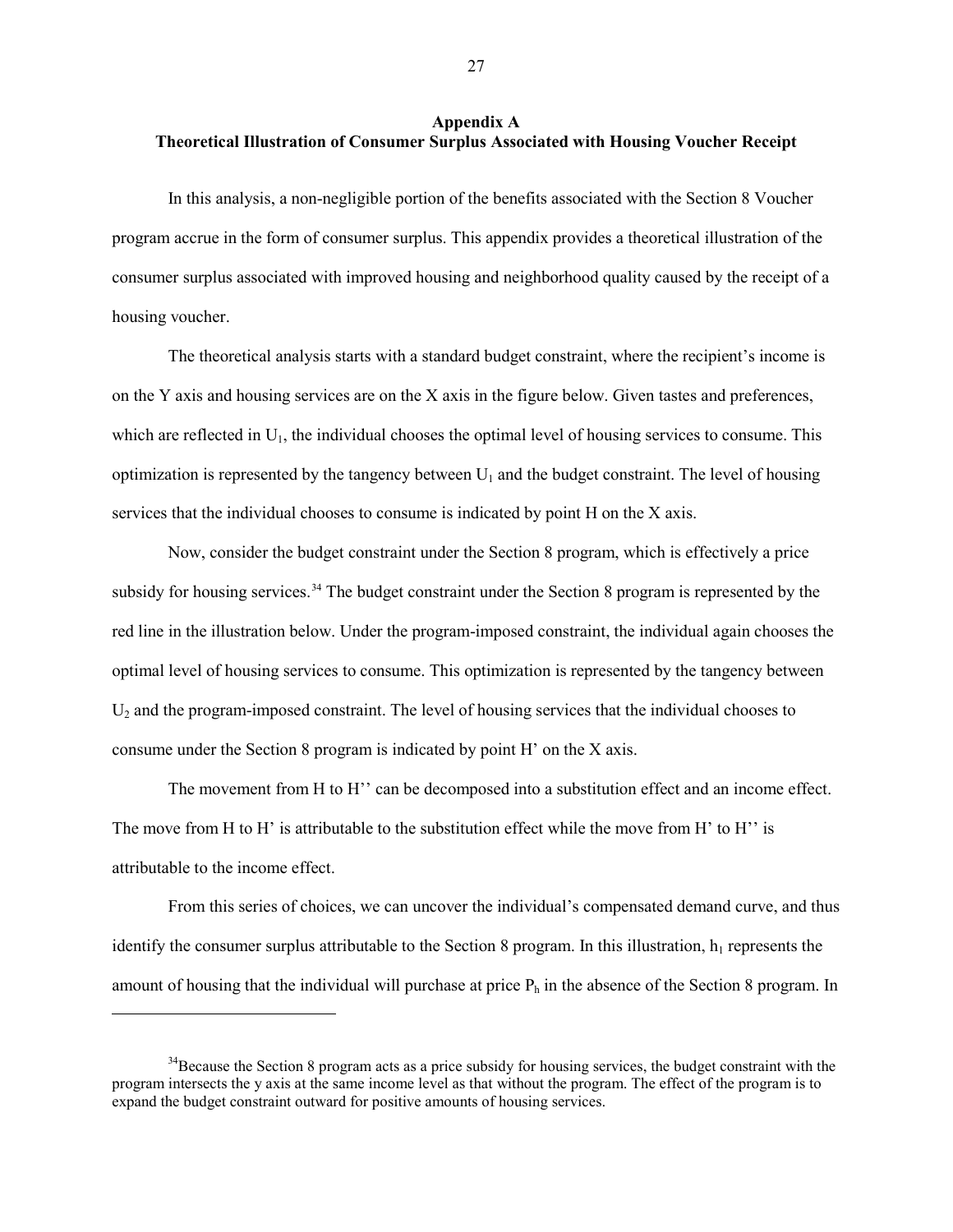the presence of the program, the individual will purchase  $h_3$  units of housing at price  $P_h$ . The distance between  $h_1$  and  $h_2$  is the increase in housing consumption due to the substitution effect. We uncover the individual's compensated demand curve for housing by connecting the points at  $(h_1, P_h)$  and  $(h_2, P_h')$ ; this is curve  $d_1$  in the illustration below. Because the shift from consumption level h<sub>2</sub> to consumption level h<sub>3</sub> is due to the income effect, we can infer the individual's compensated demand curve with the program in effect  $(d_2$  in the illustration below).

Given this analysis, we can identify the value of the voucher, as well as the consumer surplus induced by the Section 8 program. In this illustration, the value of the voucher is represented by the area A+B+C+D+E (the amount of the subsidy multiplied by the amount of housing services consumed). The individual's consumer surplus is represented by the area F+G-A. Areas F and G represent the individual's willingness to pay in excess of the value of the voucher for the expanded opportunities provided by the program; area A represents the social welfare loss associated with the distortion in housing consumption caused by the program, and thus must be subtracted from the consumer surplus.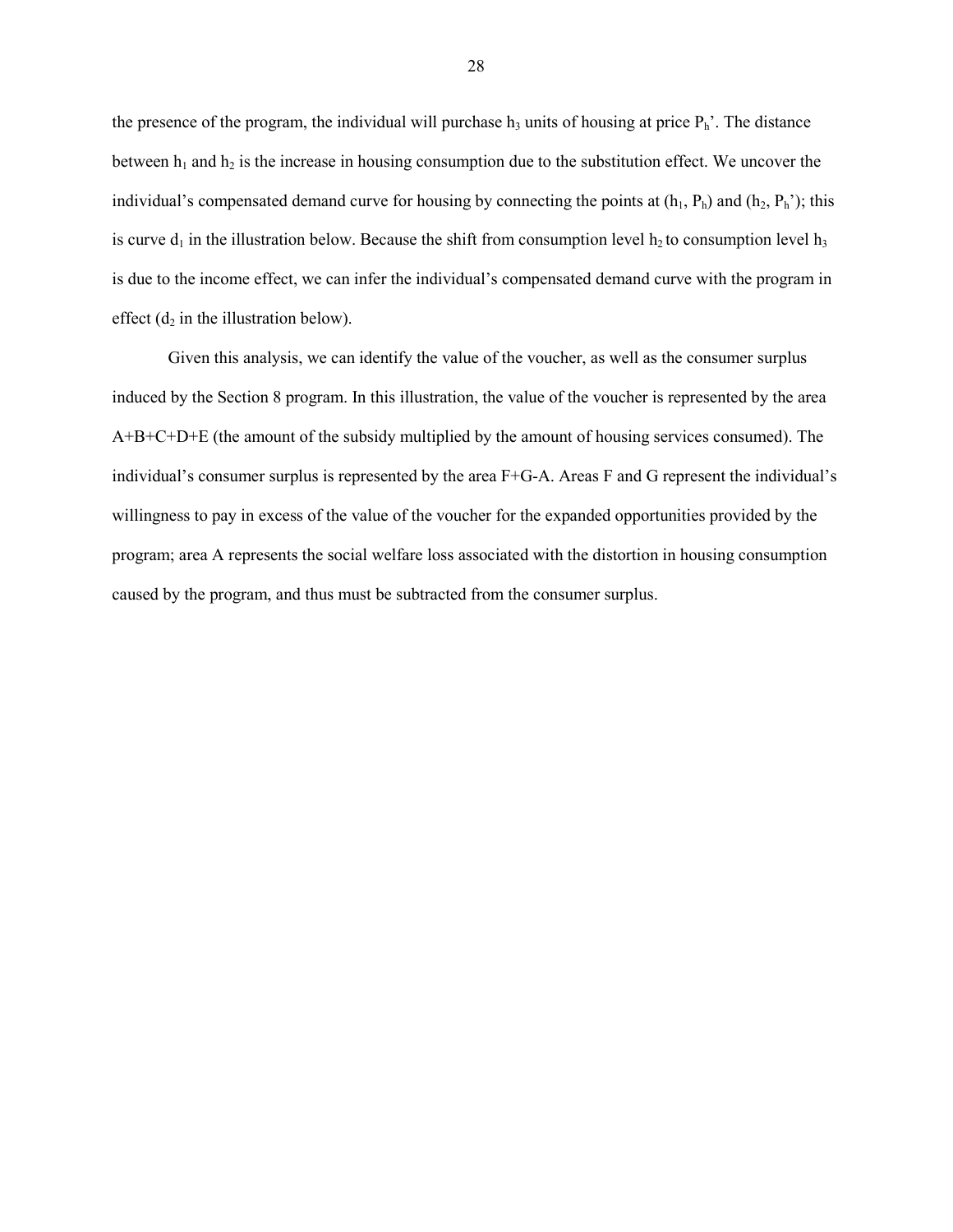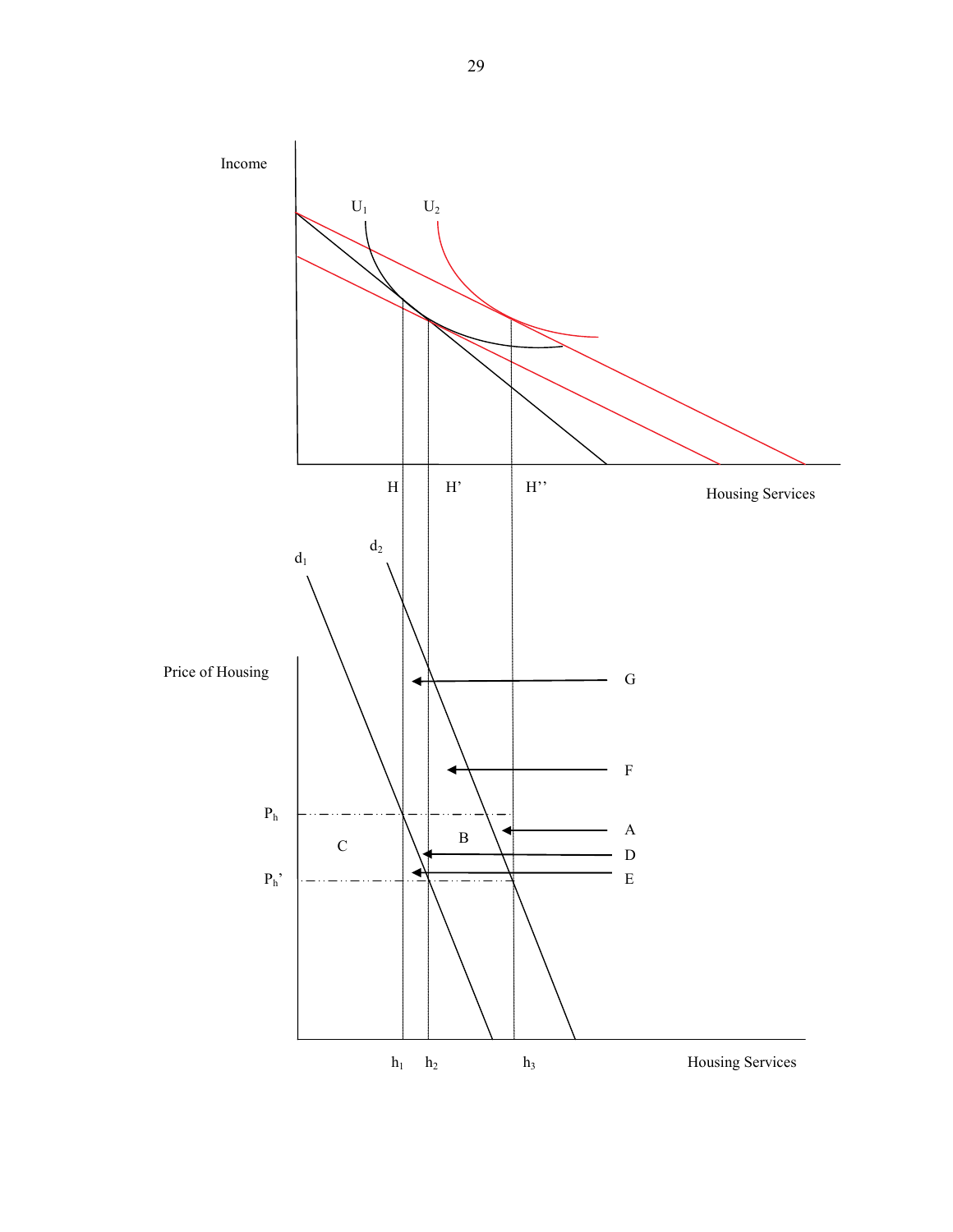### **Appendix B Welfare Effects Due to Substitution Effect on Labor Supply**

To understand the welfare impact caused by the substitution effect on labor supply, consider a market demand curve for units of labor of the sort supplied by a Section 8 recipient. Given the (income compensated) supply curve of labor, an equilibrium wage rate is observed. Because of the incentives in the program, the recipient faces a lower effective wage rate than the market wage rate; the value of the voucher is reduced as work and earnings increase, and this reduced voucher value is equivalent to a reduction in the market wage rate. Because of the perceived lower wage rate, voucher recipients will supply fewer units of work.

The area under the supply curve from the without-program level of work hours to the withprogram level equals the gain in leisure from the decrease in work. It is equal to the change in work time times the wage rates at which leisure is valued. The area under the demand curve, however, reflects the change in the value of the output that would have been produced. It is equal to the change in work hours times the marginal output from the work change valued at the prices at which that output is valued. The relevant area under the demand curve exceeds that below the supply curve. This area is known as the deadweight loss triangle. It is this deadweight loss, then, that equals the social loss attributable to the program-induced distortion.

The value of this loss clearly depends on the elasticity of demand, the elasticity of compensated supply, and on the resulting change in the effective wage rate because of the program.

In the following analysis, we present estimates of the value of this loss making use of elasticity estimates that bound the reasonable range of values in the literature. Our loss estimates are for the *initial* year after receipt of the voucher. A more complete analysis would take account of earnings effects that extend beyond the first year after the receipt of a benefit. In presenting these estimates, we make the following assumptions:

1) Wage rate in the year prior to receipt  $Y(p)$  is the same as the wage rate in the year of receipt  $Y(r)$ . 2) Estimates are only for the difference between year prior to receipt and year of receipt.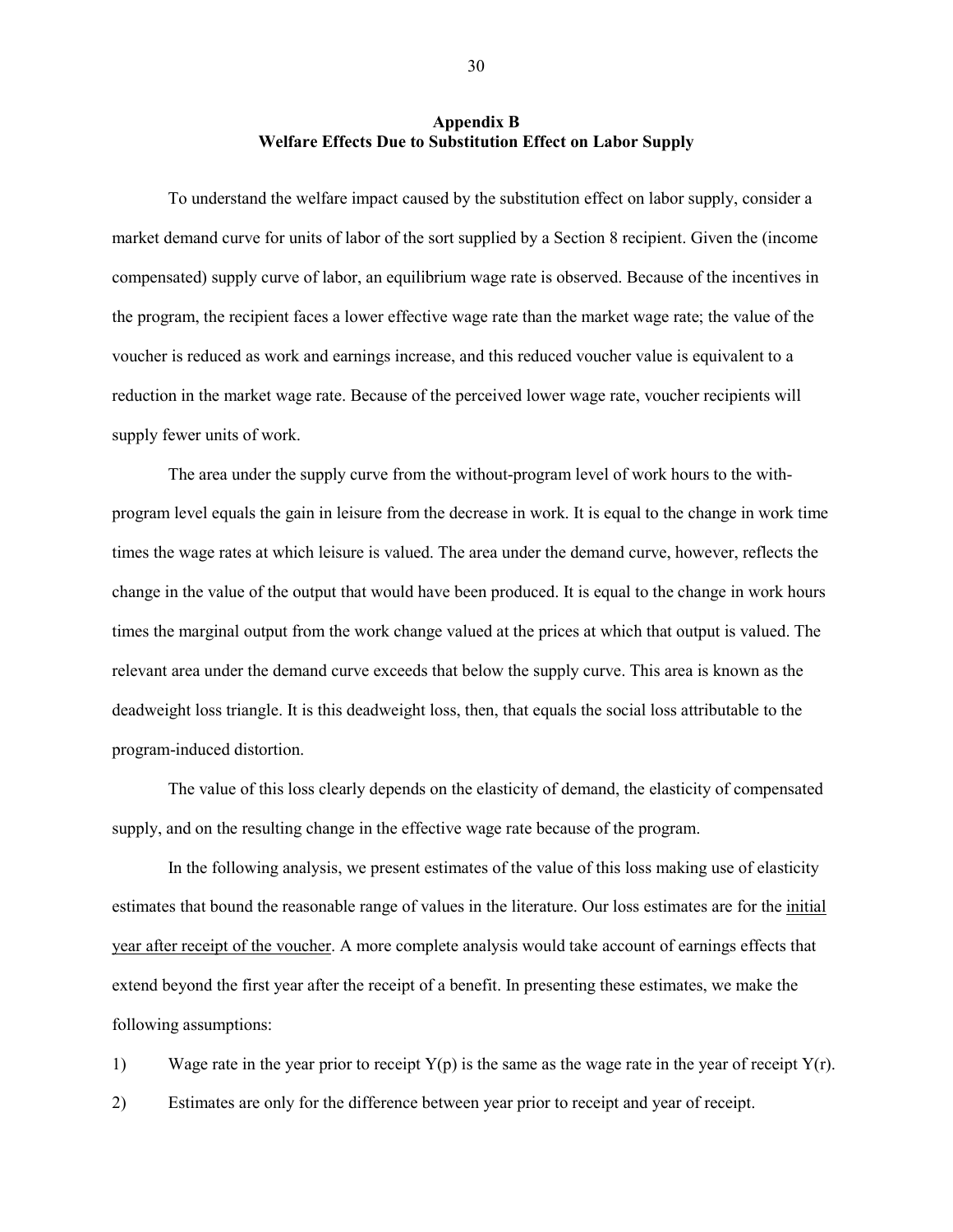3) There is an equilibrium when the case works 1035 hours per year at a wage rate of \$7/hr. (The \$7/hr. estimate is assumed; we derived the number of hours from the average earnings of control group case in year of receipt.)

### ESTIMATES FROM EMPIRICAL FINDINGS ON EARNINGS EFFECTS

Figure 1 illustrates the measure of the labor market related welfare losses attributable to the

Section 8 program, when we rely on our estimate of earnings changes attributable to the program.

**Deadweight Loss Estimates Based on Empirical Findings for Earnings (14.2% decline in earningscalculated as "treatment effect" divided by mean earnings of control group cases in year of receipt)**



The following matrix provides estimates of the social welfare loss when the supply and demand curves are assumed to have elasticities of  $0.5$ , 1, and  $3<sup>35</sup>$  $3<sup>35</sup>$  $3<sup>35</sup>$  The change in price (noted by the question marks in the graph above) was determined by solving the following equation:

<span id="page-32-0"></span><sup>&</sup>lt;sup>35</sup>This range of values was obtained from Gruber and Saez (2002).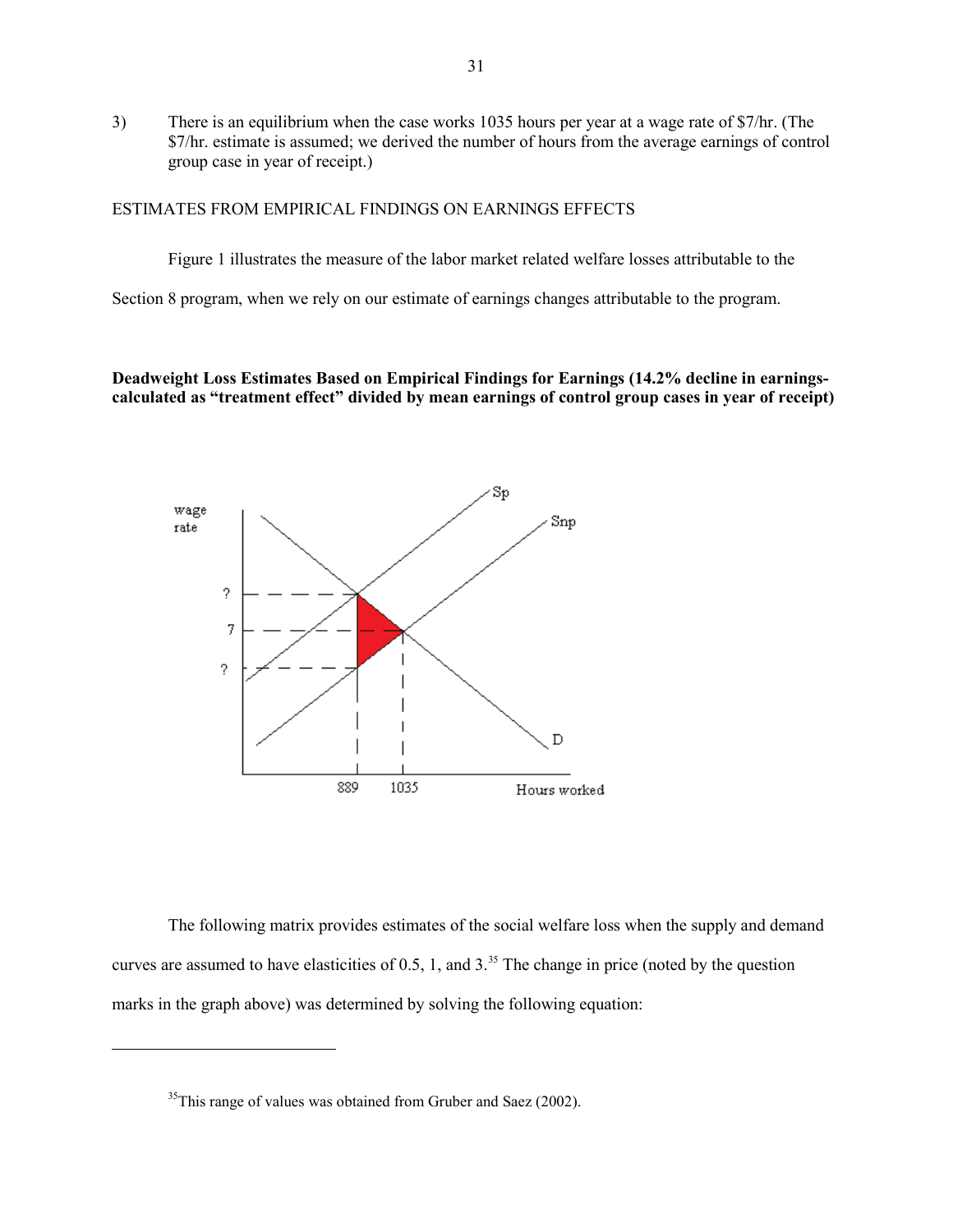# **(Change in quantity/change in price) \* (price/quantity) = E**

In the above equation, the change in quantity is 146, the change in price is unknown, and the original price and quantity supplied are 7 and 1035, respectively. The elasticity (E) is either 0.5, 1, or 3. Solving the equation provides us with the change in price, which can then be used to estimate the social welfare loss. For reference, the change in price for each elasticity is as follows:

# **When E=0.5, the change in price is 1.975**

**When E=1, the change in price is 0.987**

### **When E=3, the change in price is 0.329**

These figures were used to calculate the social welfare loss estimates from the area of the DWL triangle; they are presented in the matrix below.

|                      |     | <b>Elasticity of Demand</b> |        |        |  |
|----------------------|-----|-----------------------------|--------|--------|--|
|                      |     | 0.5                         |        | 3      |  |
|                      | 0.5 | 288.35                      | 216.23 | 168.19 |  |
| Elasticity of Supply | 1   | 216.23                      | 144.10 | 96.07  |  |
|                      | 3   | 168.19                      | 96.07  | 48.03  |  |

# **Estimated Dollar Value of Social Welfare Loss**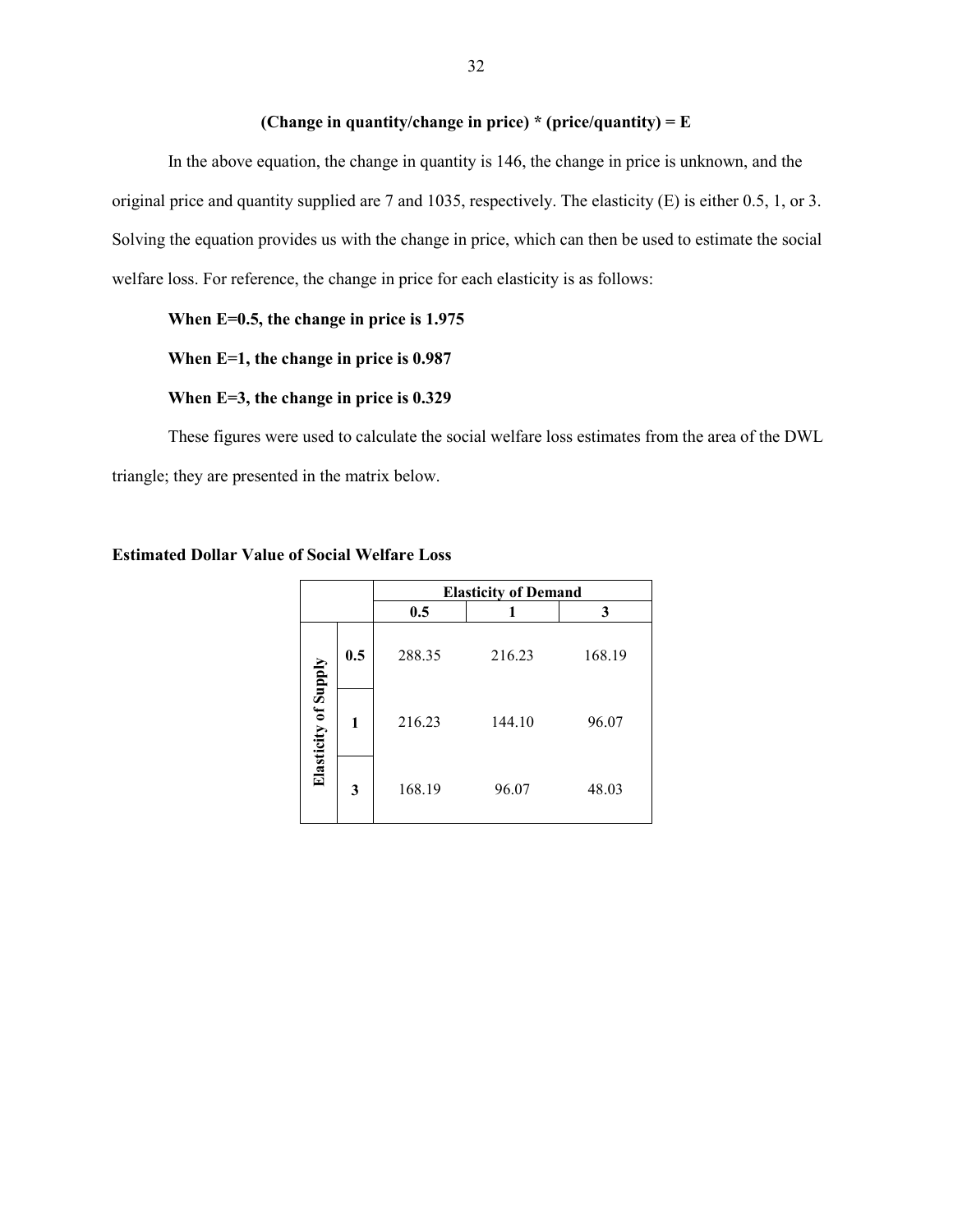**Estimated social welfare loss as a percent of mean control group case head earnings (top number in each cell) and as a percentage of the treatment effect in the year of receipt (bottom number in each cell)**

|                             |                         | <b>Elasticity of Demand</b> |                    |                   |  |
|-----------------------------|-------------------------|-----------------------------|--------------------|-------------------|--|
|                             |                         | 0.5                         |                    | 3                 |  |
|                             | 0.5                     | 3.98%<br>28.13%             | 2.98%<br>$21.10\%$ | 2.32%<br>16.41%   |  |
| <b>Elasticity of Supply</b> | 1                       | 2.98%<br>21.10%             | 1.99%<br>14.06%    | 1.33%<br>9.37%    |  |
|                             | $\overline{\mathbf{3}}$ | 2.32%<br>16.41%             | 1.33%<br>9.37%     | $0.66\%$<br>4.69% |  |

Using this basis for estimating the labor market related welfare effects of benefit receipt, we conclude that the social loss varies between **\$50 per case per year and \$290 per case per year**, depending on the assumed elasticity of demand. This loss is about 0.7–4.0 percent of total earnings or from about 5–30 percent of the change in earnings attributable to the program.

If the elasticities of supply and demand are both equal to unity, this loss is shared equally by the worker (voucher recipient) and by the rest of society. We reflect this assumption in the entries in Figure 2.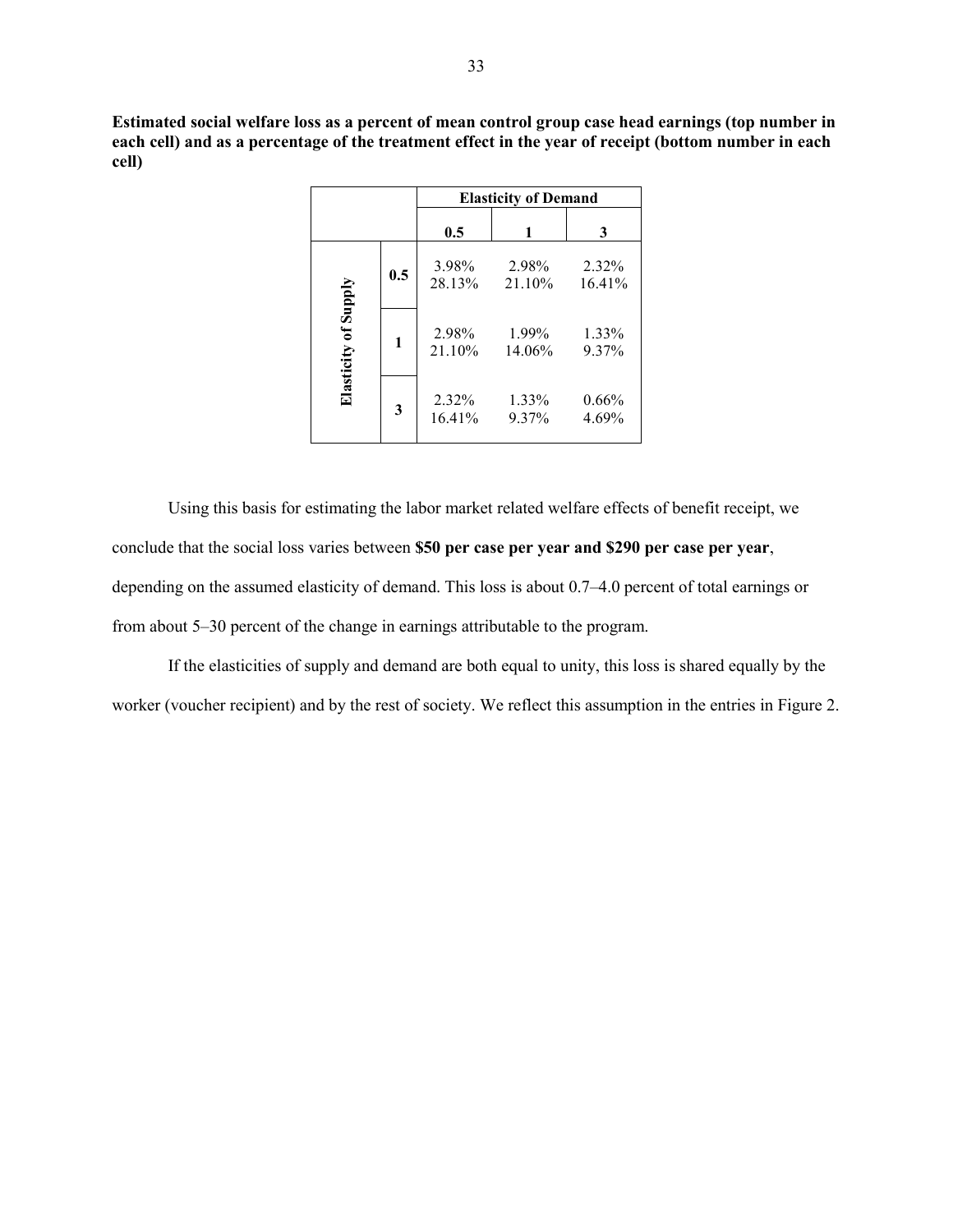### **Appendix C Monte Carlo Sensitivity Analysis-Net Value to Society**

This appendix presents the results of a Monte Carlo simulation in which the benefit and cost parameters are assigned probability distributions and allowed to vary within those distributions over the course of repeated samples. This simulation helps account for the uncertainty underlying many of our benefit and cost parameters, and illustrates the sampling distribution of net benefits, given this uncertainty. We begin by describing the distributions assigned to the benefit parameters.

In the main body of the paper, we assigned the value of a Section 8 voucher to recipients, and thus society, to be \$4,264. This value ignores the potential deadweight loss associated with the distortion in the level of housing consumption. Indeed, prior empirical research has estimated that the value of a Section 8 housing voucher to recipients may be as low as 83 cents to the dollar (Reeder 1985). As a result, in our Monte Carlo analysis we allow the value of a voucher to recipients to vary uniformly from \$3,539 (83 percent of the assigned value) to \$4,264.

Because of our inability to know the elasticity of the demand for housing, our estimate of the consumer surplus associated with the improved housing and neighborhood quality that the Section 8 program provides is uncertain. To account for this uncertainty, we assign this benefit category a normal distribution with a mean of \$1,492 and a standard deviation of \$172.

We assigned a similar distribution to the benefits stemming from increased use of other public programs, such as TANF, food stamps, public health care, and child care services. This benefit category was assigned a normal distribution with a mean of \$1,470 and a standard deviation of \$132. Again, the uncertainty in this category stems from our inability to precisely estimate the consumer surplus associated with receipt of these benefits.

We allowed the benefits associated with increased student achievement and attainment to vary normally with a mean of \$400 and a standard deviation of \$99 while the benefits from reduced crime and substance abuse were assigned a normal distribution with a mean of \$398 and a standard deviation of \$199.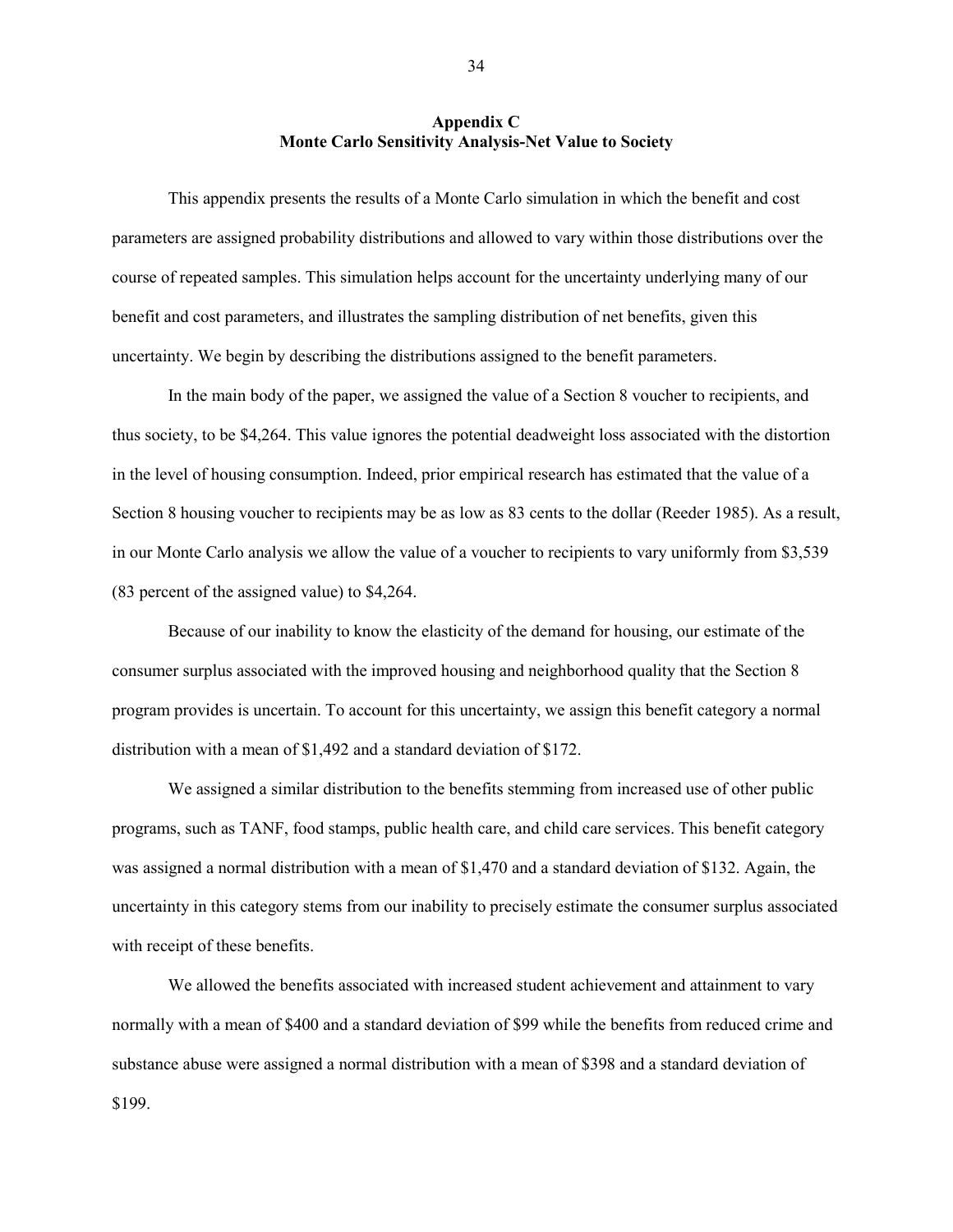Finally, we assume the benefits associated with increased health to have a mean of \$963 and a standard deviation of \$200; we assign a normal distribution to this parameter. A summary of the distributions assigned to each benefit category can be found in table C1 below.

The main costs associated with the Section 8 voucher program are the 1.) tax-related costs of voucher provision and 2.) tax-related costs of increased public program benefits. Each of these categories has two components: the financial cost of provision and the excess welfare burden associated with taxation. Most of the uncertainty in the estimates of these cost parameters stems from our inability to identify the excess tax burden. To account for this uncertainty, we assign each of these cost parameters to vary normally. The cost of voucher provision varies normally with a mean of \$5,685 and a standard deviation of \$317 while the cost of the provision of additional public programs varies normally with a mean of \$1,076 and a standard deviation of \$60.

Appendix B illustrates the distorted labor market choices induced by the Section 8 program. The precise magnitude of these costs depends upon the elasticities of the supply and demand curves, and we allow these cost estimates to vary uniformly from a low of \$50 to a high of \$290. A summary of the distributions assigned to each cost category can be found in table C1 below.

| Table C1. Summary of Distributions Assigned to Benefit and Cost Parameters |         |           |          |         |              |  |
|----------------------------------------------------------------------------|---------|-----------|----------|---------|--------------|--|
| Parameter                                                                  | Mean    | Std. Dev. | Min      | Max     | Distribution |  |
| <b>Benefits</b>                                                            |         |           |          |         |              |  |
| Value of S8 Voucher                                                        | \$3,902 | \$209     | \$3,539  | \$4,264 | Uniform      |  |
| Value of Increased Neighborhood                                            |         |           |          |         |              |  |
| quality                                                                    | \$1,492 | \$172     | \$728    | \$2,248 | Normal       |  |
| Value Public Program Use                                                   | \$1,470 | \$132     | \$852    | \$2,045 | Normal       |  |
| Value of Increased Achievement                                             | \$400   | \$99      | $-$ \$60 | \$865   | Normal       |  |
| Value of Reduced Crime and                                                 |         |           |          |         |              |  |
| Substance Abuse                                                            | \$400   | \$99      | $-$ \$33 | \$888   | Normal       |  |
| Value of Improved Health                                                   | \$963   | \$200     | \$93     | \$1,872 | Normal       |  |
| Costs                                                                      |         |           |          |         |              |  |
| Voucher provision                                                          | \$5,685 | \$317     | \$4,309  | \$7.251 | Normal       |  |
| Provision of additional public                                             |         |           |          |         |              |  |
| programs                                                                   | \$1,076 | \$60      | \$815    | \$1,349 | Normal       |  |
| Labor mkt. response                                                        | \$170   | \$69      | \$50     | \$290   | Uniform      |  |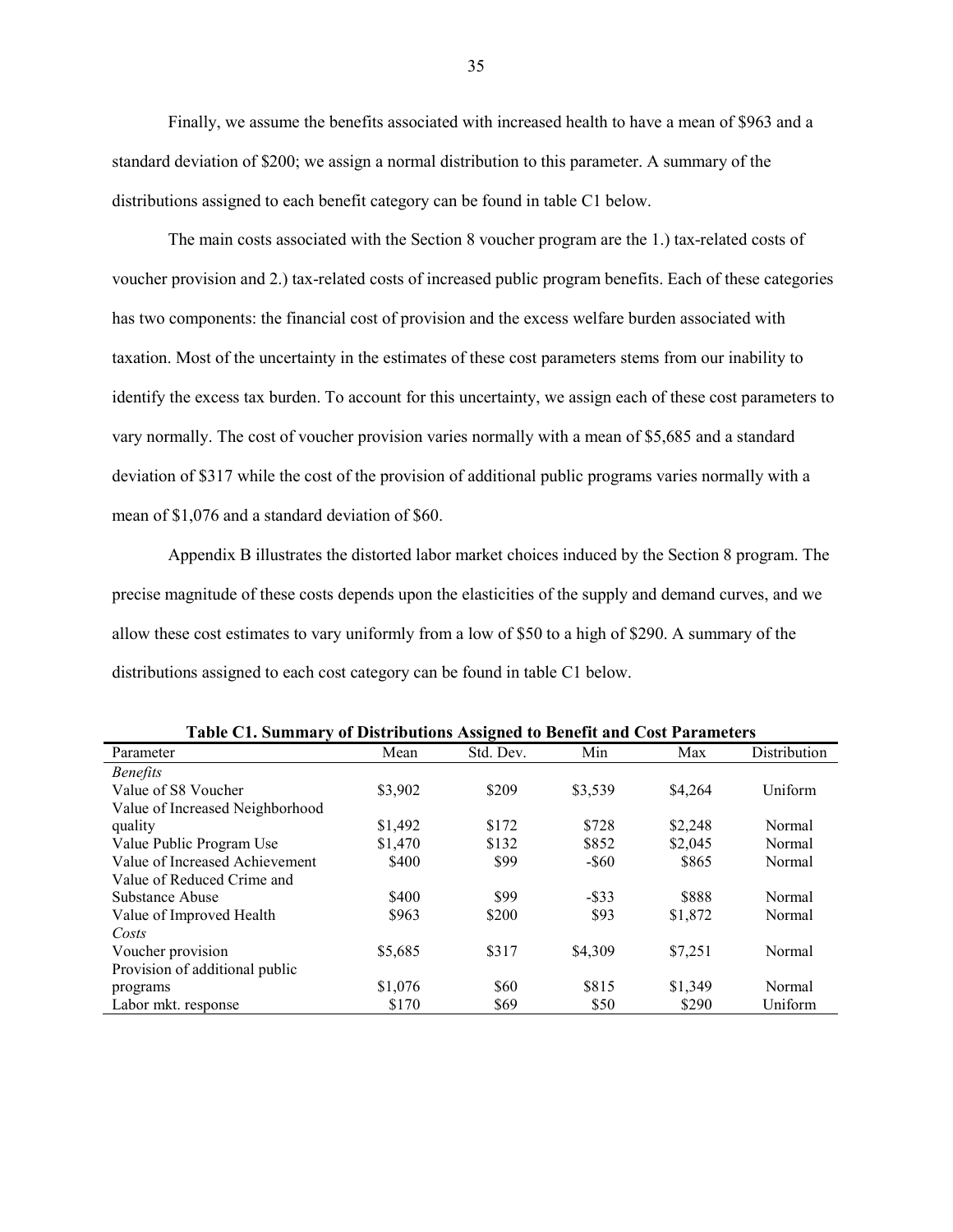Using the benefit and cost parameters identified above, we ran a Monte Carlo simulation with 100,000 trials. The results of this simulation are presented visually in figure C1 and in numerical format in table C2. These results illustrate that, given our benefit and cost estimates, the Section 8 program is highly likely to have a positive net social value. Over the course of 100,000 trials, over 99,900 returned a positive estimate of the net social value of the program. The mean value in this simulation was \$1,691 while the minimum and maximum were -\$624 and \$4,194, respectively.

While this Monte Carlo simulation supports our conclusion that the Section 8 program is likely to have a positive net social value, we again note the omitted effects on the origin and destination communities. However, this simulation illustrates that these effects would have to be substantial to result in negative social benefits.

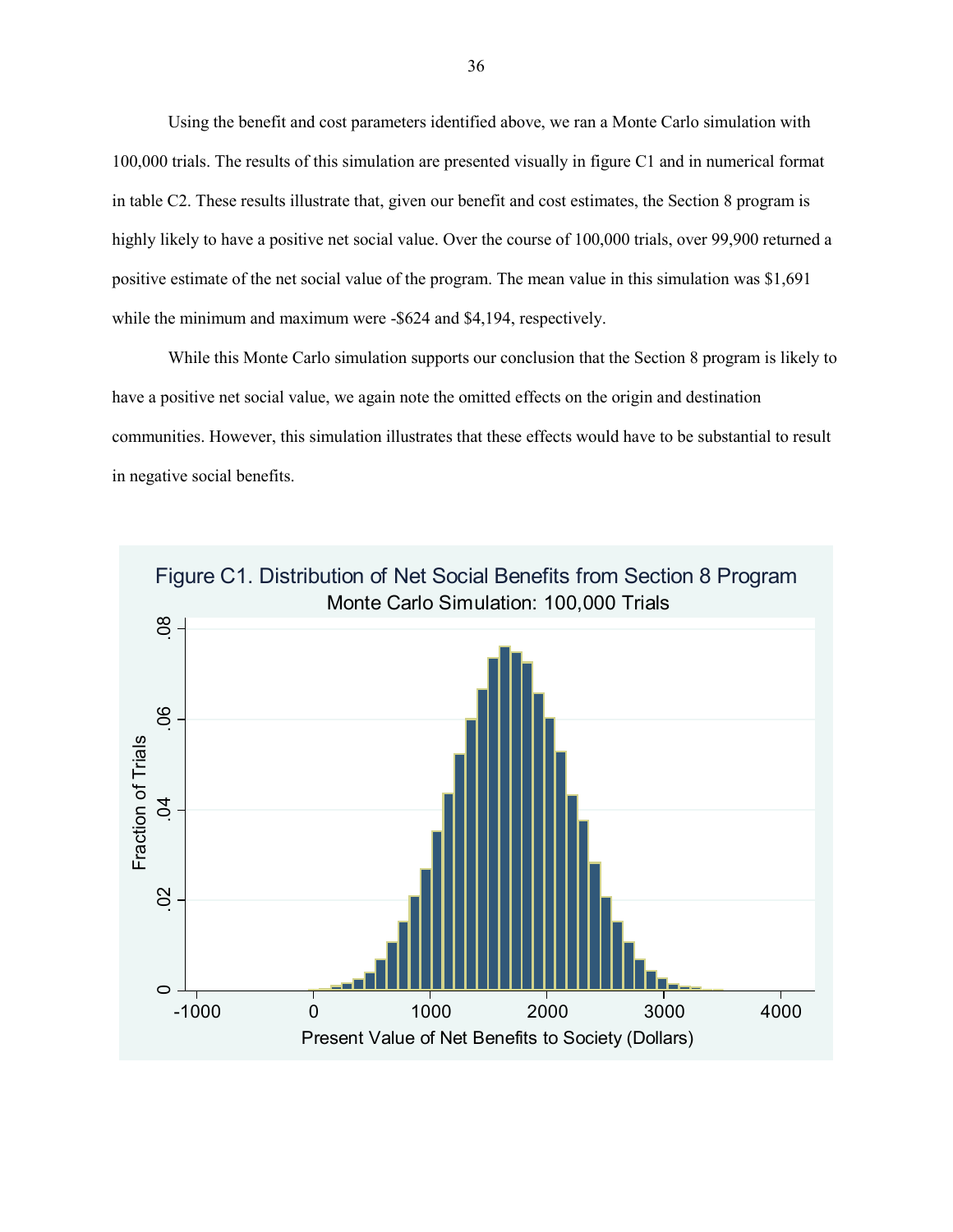| Trials  | Mean       | Std. Dev. | Min.         | Max.       | Proportion $> 0$ |
|---------|------------|-----------|--------------|------------|------------------|
| 100,000 | \$1,691.11 | \$507.88  | $-$ \$624.41 | \$4,193.97 | 09996            |

**Table C2. Monte Carlo Summary Statistics for Net Social Value of Section 8 Program**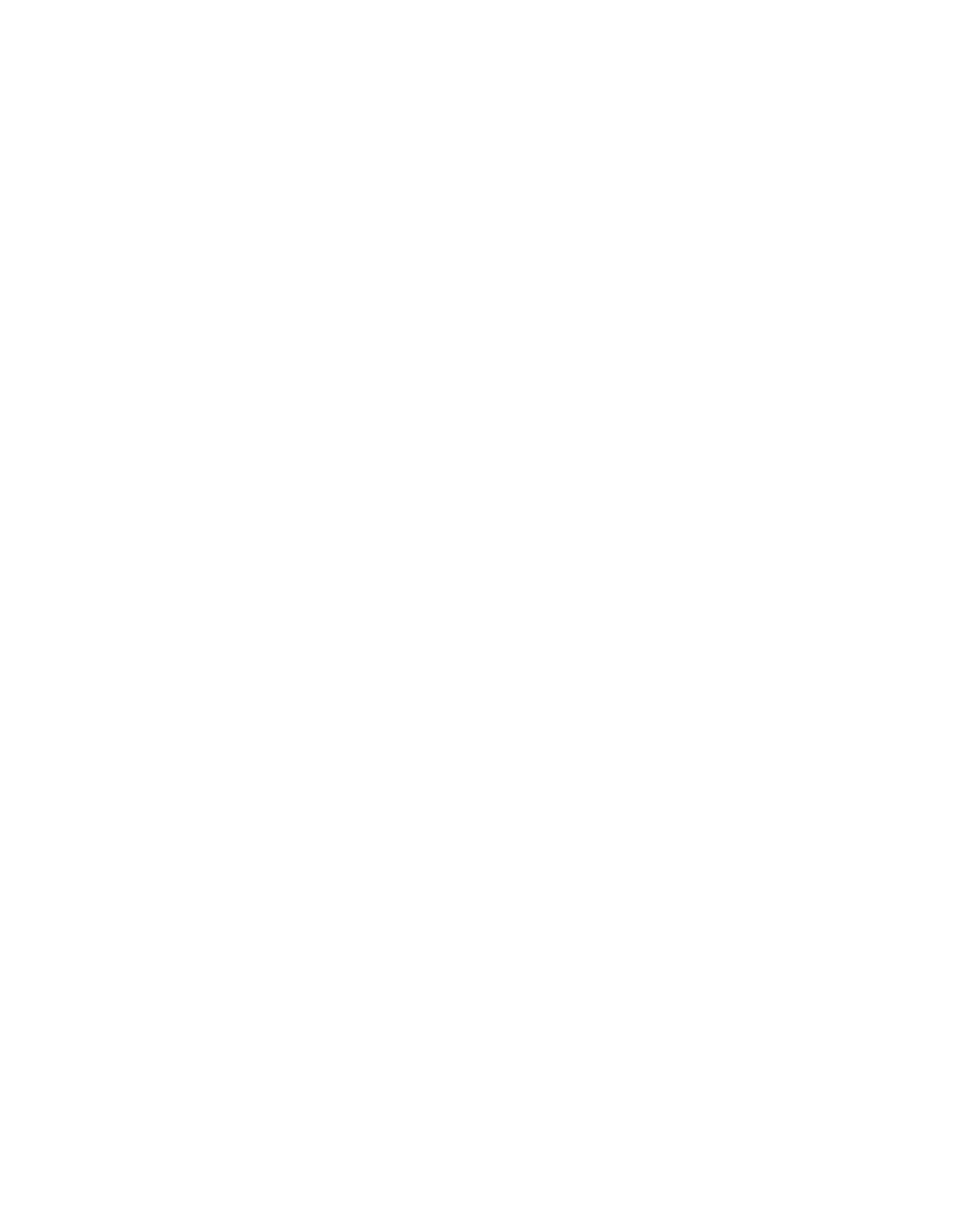#### **References**

- Ballard, Charles L. 1990. "Marginal Welfare Cost Calculations: Differential Analysis vs. Balanced Budget Analysis." *Journal of Public Economics* 41(2): 263–76.
- Ballard, Charles L., John B. Shoven, and John Walley. 1985. "General Equilibrium Computations of the Marginal Welfare Costs of Taxes in the United States." *American Economic Review* 75(1): 128– 38.
- Boardman, Anthony E., David H. Greenberg, Aidan R. Vining, and David L. Weimer. 2006. *Cost-Benefit Analysis: Concepts and Practice* 3rd edition. Upper Saddle River, NJ: Pearson Prentice Hall.
- Bradbury, Katharine L., and Anthony Downs. 1981. *Do Housing Allowances Work?* Washington, DC: Brookings Institution Press.
- Browning, Edgar K. 1987. "On the Marginal Welfare Cost of Taxation." *American Economic Review* 77(1): 11–23.
- Carlson, Deven, Robert Haveman, Thomas Kaplan, and Barbara Wolfe. 2009. "Long-Term Effects of Public Low-Income Housing Vouchers on Neighborhood Quality, Labor Market, and Social Outcomes." IRP Discussion Paper no. 1363-09. Madison, WI: Institute for Research on Poverty, University of Wisconsin–Madison.
- Center for Budget and Policy Priorities. 2008. *National and State Voucher Utilization Data, 2004–2008*. Retrieved October 11, 2009 from http://www.cbpp.org/cms/index.cfm?fa=view&id=2710.
- Currie, Janet, and Firouz Gahvari. 2008. "Transfers in Cash and In-Kind: Theory Meets the Data." *Journal of Economic Literature* 46(2): 333–83.
- Deng, Lan. 2005. "The Cost-Effectiveness of the Low-Income Housing Tax Credits Relative to Vouchers: Evidence from Six U.S. Metropolitan Areas." *Housing Policy Debate* 16(3&4): 469–511.
- Deng. Lan. 2009. "Assessing Changes in Neighborhoods Hosting the Low-Income Housing Tax Credit Projects." [http://www.closup.umich.edu/research/workingpapers/papers/closup-wp-8-lihtc.pdf.](http://www.closup.umich.edu/research/workingpapers/papers/closup-wp-8-lihtc.pdf)
- Dow, W., and R. Schoeni. 2008. "Economic Value of Improving the Health of Disadvantaged Americans." Technical Report for *Overcoming Obstacles to Health: Report from the Robert Wood Johnson Foundation to the Commission to Build a Healthier America.* Retrieved February 6, 2010 from [http://www.commissiononhealth.org/PDF/7626470d-e944-4dfe-9f8c-](http://www.commissiononhealth.org/PDF/7626470d-e944-4dfe-9f8c-3fd2dad98472/Technical%20Report-Economic%20Value%20of%20Improving%20Health.pdf)[3fd2dad98472/Technical%20Report-Economic%20Value%20of%20Improving%20Health.pdf.](http://www.commissiononhealth.org/PDF/7626470d-e944-4dfe-9f8c-3fd2dad98472/Technical%20Report-Economic%20Value%20of%20Improving%20Health.pdf)
- Feldstein, Martin. 1999. "Tax Avoidance and the Deadweight Loss of the Income Tax." *Review of Economics and Statistics* 81(4): 674–80.
- Freeman, Lance, and Hilary Botein. 2002. "Subsidized Housing and Neighborhood Impacts: A Theoretical Discussion and Review of the Evidence." *Journal of Planning Literature* 16(3): 359– 78.
- Fullerton, Don, and Yolanda K. Henderson. 1989. "The Marginal Excess Burden of Different Capital Tax Instruments." *Review of Economics and Statistics* 71(3): 435–42.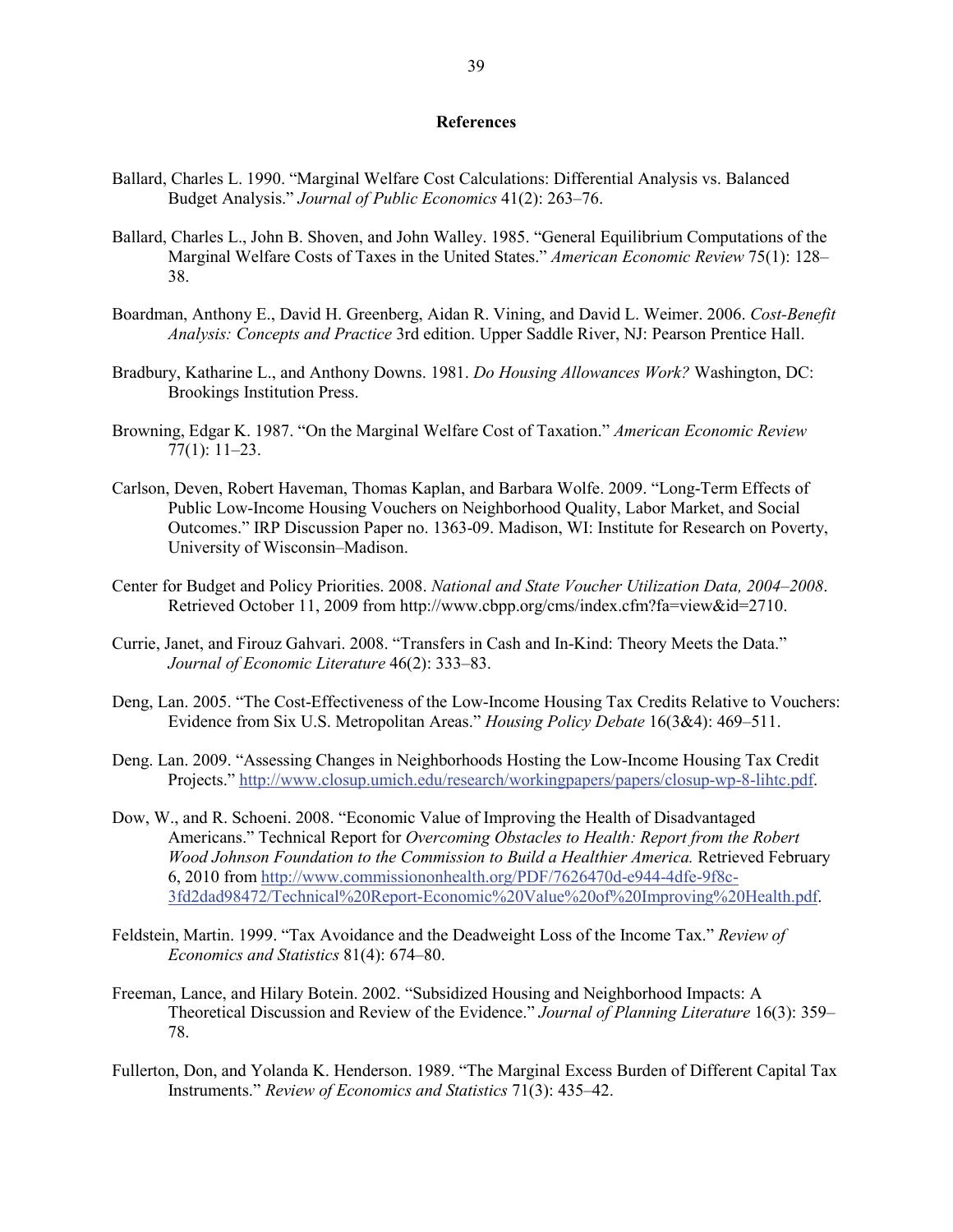- Galster, George, Peter Tatian, and Robin Smith. 1999. "The Impact of Neighbors Who Use Section 8 Certificates on Property Values." *Housing Policy Debate* 10(4): 879–917.
- Gruber, Jon, and Emmanuel Saez. 2002. "The Elasticity of Taxable Income: Evidence and Implications." *Journal of Public Economics* 84(1): 1–32.
- Harkness, Joseph, and Sandra Newman. 2003. "The Interactive Effects of Housing Assistance and Food Stamps on Food Spending." *Journal of Housing Economics* 12(3): 224–49.
- Haveman, Robert, and Barbara Wolfe. 1984. "Schooling and Economic Well-Being: The Role of Nonmarket Effects." *The Journal of Human Resources* 19(3): 377–407.
- Johnson, Michael P., Helen F. Ladd, and Jens Ludwig. 2002. "The Benefits and Costs of Residential Mobility Programmes for the Poor." *Housing Studies* 17(1): 125–38.
- Judd, Kenneth L. 1987. "The Welfare Cost of Factor Taxation in a Perfect-Foresight Model." *Journal of Political Economy* 95(4): 675–709.
- Karoly, Lynn, M. Rebecca Kilburn, and Jill S. Cannon. 2005 "Proven Benefits of Early Childhood Interventions." Rand Labor and Population Research Brief. Accessed on 10/19/2009. [http://www.rc.rand.org/pubs/research\\_briefs/RB9145/.](http://www.rc.rand.org/pubs/research_briefs/RB9145/)
- Katz, Lawrence F., Jeffrey R. Kling, and Jeffrey B. Liebman. 2001a. "Moving to Opportunity in Boston: Early Results of a Randomized Mobility Experiment." *Quarterly Journal of Economics* 116(2): 607–54.
- Katz, Lawrence F., Jeffrey R. Kling, and Jeffrey B. Liebman. 2001b. "Boston Site Findings: The Early Impacts of Moving to Opportunity. In *Choosing a Better Life? Evaluating the Moving to Opportunity Social Experiment*, edited by John Goering and Judith D. Feins. Washington, DC: Urban Institute Press, pp. 177–211.
- Kling, Jeffrey R., Jeffrey B. Liebman, and Lawrence F. Katz. 2007. "Experimental Analysis of Neighborhood Effects." *Econometrica* 75(1): 83–119.
- Krueger, Alan B. 1999. "Experimental Estimates of Education Production Functions." *Quarterly Journal of Economics* 114(2): 497–532.
- Lee, Chang-Moo, Dennis P. Culhane, and Susan M. Wachter. 1999. "The Differential Impacts of Federally Assisted Housing Programs on Nearby Property Values: A Philadelphia Case Study. *Housing Policy Debate* 10(1): 75–93.
- Leventhal, Tama, and Jeanne Brooks-Gunn. 2001. *Moving to Opportunity: What About the Kids?* New York: Center for Children and Families, Teachers College, Columbia University.
- Leventhal, Tama, and Jeanne Brooks-Gunn. 2003. Moving to Opportunity: An Experimental Study of Neighborhood Effects on Mental Health. *American Journal of Public Health* 93(9): 1576–82.
- Leventhal, Tama, and Jeanne Brooks-Gunn. 2004 "A Randomized Study of Neighborhood Effects on Low-Income Children's Educational Outcomes." *Developmental Psychology* 40(4): 488–507.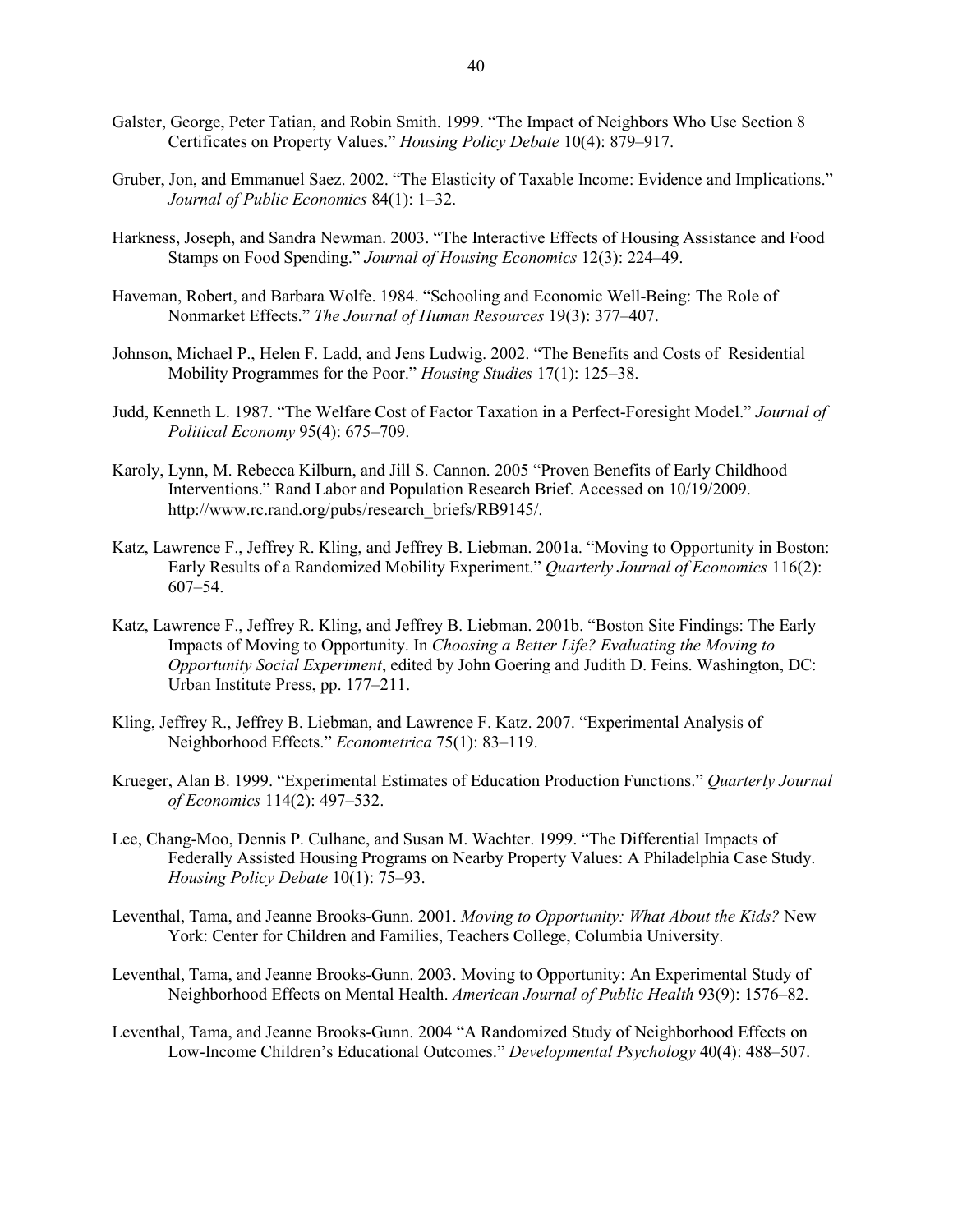- Ludwig, Jens, Helen Ladd, and Greg J. Duncan. 2001a. "The Effects of Urban Poverty on Educational Outcomes: Evidence from a Randomized Experiment." In *Brookings-Wharton Papers on Urban Affairs,* Vol. 2, edited by W. G. Gale and Janet Pack. Washington, DC: Brookings Institution Press.
- Ludwig, Jens, Greg J. Duncan, and P. Hirschfield. 2001b. "Urban Poverty and Juvenile Crime: Evidence from a Randomized Housing-Mobility Experiment." *Quarterly Journal of Economics* 116(2): 655–80.
- Mills, Gregory, Daniel Gubits, Larry Orr, David Long, Judie Feins, Balbul Kaul, and Michelle Wood. 2006. "Effects of Housing Vouchers on Welfare Families." Report U.S. Department of Housing and Urban Development[. http://www.huduser.org/publications/commdevl/hsgvouchers.html.](http://www.huduser.org/publications/commdevl/hsgvouchers.html)
- Ng, Yew-Kwang. 2000. "The Optimal Size of Public Spending and the Distortionary Cost of Taxation." National Tax Journal . 53(2): 253–72.
- Parry, Ian W. H. 2002. "Tax Deductions and the Marginal Welfare Cost of Taxation." *International Tax and Public Finance* 9(5): 531–52.
- Reeder, William J. 1985. "The Benefits and Costs of the Section 8 Existing Housing Program." *Journal of Public Economics* 26(3): 349–77.
- Santiago, Anna M., George C. Galster, and Peter Tatian. 2001. "Assessing the Property Value Impacts of the Dispersed Housing Subsidy Program in Denver." *Journal of Policy Analysis and Management* 20(1): 65–88.
- Slesnick, Daniel T. 1996. "Consumption and Poverty: How Effective Are In-Kind Transfers?" *Economic Journal* 106(439): 1527–45.
- Snow, Arthur, and Ronald S. Warren, Jr. 1996. "The Marginal Welfare Cost of Public Funds: Theory and Estimates." *Journal of Public Economics* 61(2): 289–305.
- Sanbonmatsu, Lisa, Jeffrey R. Kling, Greg J. Duncan, and Jeanne Brooks-Gunn. 2006. "Neighborhoods and Academic Achievement: Results from the Moving to Opportunity Experiment." *Journal of Human Resources* 41(4): 649–91.
- Stuart, Charles. 1984. "Welfare Costs per Dollar of Additional Tax Revenue in the US." *American Economic Review* 74(3): 352–62.
- Susin, Scott. 2002. "Rent Vouchers and the Price of Low-Income Housing*." Journal of Public Economics* [83\(1\):](http://www.sciencedirect.com/science?_ob=PublicationURL&_tockey=%23TOC%235834%232002%23999169998%23281353%23FLA%23&_cdi=5834&_pubType=J&view=c&_auth=y&_acct=C000020958&_version=1&_urlVersion=0&_userid=443835&md5=c68186c5b259bef1a23d9bd1e4d7e9aa) 109–52.
- Susin, Scott. 2005. "Longitudinal Outcomes of Subsidized Housing Recipients in Matched Survey and Administrative Data." *Cityscape* 8: 189–218.
- U.S. Department of Housing and Urban Development. 2000. "Section 8 Tenant-Based Housing Assistance: A Look Back after 30 Years." Washington, DC: U.S. Department of Housing and Urban Development.